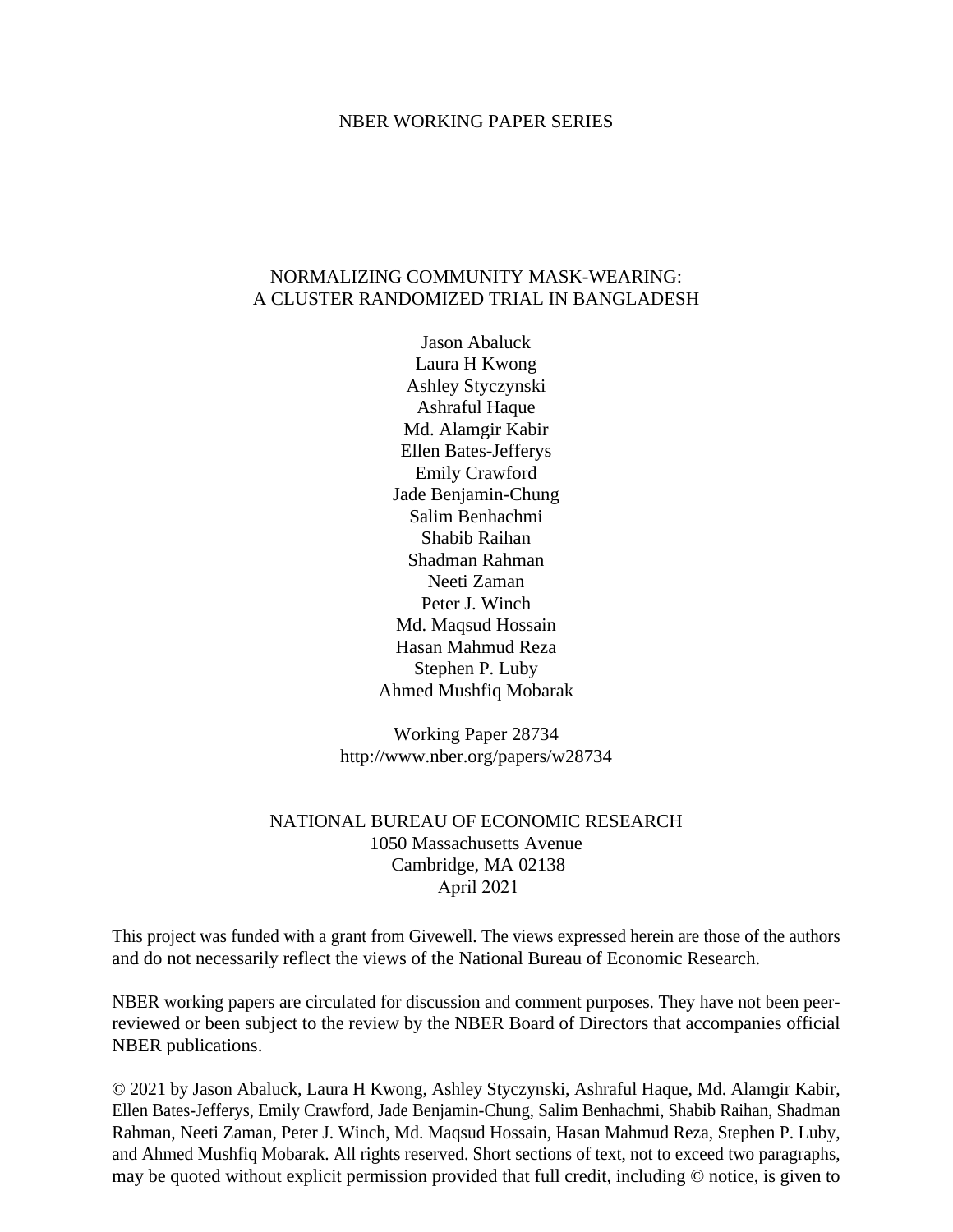Normalizing Community Mask-Wearing: A Cluster Randomized Trial in Bangladesh Jason Abaluck, Laura H Kwong, Ashley Styczynski, Ashraful Haque, Md. Alamgir Kabir, Ellen Bates-Jefferys, Emily Crawford, Jade Benjamin-Chung, Salim Benhachmi, Shabib Raihan, Shadman Rahman, Neeti Zaman, Peter J. Winch, Md. Maqsud Hossain, Hasan Mahmud Reza, Stephen P. Luby, and Ahmed Mushfiq Mobarak NBER Working Paper No. 28734 April 2021 JEL No. I12,I14,I15

### **ABSTRACT**

A randomized-trial of community-level mask promotion in rural Bangladesh during COVID-19 shows that the intervention tripled mask usage and is a cost-effective means of promoting public health.

Jason Abaluck Yale School of Management Box 208200 New Haven, CT 06520-8200 and NBER jason.abaluck@yale.edu

Laura H Kwong Woods Institute for the Environment Stanford University Palo Alto, CA 94305 lakwong@stanford.edu

Ashley Styczynski Division of Infectious Diseases and Geographic Medicine Stanford University Palo Alto, CA 94034 astyczyn@stanford.edu

Ashraful Haque Innovations for Poverty Action Bangladesh Dhaka, Bangladesh mahaque@poverty-action.org

Md. Alamgir Kabir Innovations for Poverty Action Bangladesh Dhaka, Bangladesh Evanston, IL 60208 mdkabir@poverty-action.org

Ellen Bates-Jefferys Innovations for Poverty Action Evanston, IL 60208 Ebates-jefferys@poverty-action.org

Emily Crawford Yale School of Management Yale University New Haven, CT 06520-8200 emily.crawford@yale.edu

Jade Benjamin-Chung Department of Epidemiology & Population Health Stanford University jadebc@stanford.edu

Salim Benhachmi Yale University New Haven, CT 06511 salim.benhachmi@yale.edu

Shabib Raihan Innovations for Poverty Action Bangladesh Dhaka, Bangladesh sraihan@poverty-action.org

Shadman Rahman Innovations for Poverty Action Bangladesh Dhaka, Bangladesh srahman3@poverty-action.org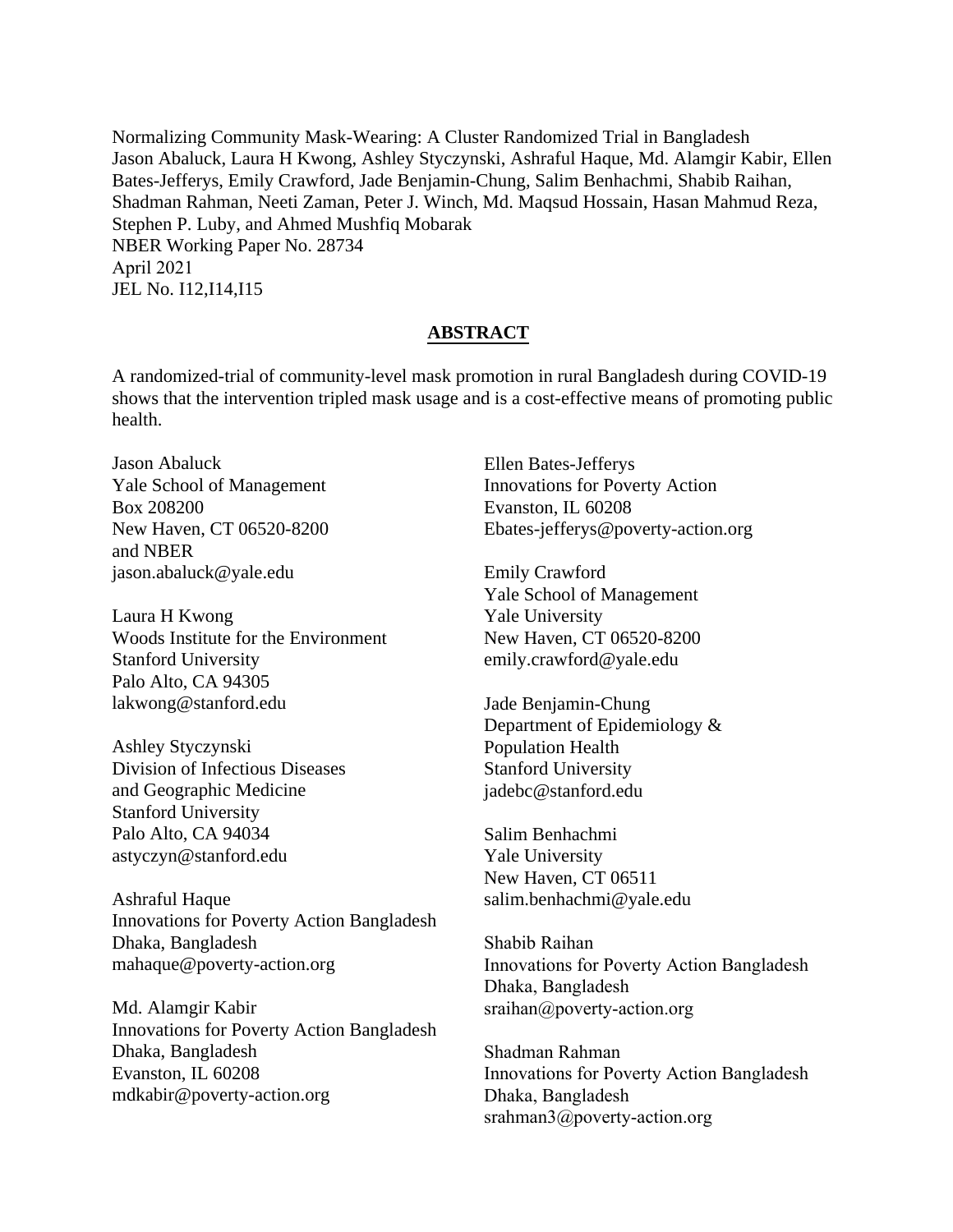Neeti Zaman Innovations for Poverty Action Bangladesh Dhaka, Bangladesh nzaman@poverty-action.org

Peter J. Winch Division of Social and Behavioral Interventions Johns Hopkins Bloomberg School of Public Health Baltimore, MD 21205 pwinch@jhu.edu

Md. Maqsud Hossain North South University Dhaka, Bangladesh muhammad.maqsud@northsouth.edu

Hasan Mahmud Reza North South University Dhaka, Bangladesh hasan.reza@northsouth.edu

Stephen P. Luby Division of Infectious Diseases and Geographic Medicine Stanford University Palo Alto, CA 94034 sluby@stanford.edu

Ahmed Mushfiq Mobarak Yale School of Management 135 Prospect Street Box 208200 New Haven, CT 06520 and NBER ahmed.mobarak@yale.edu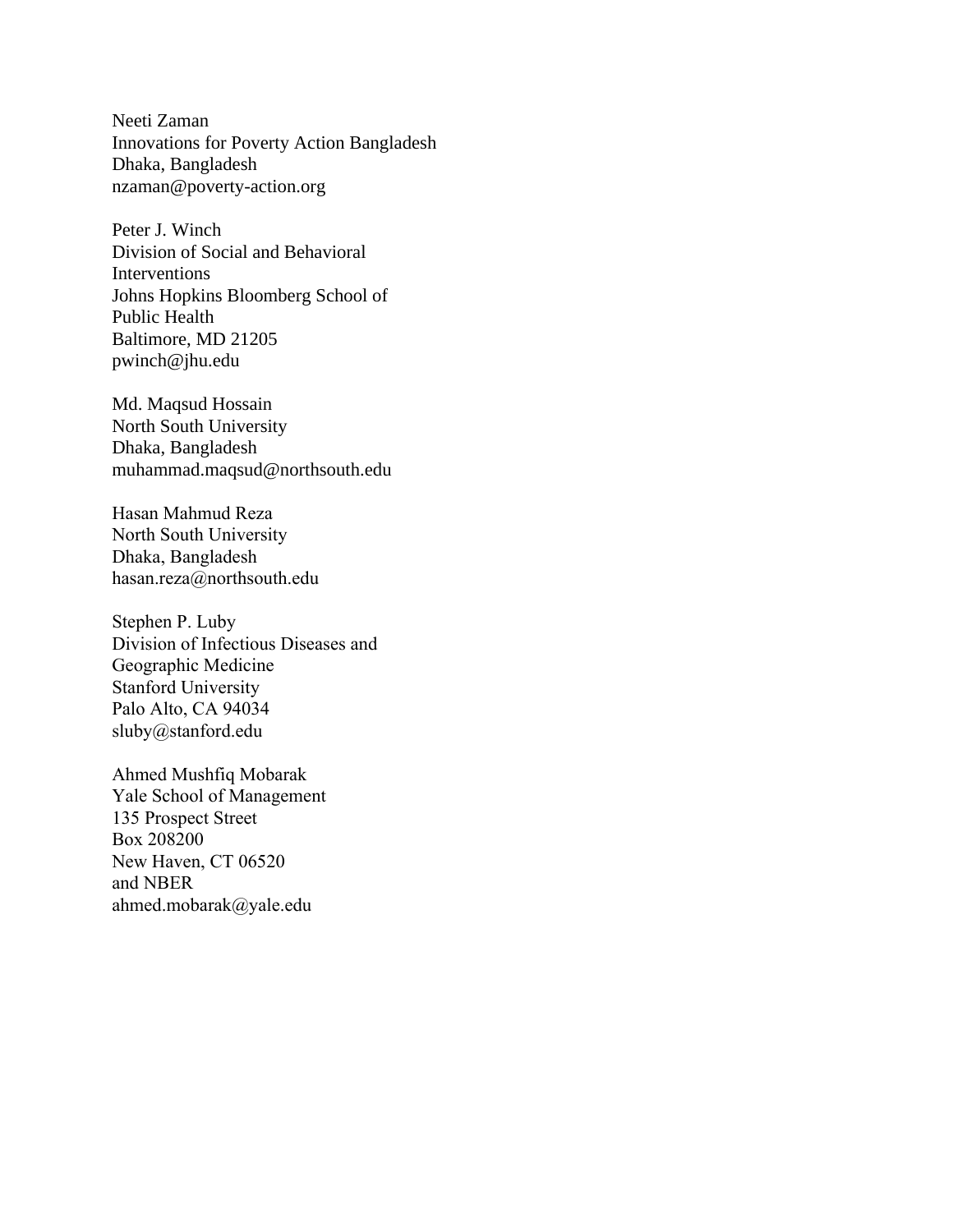### Abstract

Background: A growing body of scientific evidence suggests that face masks can slow the spread of COVID-19 and save lives, but mask usage remains low across many parts of the world, and strategies to increase mask usage remain untested and unclear.

Methods: We conducted a cluster-randomized trial of community-level mask promotion in rural Bangladesh involving 341,830 adults in 600 villages. We employed a series of strategies to promote mask usage, including free household distribution of surgical or cloth masks, distribution and promotion at markets and mosques, mask advocacy by Imams during Friday prayers, role modeling by local leaders, promoters periodically monitoring passers-by and reminding people to put on masks, village police accompanying those mask promoters, providing monetary rewards or certificates to villages if mask-wearing rate improves, public signaling of mask-wearing via signage, text message reminders, messaging emphasizing either altruistic or self-protection motives for mask-wearing, and extracting verbal commitments from households. The primary objective was to assess which of these interventions would increase proper (covering nose and mouth) wearing of face masks, and secondarily, whether mask promotion unintentionally creates moral hazard and decreases social distancing. This analysis is part of larger study evaluating the effect of mask-wearing on transmission of SARS-CoV-2.

Results: There were 64,937 households in the intervention group and 64,183 households in the control group; study recruitment has ended. In the control group, proper mask-wearing was practiced by 13% of those observed across the study period. Free distribution of masks along with role modeling by community leaders produced only small increases in mask usage during pilot interventions. Adding periodic monitoring by mask promoters to remind people in streets and public places to put on the masks we provided increased proper mask-wearing by 29.0 percentage points (95% CI: 26.7% - 31.3%). This tripling of mask usage was sustained over all 10 weeks of surveillance, which includes a period *after* intervention activities ended. Physical distancing, measured as the fraction of individuals at least one arm's length apart, also increased by 5.2 percentage points (95% CI: 4.2%-6.3%). Beyond the core intervention package comprised of free distribution and promotion at households/mosques/markets, leader endorsements plus periodic monitoring and reminders, several elements had *no additional ef-*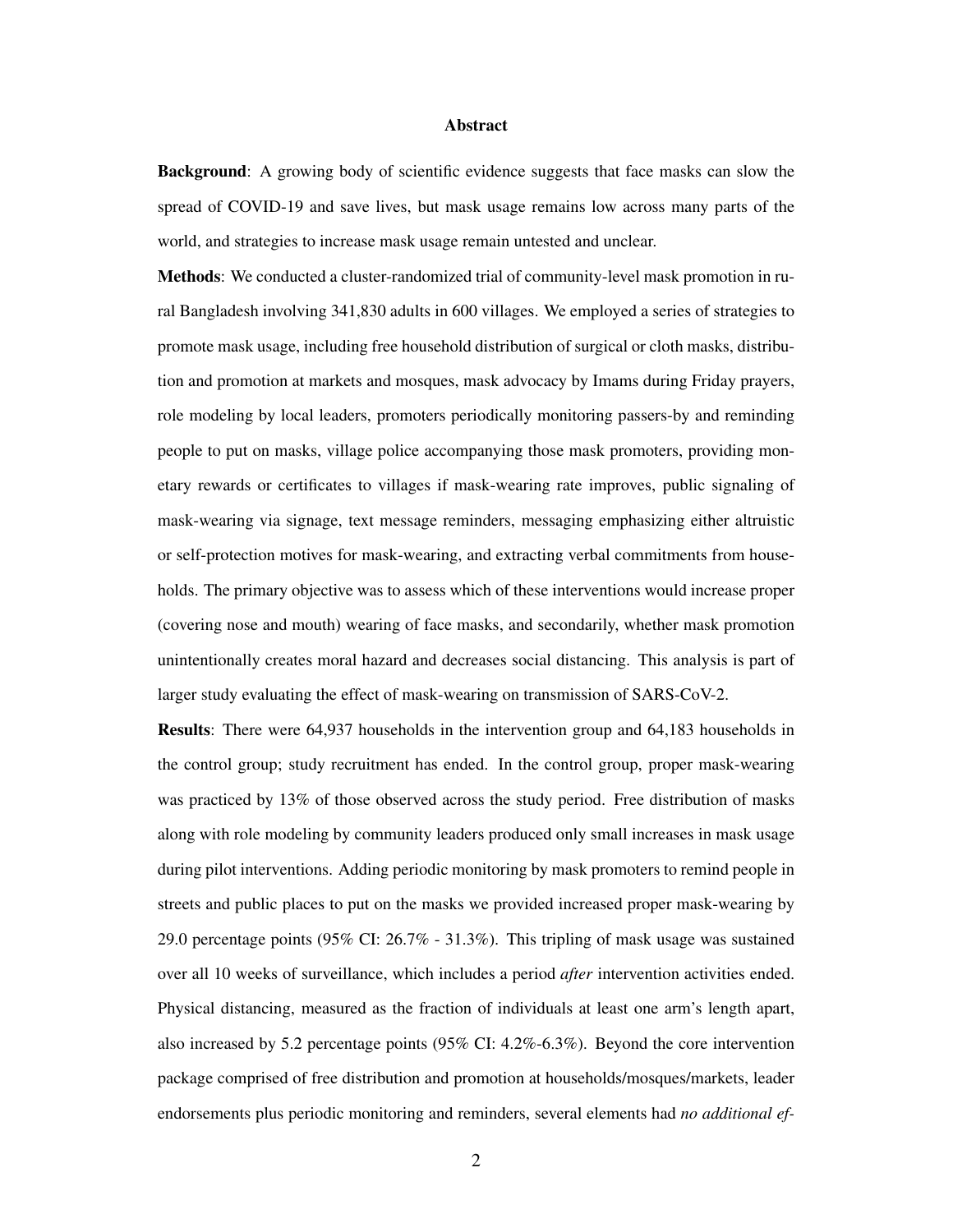*fect on mask wearing*, including: text reminders, public signage commitments, monetary or non-monetary incentives, altruistic messaging or verbal commitments, or village police accompanying the mask promoters (the last not cross-randomized, but assessed in panel data). No adverse events were reported during the study period.

Conclusions: Our intervention demonstrates a scalable and cost-effective method to promote mask adoption and save lives, and identifies a precise combination of intervention activities that were necessary. Comparisons between pilots shows that free mask distribution alone is not sufficient to increase mask-wearing, but adding periodic monitoring in public places to remind people to wear the distributed masks had large effects on behavior. The absence of any further effect of the village police suggests that the operative mechanism is not any threat of formal legal sanctions, but shame and people's aversion to a light informal social sanction. The persistence of effects for 10 weeks and after the end of the active intervention period, as well as increases in physical distancing, all point to changes in social norms as a key driver of behavior change. Our cross-randomizations suggest that improved mask-wearing norms can be achieved without incentives that require costly monitoring, that aesthetic design choices and colors can influence mask-wearing, and that surgical masks with a substantially higher filtration efficiency can be a cost-effective alternative to cloth masks (1/3 the cost) and are equally or more likely to be worn. Implementing these interventions – including distribution of free masks, and the information campaign, reminders, encouragement – cost \$2.30-\$3.75 per villager, or between \$8 and \$13 per person adopting a mask. Combined with existing estimates of the efficacy of masks in preventing COVID-19 deaths, this implies that the intervention cost \$28,000-\$66,000 per life saved. Beyond reducing the transmission of COVID-19, mask distribution is likely to be a cost-effective strategy to prevent future respiratory disease outbreaks.

Trial registration: ClinicalTrials.gov Identifier: NCT04630054 Funding: GiveWell

3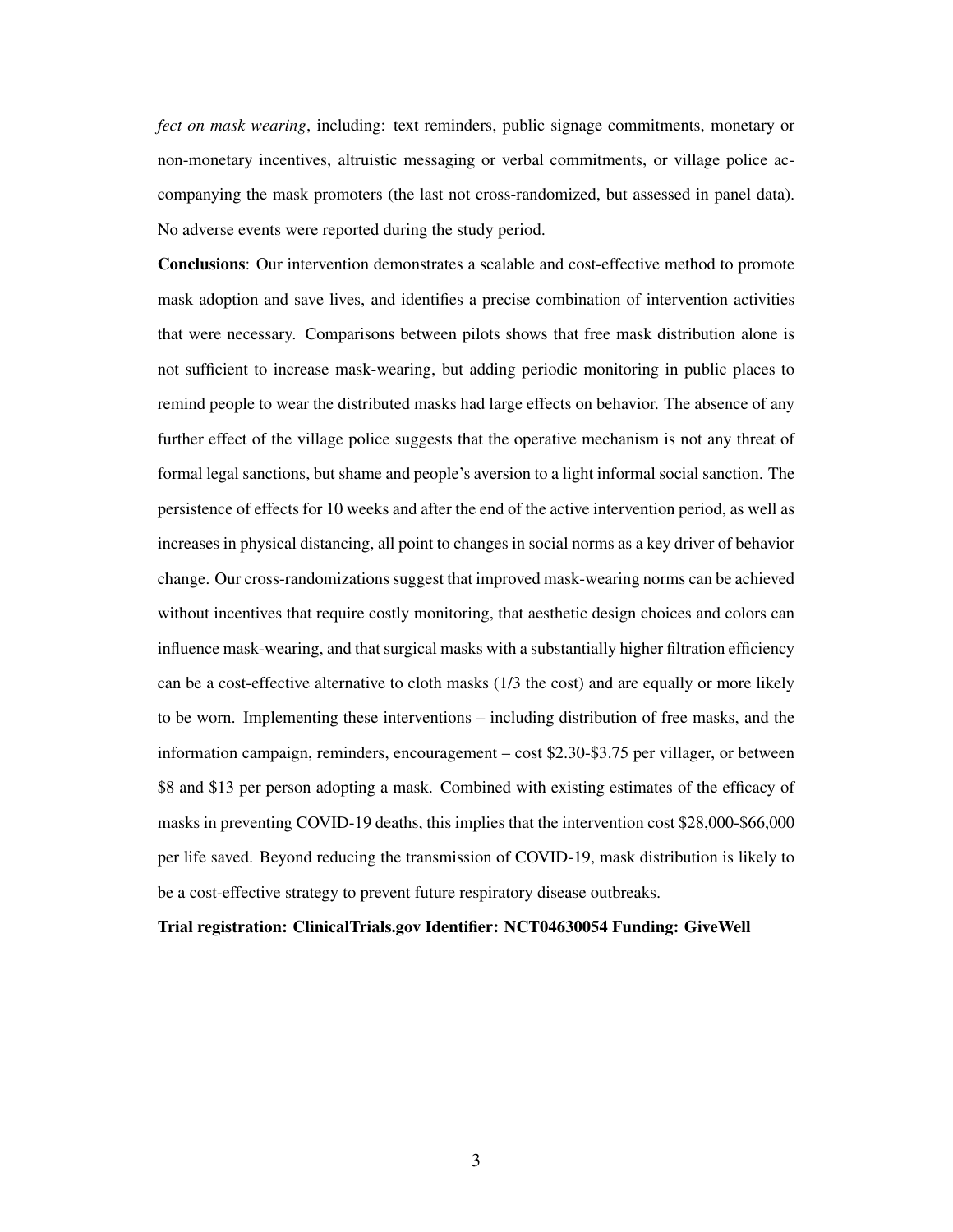# 1 Introduction

As of March 2021, the COVID-19 pandemic has taken the lives of more than 2.8 million people. A growing body of scientific evidence suggests that face masks can slow the spread of the disease and save lives [\[1\]](#page-30-0). Laboratory studies of influenza and other coronaviruses establish the potential efficacy of face masks as a means of source control, blocking particles emitted by infected individuals [\[2\]](#page-30-1). Since a substantial share of coronavirus transmission stems from asymptomatic or presymptomatic individuals, the efficacy of masks for source control suggests benefits from *universal* mask-wearing rather than mask-wearing among only those with symptoms [\[3\]](#page-30-2). Randomized trials conducted in hospitals also provide evidence that surgical masks can protect the wearer against respiratory diseases. While evidence from community mask-wearing is inconclusive, this is largely attributable to low compliance rates in these studies [\[4\]](#page-30-3). A number of observational studies suggest that masks are effective at slowing community spread of COVID-19. For example, countries with mask mandates or mask-wearing norms have had lower infection rates [\[3,](#page-30-2) [5\]](#page-30-4), states which mandate mask use subsequently experience declines in case growth rates [\[6\]](#page-30-5), and model simulations indicate that mask mandates reduce the weekly growth of cases by at least 10%, preventing 19-47% of deaths [\[7\]](#page-30-6). As a result of this growing body of evidence, over 40% of the world's population live in countries where mask-wearing is mandated in public areas, and another 40% live in countries where universal mask norms prevail absent a legal mandate [\[8\]](#page-30-7).

Despite this evidence, theoretical and practical concerns regarding mask adoption remain. The World Health Organization declined to recommend mask adoption until June 2020, citing, in part, concerns that masks would create a false sense of security [\[9\]](#page-30-8). Critics of face mask use argued that those who wore masks would engage in compensating behaviors, such as failing to physically distance from others, resulting in a net increase in transmission [\[10\]](#page-30-9). A second major concern was that universal mask wearing would lead to hoarding of medical masks, making them unavailable for healthcare workers. The US Surgeon General explicitly discouraged mask-wearing early in the pandemic on these grounds [\[11\]](#page-30-10).

In many countries, mask use has become politicized, with mask use seen as signalling affil-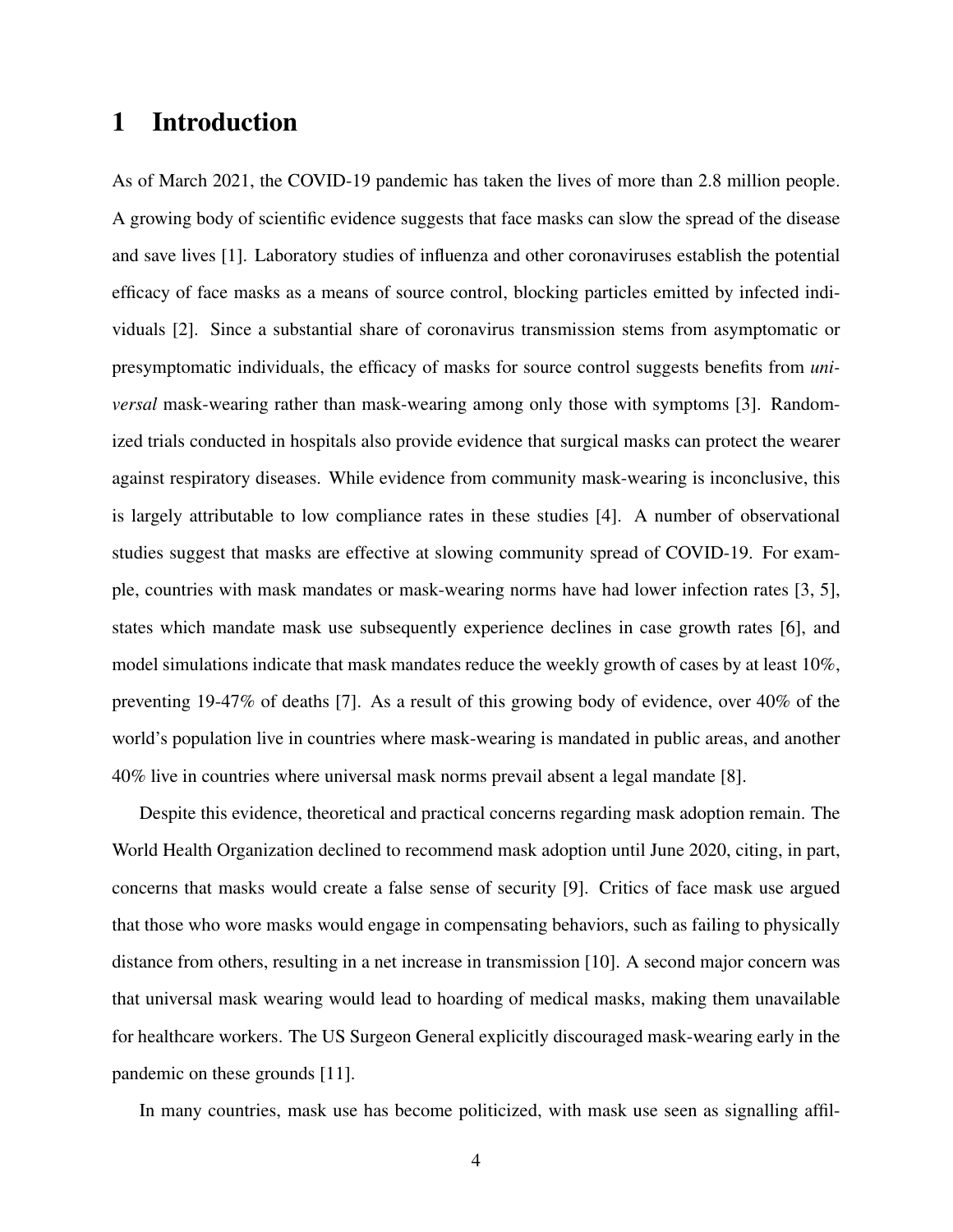iation with a broader set of political views. This raises questions about how exactly to increase community-wide mask-wearing: is it sufficient to increase accessibility, or correct misinformation and counter anti-mask attitudes (perhaps with encouragement from leaders and role models), or does this need to be supplemented by informal social sanctions, or even threats of legal punishment?

These questions are especially pressing in lower income countries where governments may lack adequate resources to enforce mask mandates. In Bangladesh, a quarter of those observed in public areas in June 2020 wore masks, and only a fifth wore masks *properly* (covering both the nose and mouth), despite a nationwide mask mandate in effect at the time. While vaccines may constrain the spread of COVID-19 in the long-term, it is unlikely that a substantial fraction of the population in low- and middle-income countries will have access to vaccines before the end of 2021 [\[12\]](#page-30-11). Uncovering scalable and cost-effective means of promoting mask-wearing, as well as measuring the impact of these interventions on proper, consistent mask-wearing and physical distancing behavior, is thus of first-order policy importance, especially for developing countries.

We employ a series of strategies over multiple rounds of piloting and surveillance to identify the core elements that are necessary for large-scale mask adoption. The iterative research process made clear that mask distribution, coupled with information provision and even role-modeling is unlikely to be sufficient to generate consistent mask-wearing. Adding active mask promotion and periodic monitoring on top of distribution, information, and role-modeling produced much larger increases in mask-wearing.

The main intervention package we ultimately settled on – and test using a cluster-randomized controlled trial covering 341,830 adults in 600 villages in rural Bangladesh – combined mask distribution with encouragement to wear masks at households, mosques, markets, and other public places, communication about the value of mask-wearing, periodic monitoring and reminders, and role-modeling by public officials and community leaders. The selection of elements in this package was informed by both our pilot results and research in public health, psychology [\[13,](#page-30-12) [14,](#page-30-13) [15\]](#page-30-14), economics [\[16,](#page-31-0) [17,](#page-31-1) [18\]](#page-31-2), marketing [\[19,](#page-31-3) [20,](#page-31-4) [21\]](#page-31-5), and other social sciences [\[22\]](#page-31-6) on product promotion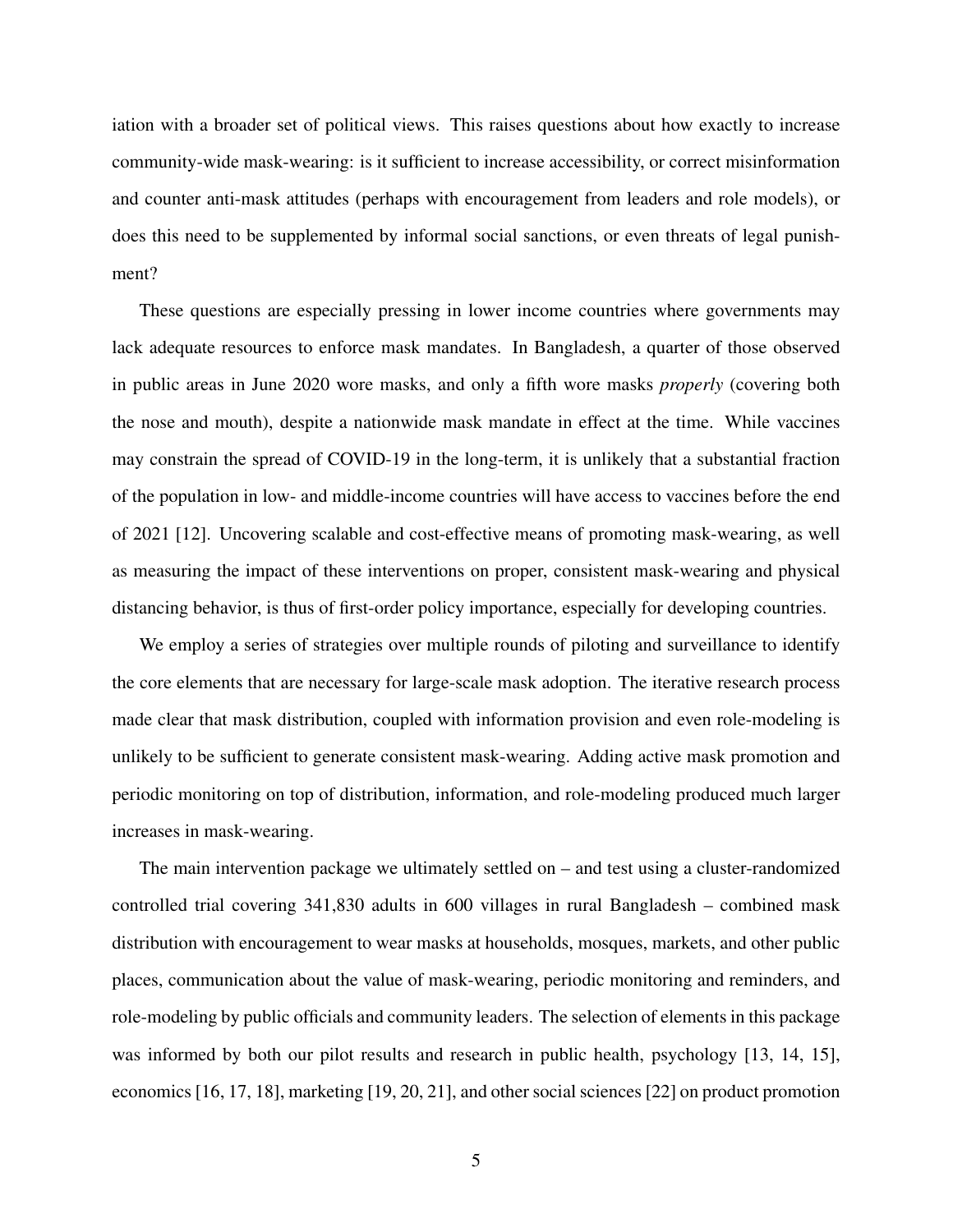and dissemination strategies.

Entire villages were selected to receive that intervention package or serve as controls. The clustered village-level randomization was important for two reasons. First, unlike technologies with primarily private benefits, mask adoption is likely to yield especially large benefits at the community-level. Second, mask adoption by some may influence mask adoption by others because mask-wearing is immediately visible to other members of the community  $[23]$ .<sup>[1](#page-7-0)</sup>

The intervention we report here is part of a larger study designed to evaluate the impact of mask wearing on COVID-19 transmission (ClinicalTrials ID NCT04630054). In this paper we report on the first-stage outcome: the effect of the intervention on the prevalence of mask-wearing.<sup>[2](#page-7-1)</sup>

Mask-wearing was assessed through direct observation in public locations including mosques, markets, the main entrance roads to villages, and tea-stalls. Surveillance staff noted whether residents were wearing any mask or face covering, whether the mask was one distributed by our project (and if so, the color), and whether the mask was worn over both the mouth and nose. The mask distribution and promotion was conducted by the Bangladeshi NGO GreenVoice, a grassroots organization with a network of volunteers across the country. Household surveys and surveillance were performed independently by Innovations for Poverty Action (IPA). To minimize the likelihood that village residents would perceive that their mask-wearing behavior was being observed, surveillance staff were separate from mask promoters and wore no identifying apparel. The Bangladesh Directorate General of Health Services under the Ministry of Health, North-South University in Dhaka, and Aspire to Innovate (a2i), an information and data-focused organization within the Bangladesh government, partnered in the study design and discussions and reviewed protocols.

Our full intervention was designed to last 8 weeks in each village (with 10 weeks of surveillance). The intervention started in different villages at different times, rolling out over a 6-week period in 7 batches (with control and intervention villages paired within each batch). Given the

<span id="page-7-0"></span><sup>&</sup>lt;sup>1</sup>This design was also necessary to properly assess the full impact of masks on infections, including preventing *transmission* of the virus. Individual-level randomization would identify only whether masks protect wearers.

<span id="page-7-1"></span><sup>&</sup>lt;sup>2</sup>Results for the second-stage outcome, symptomatic seropositivity, will not be available until the serosurveys are completed in June. To predict the cost-per-life-saved from our mask distribution now, we combine the effect of our interventions on mask take-up with current best estimates available from the literature on the efficacy of masks in reducing disease transmission. This prediction will be made more precise once the serosurveys are completed.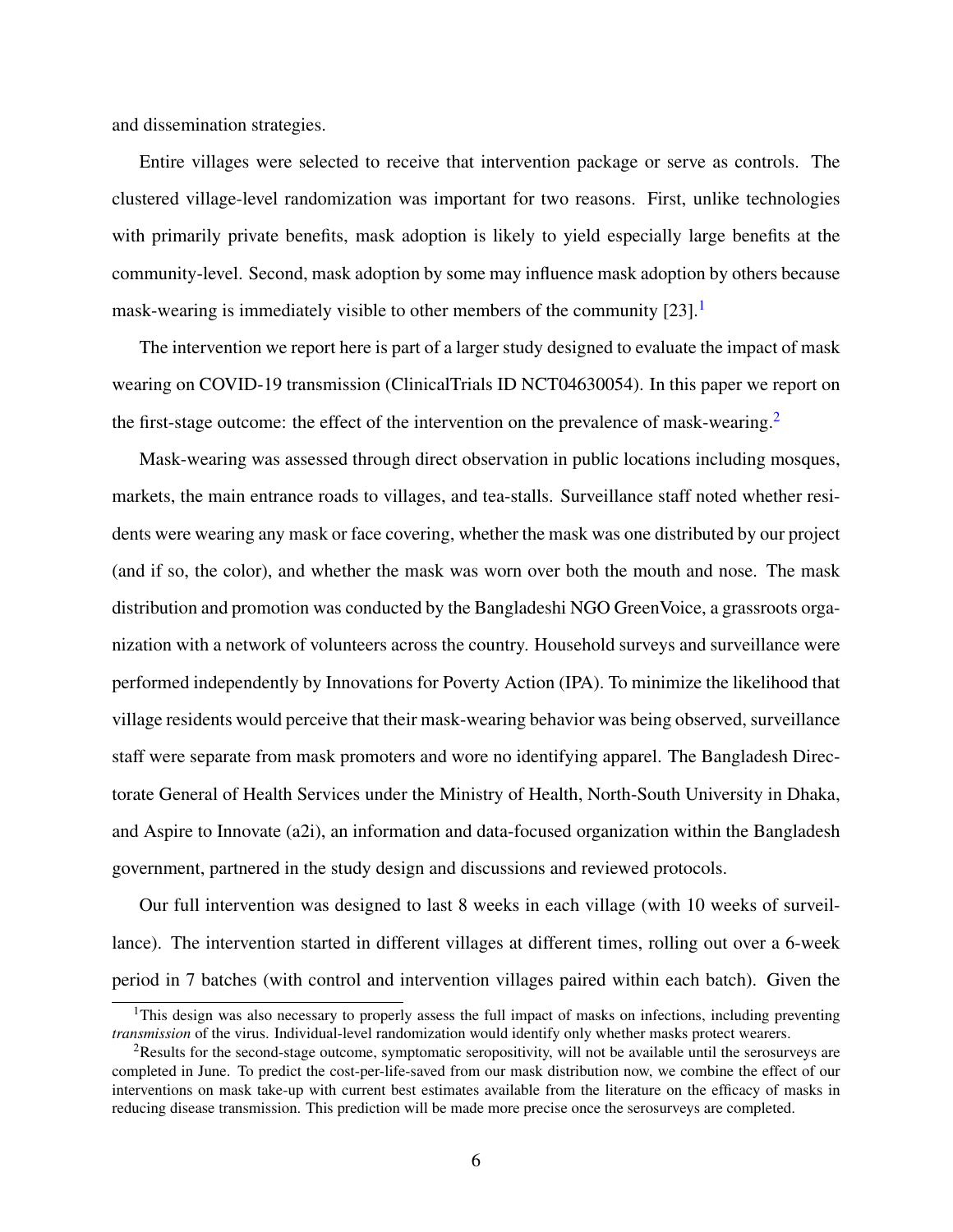time-sensitivity of the subject matter, in this paper we report results from observation conducted during the first 10 weeks of the trial, providing between 4 and 10 weeks of surveillance data for each village. Our study design and results are immediately relevant for Bangladesh's plans for larger-scale distribution of 80 million masks across all rural areas. In fact, we have started devising specific plans with a consortium of government, NGO, and development partners in Bangladesh to scale up the strategies that appear most effective. Results are also relevant for mask dissemination and promotion campaigns planned in other countries. The intervention package that proves effective in our trial would be feasible to implement in a similar fashion throughout South Asia and in other world regions. Beyond masks, the dissemination strategies we employ could be applied to encourage the adoption of other health behaviors and technologies that citizens in low-income countries have also resisted adopting, including water purification technologies [\[24\]](#page-31-8), sanitation [\[23,](#page-31-7) [25\]](#page-31-9), deworming pills [\[26\]](#page-31-10), cleaner-burning cookstoves [\[27\]](#page-31-11), and agricultural technologies [\[28,](#page-31-12) [29\]](#page-31-13).

# 2 Background and Context

Bangladesh is a densely populated country with 165 million inhabitants. A serosurvey conducted in July 2020 found 45% of Dhaka residents had antibodies against SARS-CoV-2. This suggests a 0.55% case detection rate based on reported cases, implying that the true infection rate may be two orders of magnitude higher than reported [\[30,](#page-31-14) [31\]](#page-32-0). By January 21, 2021, there were 529,687 reported COVID-19 cases in Bangladesh.<sup>[3](#page-8-0)</sup> The number of daily cases has surged seven-fold between January 21 and March 21 2021 to reach 3500 per day, nearing the June 2020 peak in the country.

Between April and June 2020, our team and others conducted several surveys in Bangladesh to quantify mask-wearing behavior. The evolution of mask use over time in Bangladesh is discussed

<span id="page-8-0"></span><sup>&</sup>lt;sup>3</sup>http://dashboard.dghs.gov.bd/webportal/pages/covid19.php. Naively extrapolating the case detection rate in Dhaka, up to 58% of the population may have been infected by January 21st, 2021. Similar estimates have been observed in India [\[32,](#page-32-1) [33\]](#page-32-2).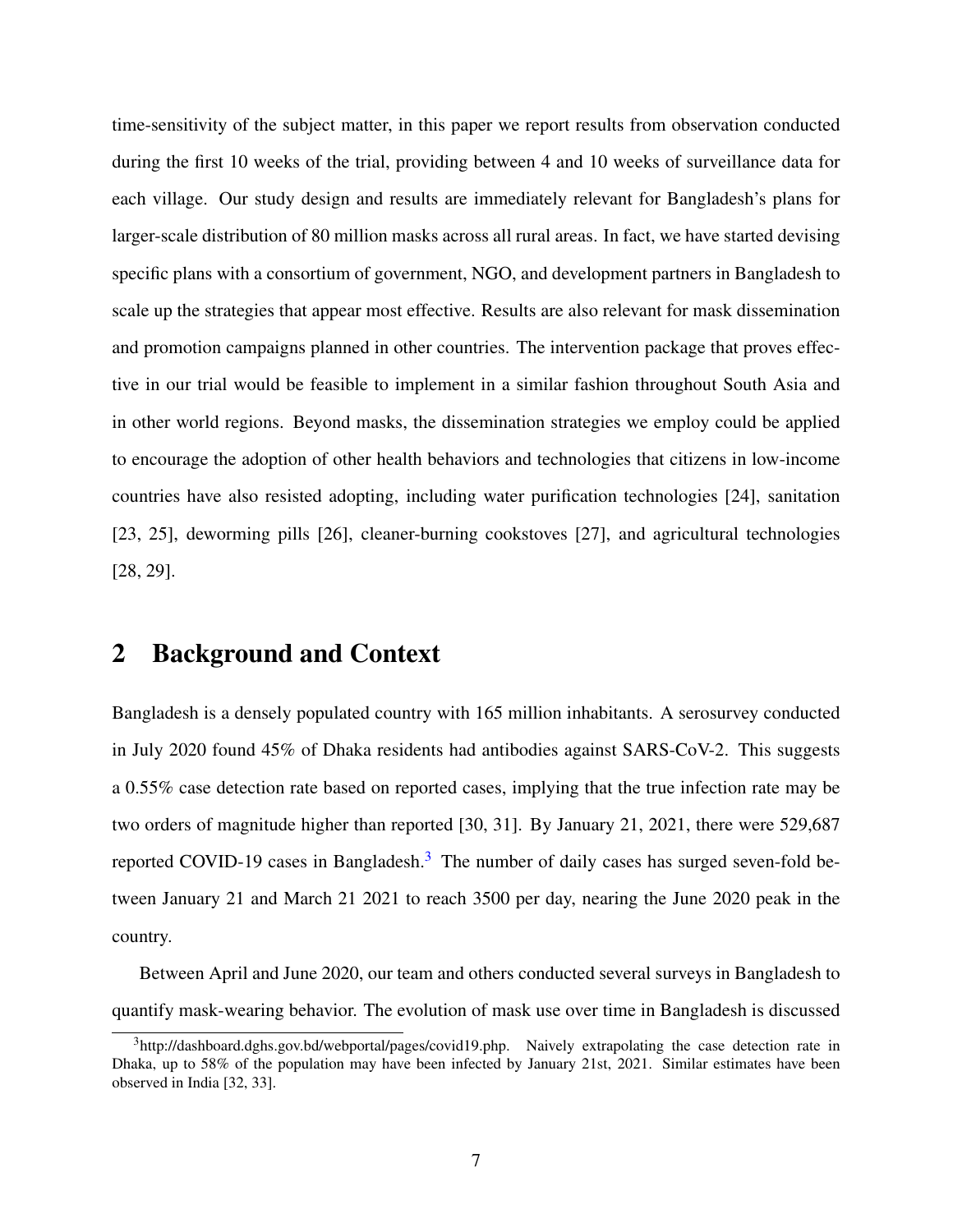in greater detail in [\[34\]](#page-32-3). In Bangladesh, the government strongly recommended mask use in early April 2020. This policy was initially accompanied by consistent public messaging, as well as attempts by police and NGOs to confront those who were seen in public without masks. When we surveyed respondents at the end of April 2020, over 80% self-reported wearing a mask and 97% self-reported owning a mask. Anecdotal reports from surveyors suggested that mask-use was pervasive. The Bangladeshi government formally mandated mask use in late May 2020 and threatened to fine those who did not comply, although enforcement was weak to non-existent, especially in rural areas. Anecdotally, mask-wearing was substantially lower than indicated by our self-reported surveys. To investigate, we conducted surveillance studies throughout public areas in Bangladesh in two waves. The first wave of surveillance took place between May 21 and May 25, 2020 in 1,441 places in 52 districts. About 51% out of more than 152,000 individuals we observed were wearing a mask. The second wave of surveillance was conducted between June 19 and June 22, 2020 in the same 1,441 locations, and we found that mask wearing dropped to 26%, with 20% wearing masks that covered their mouth and nose. These observations, coupled with the increasing case load, motivated the interventions we implemented to increase mask use.

# 3 Interventions and Data Collection

## 3.1 Sampling frame and strategy

Innovations for Poverty Action (IPA) Bangladesh selected 1,000 rural and peri-urban unions out of 4,500 unions in Bangladesh as a sampling frame, using data on population and infrastructure. We excluded Dhaka district, due to high initial seropositivity, and three hill districts, due to the logistical challenges in accessing the region. We also dropped remote coastal districts where population density is low. The final sampling frame of 1000 unions were located in 40 different districts (*zillas*) (out of 64) and 144 sub-district (*upazilas*) (out of 485).

We used a pairwise randomization to select 300 intervention and 300 control unions within the same upazila/sub-district. This randomization procedure, described in detail in Appendix [B,](#page-45-0) was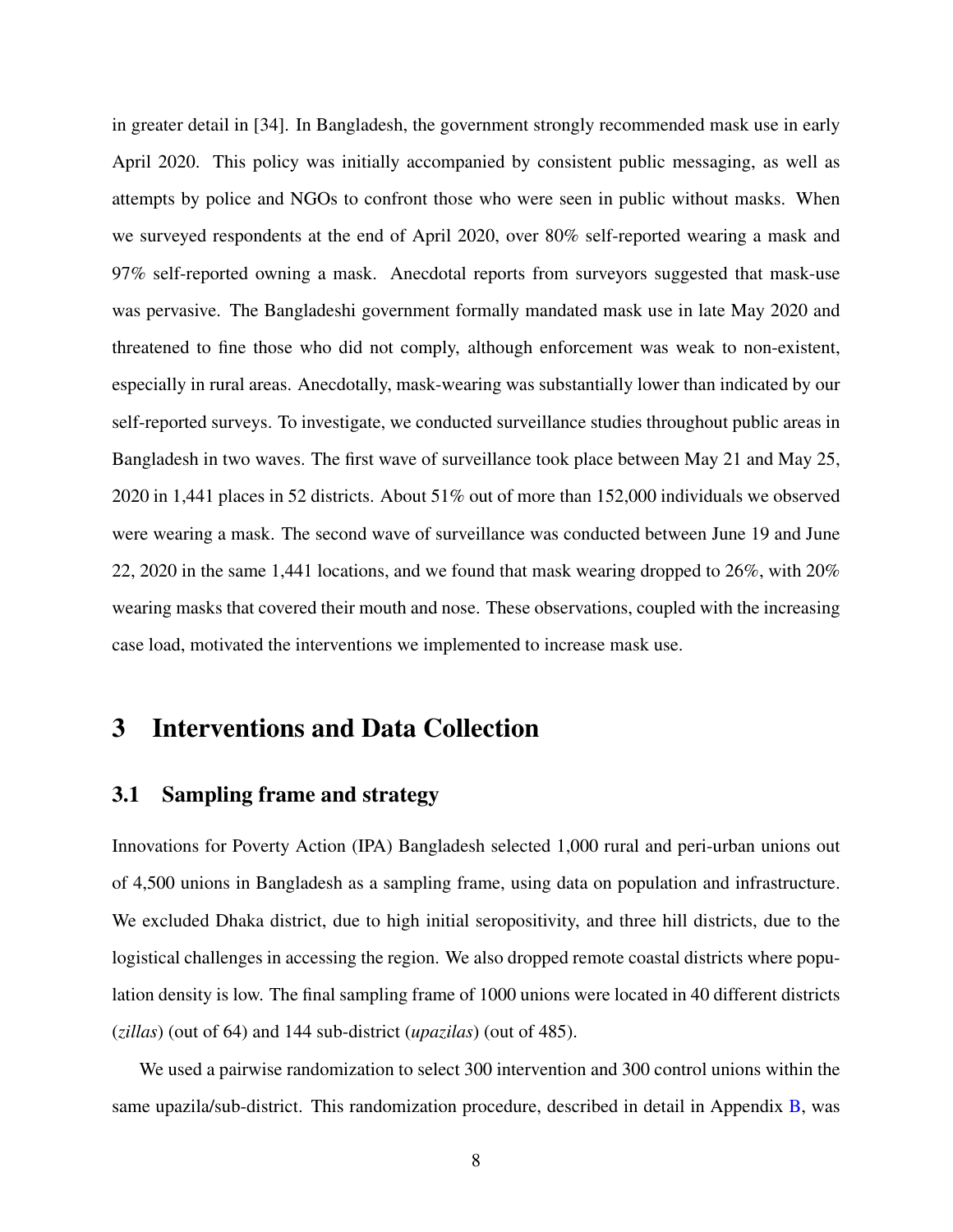designed to pair unions that were similar in terms of COVID-19 case data (which was limited), population size, and population density. Each union consists of roughly 80,000 people, or around 80 villages. In each union, we selected a single village. To do so, we identified the largest market and the village within which the market is located and demarcated this territory as the intervention unit (during this scoping process, surveyors were blinded to whether the union was an intervention or control union). We ensured that no two markets/villages were within 2 km of each other to minimize the risk of spillover effects. Within each village, adults from every household were eligible to participate in the study.

The intervention was rolled out in waves, with between 14 and 59 village-pairs grouped in each wave based on geographic proximity. Paired control and treatment villages were always included in the same wave. The first wave was rolled out on 17-18 November 2020 and the last wave was rolled out on 5-6 January 2021. In this paper, we report results from 10 weeks of observation in wave 1, 4 weeks of observation in the last wave 7, and an intermediate number for other waves.

IPA staff travelled to many villages that had low mask uptake in the first five weeks of the study and found that in these villages local leaders were not very engaged in supporting mask promotion. Hence, we retrained mask promotion staff part-way through the intervention to work more closely with local leaders and set specific milestones for that partnership.

### <span id="page-10-0"></span>3.2 Intervention Materials and Activities

Our entire intervention, including the masks, did not require any unusual or specialized skills or equipment; it was designed to be easily adopted by other NGOs or government agencies and required minimal monitoring.

In focus groups conducted prior to the study, participants said they preferred cloth over surgical masks because they perceived surgical masks to be single-use only and cloth masks to be more durable. Focus group participants also provided feedback on different cloth masks designs and sizes. Both types of masks were manufactured in Bangladesh. The cloth mask had an exterior layer of 100% non-woven polypropylene (70 grams/square meter [gsm]), two interior layers of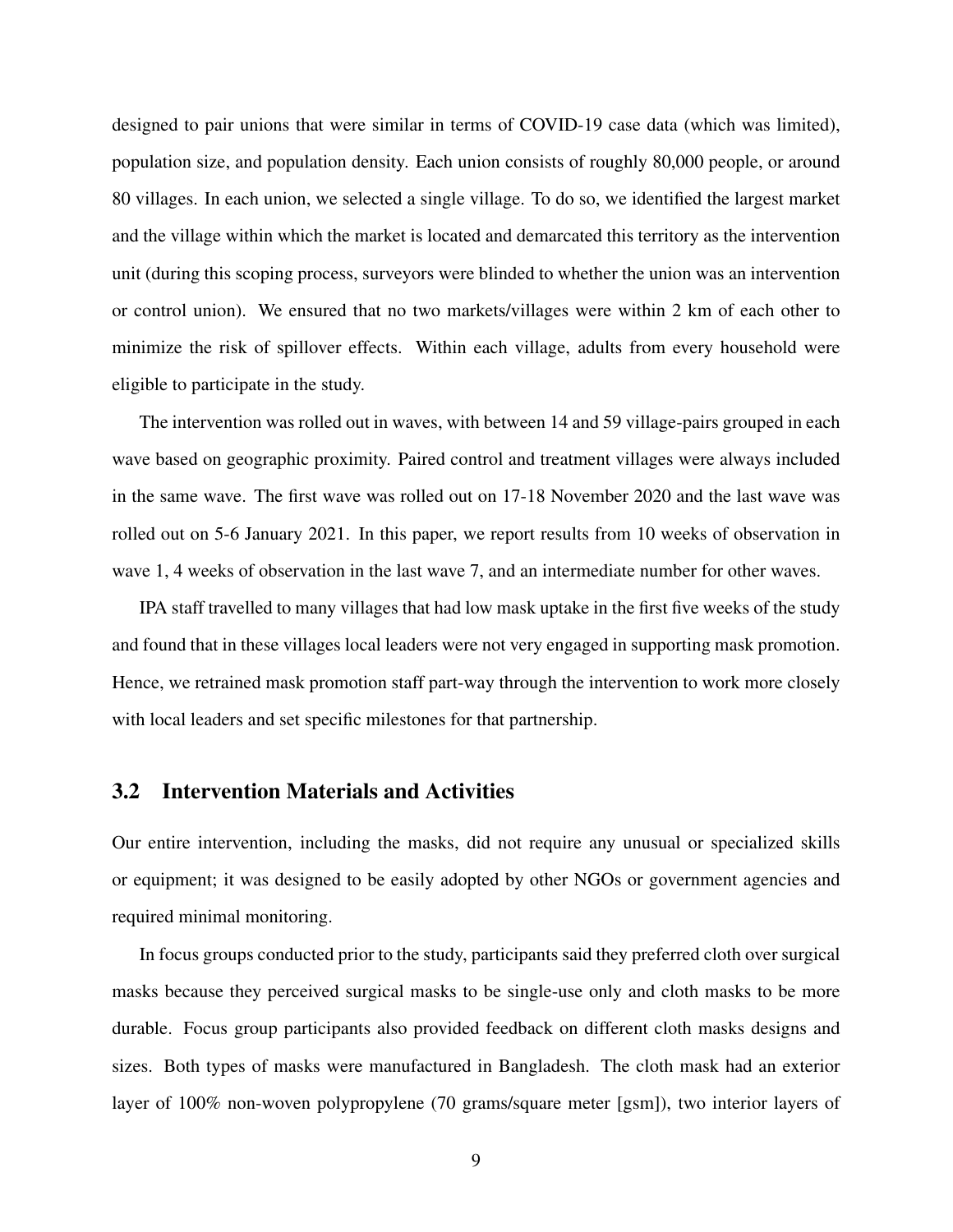60% cotton / 40% polyester interlocking knit (190 gsm), an elastic loop that goes around the head above and below the ears, and a nose bridge. The surgical mask had three layers of 100% nonwoven polypropylene (the exterior and interiors are spunbond and the middle layer is meltblown), elastic ear loops, and a nose bridge. The filtration efficiency was  $37\%$  (standard deviation [SD] = 6%) for the cloth masks, and 95% (SD = 1%) for the surgical masks (manuscript forthcoming).<sup>[4](#page-11-0)</sup> The filtration efficiency of the surgical masks after washing them 10 times with bar soap and water was 76% (manuscript forthcoming). Surgical masks were outfitted with a sticker that had a logo of a mask with an outline of the Bangladeshi flag and a phrase in Bengali that noted the mask could be washed and reused. The project masks were woven by and procured from local Bangladeshi garment factories within 6 weeks after ordering. The relatively large scale of our bulk order allowed us to negotiate mask prices of \$0.50 per cloth mask and \$0.13 per surgical mask.

To emphasize the importance of mask-wearing, we prepared a brief video of notable public figures discussing why, how, and when to wear a mask. The video was shown to each household during the mask distribution visit and featured the Honorable Prime Minister of Bangladesh Sheikh Hasina, the head of the Imam Training Academy, and the national cricket star Shakib Al Hasan. During the distribution visit, households also received a brochure based on WHO materials depicting proper mask-wearing.

We implemented a basic set of interventions in all treatment villages, and cross-randomize additional intervention elements in randomly chosen subsets of treatment villages to investigate whether those have any additional impact on mask usage. The basic intervention package consists of five main elements:

- 1. One-time mask distribution and promotion at households
- 2. Mask distribution in markets on 3-6 days per week

<span id="page-11-0"></span><sup>&</sup>lt;sup>4</sup>The filtration efficiency test was conducted using a Fluke 985 particle counter that has a volumetric sampling rate of 2.83 liters per minute. The measurement was taken of particles 0.3–0.5 µm in diameter flowing through the material with a face velocity of 8.5 cm/s. In our internal testing, we found that cloth masks with a external layers made of Pellon 931 polyester fusible interface ironed onto interlocking knit with a middle layer of interlocking knit could achieve a 60% filtration efficiency. Upon discussions with the manufacturers, we learned that those materials could not be procured. Using materials that were available, the highest filtration efficiency possible was 37%.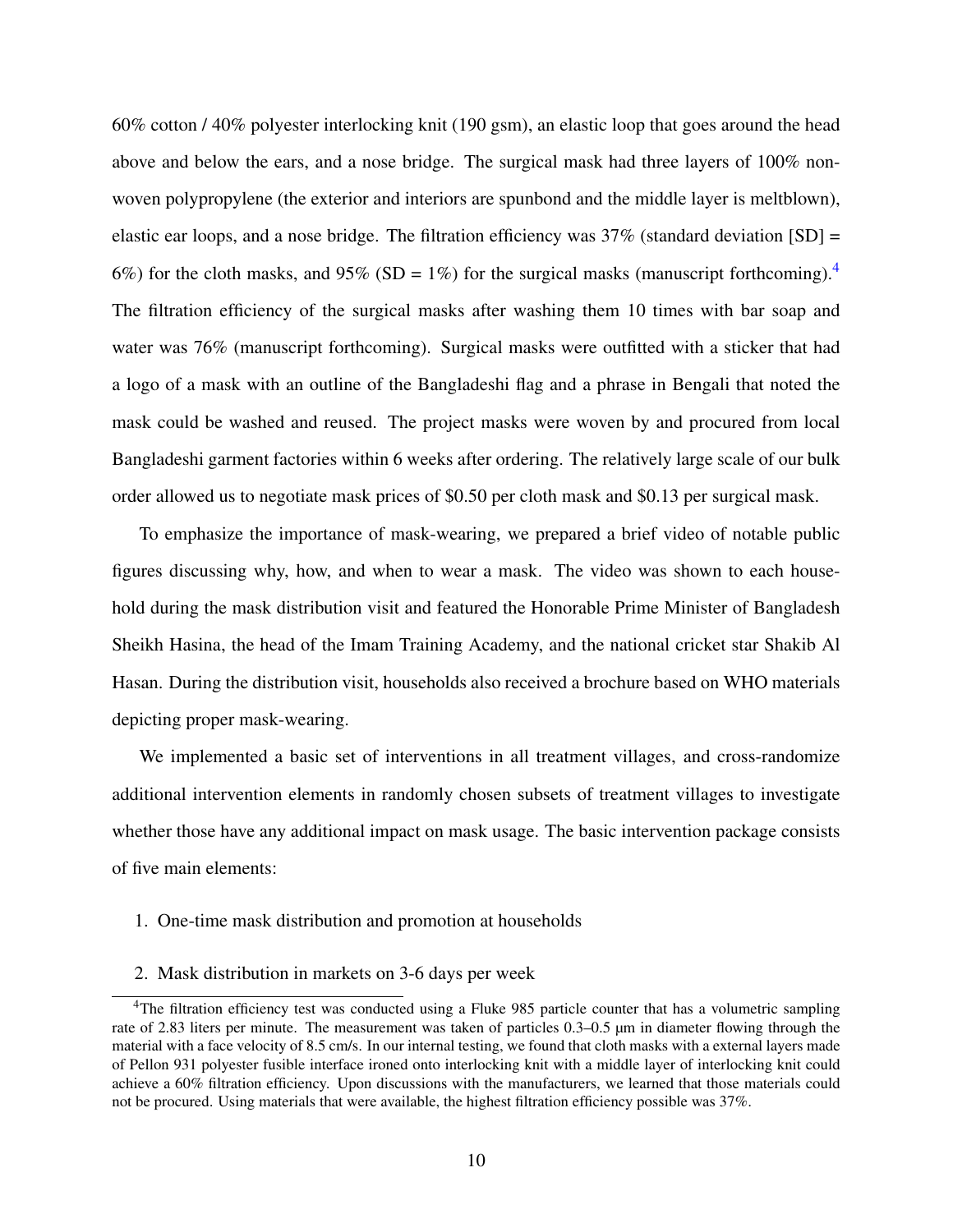- 3. Mask distribution at mosques on three Fridays during the first four weeks of the intervention
- 4. Mask promotion in public spaces and markets where non-mask wearers were encouraged to wear masks (weekly or biweekly)
- 5. Role-modeling and advocacy by local leaders, including imams discussing the importance of mask-wearing at Friday prayers using a scripted speech provided by the research team

Details on each of these elements can be found in the intervention protocol, available at [https://osf.io/vzdh6/.](https://osf.io/vzdh6/)

## 3.3 Cross-randomization of behavior change communication and incentives

<span id="page-12-0"></span>Village-level Cross-randomizations Our intervention had four village-level cross-randomizations. All intervention villages were assigned to either the treatment or the control group of each of these four randomizations. These village-level randomizations were:

- 1. Randomization of treated villages to either cloth or surgical masks.
- 2. Randomization of treated villages to no incentive, monetary incentive of 190 USD, or nonmonetary incentive. We announced that the monetary reward or the certificate would be awarded if village-level mask wearing among adults exceeded 75% 8-weeks after the intervention started.
- 3. Randomization of treated villages to public commitment (providing households signage and asking them to place signage on doors that declares they are a mask-wearing household), or not. The signage was meant to encourage formation of social norms through public signalling.
- 4. Randomization of treated villages to 0% or 100% of households receiving twice-weekly text message reminders about the importance of mask wearing.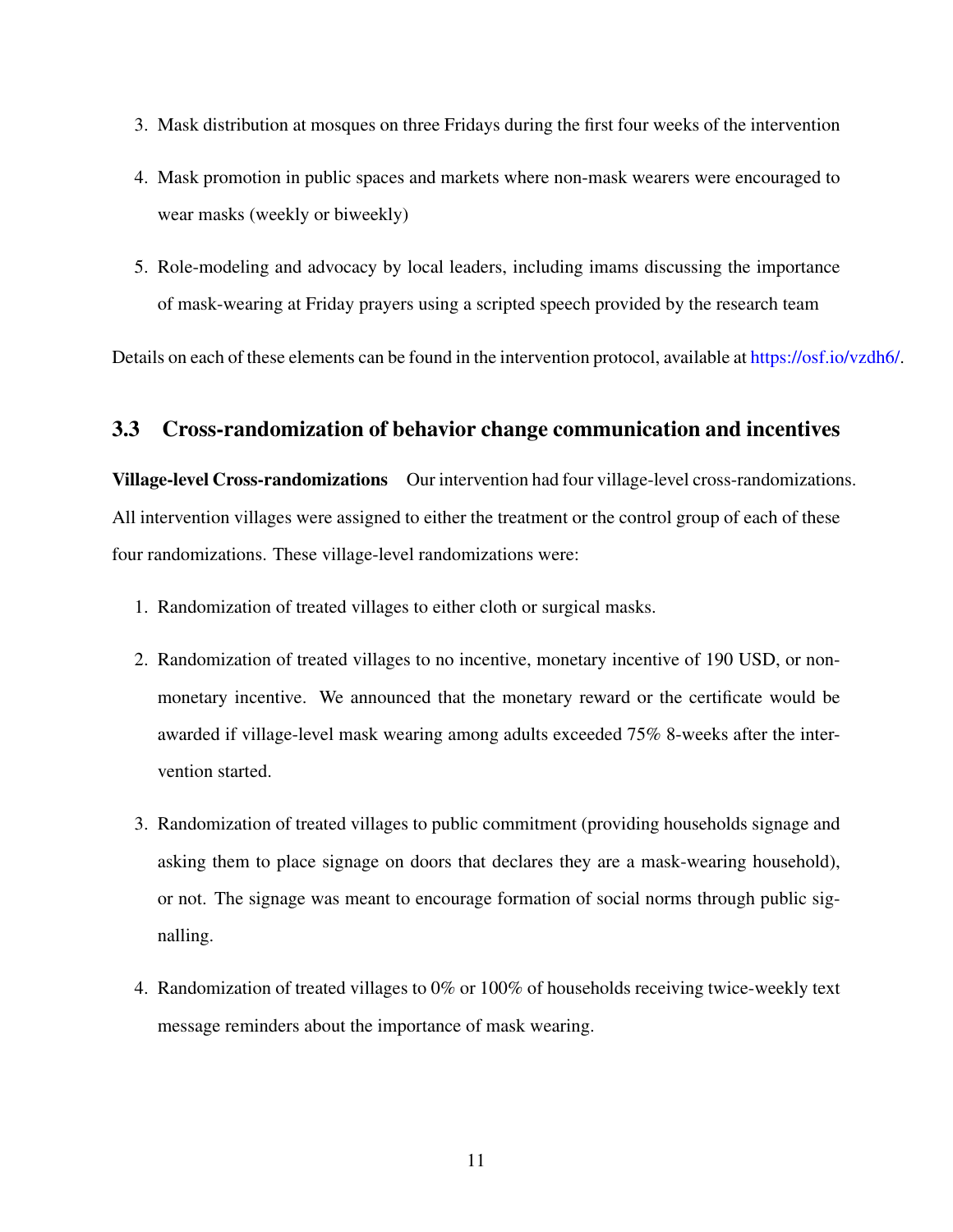<span id="page-13-0"></span>Household-level Cross-randomizations We had three household-level cross-randomizations. In any one village, only one of these household randomizations was operative. Recall that our data collection protocols relied on passive observation at the village-level, which implied that we cannot directly observe household-specific mask-wearing behavior. We therefore varied the color of the masks distributed to the household based on its cross-randomization status. Surveillance staff recorded the color of masks worn by community members, which allowed us to infer the effect of the household-level randomization. In order to avoid conflating the effect of the household-specific treatment with the effect of the mask color, we also randomized which color corresponded to which intervention status across villages (this way a specific color was not fully coincident with a specific treatment). The household-level randomizations were:

- 1. Households were randomized to receive messages emphasizing either altruism or self-protection.
- 2. Households were randomized to receive twice-weekly text reminders or not. As mentioned above, the text message saturation was randomly varied to 0%, 50%, or 100% of all villagers receiving texts, and in the 50% villages, the specific households that received the texts was also random.
- 3. Households were randomized to making a verbal commitment to be a mask-wearing household (all adults in the household promise to wear a mask when they are outside and around other people) or not. This experiment was conducted in a third set of villages where there was no public signage commitment.

This randomization procedure is described in further detail in Appendix [C.](#page-45-1) Participants, mask promoters, and mask surveillance staff were not blinded as intervention materials were distinct. The pre-specified analyses and sample exclusions were made by analysts blinded to the treatment assignment. The intervention protocol, pre-specified analysis plan, and CONSORT checklist are available at [https://osf.io/vzdh6/.](https://osf.io/vzdh6/)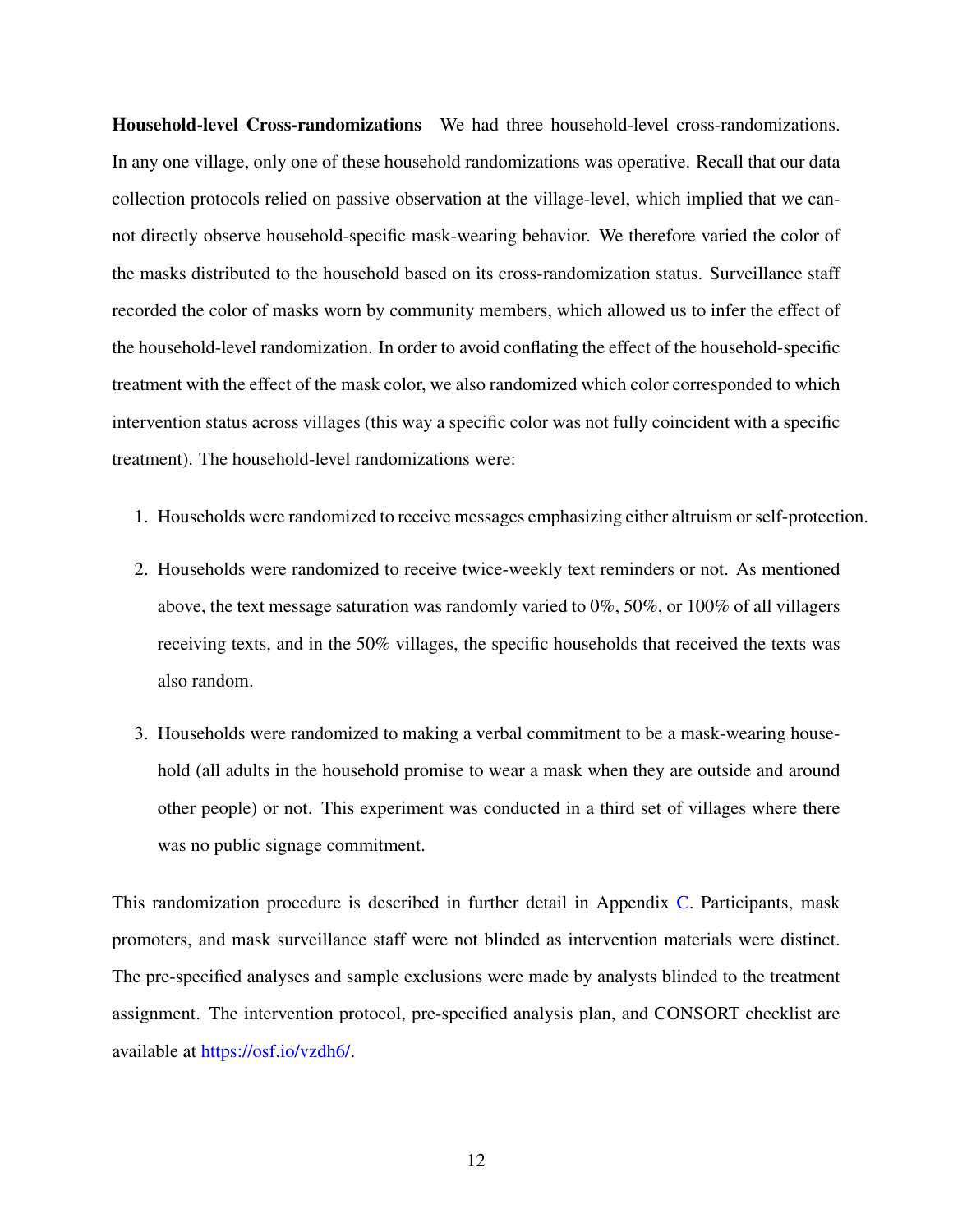Conceptual Basis for Chosen Interventions Our goal was to choose interventions that had a reasonable chance of persuading rural Bangladeshis to wear masks. We consulted literature in public health, development and behavioral economics, and marketing, to identify some of the most promising strategies. An extensive literature identifies price and access as a key deterrent to adoption of welfare-improving products, and especially of technologies that produce positive health externalities, such as face masks [\[26,](#page-31-10) [16\]](#page-31-0). Household distribution of free face-masks therefore formed the core part of our strategy. Inspired by large literature in marketing and economics on the role of opinion leaders in new product diffusion, we additionally emphasized a partnership with community leaders in mask distribution [\[20,](#page-31-4) [35\]](#page-32-4).

The additional village- and household-level interventions we experimented with were also inspired by insights from marketing, public health, development, and behavioral economics. For example, masks are a visible good where social norms are expected to be important so we consulted the literature documenting peer effects in product adoption [\[36,](#page-32-5) [37,](#page-32-6) [38\]](#page-32-7). We experimented with incentives because it is unclear whether extrinsic rewards crowd out intrinsic motivation [\[39,](#page-32-8) [40,](#page-32-9) [41\]](#page-32-10). We test whether soft commitment devices encourage targets to follow through with actual behaviour change [\[42,](#page-32-11) [43\]](#page-32-12), whether public displays can promote social norms [\[22\]](#page-31-6), whether an altruistic framing inspires people more or less than self-interest [\[44\]](#page-32-13), whether social image concerns and signaling can lead to higher compliance [\[45,](#page-32-14) [17\]](#page-31-1), and whether regular reminders are a useful tool to ensure adoption [\[18\]](#page-31-2).

### 3.4 Surveillance Strategies

Mask-wearing and physical distancing were measured through direct observation. Surveillance staff recorded the mask-wearing behavior of all adults observed during surveillance periods; ob-servations were not limited to adults from enrolled households.<sup>[5](#page-14-0)</sup> We defined proper mask-wearing

<span id="page-14-0"></span> $5$ On December 30th (after 5 weeks of surveillance in wave 1), it was clarified that surveillance staff should only record mask-wearing behavior of people who appear to be 18 years or older. Prior to this, some surveyors included children (especially older children) in their counts. Since the same staff member conducted surveillance in paired intervention and control villages, this change affected the treatment and control groups equally.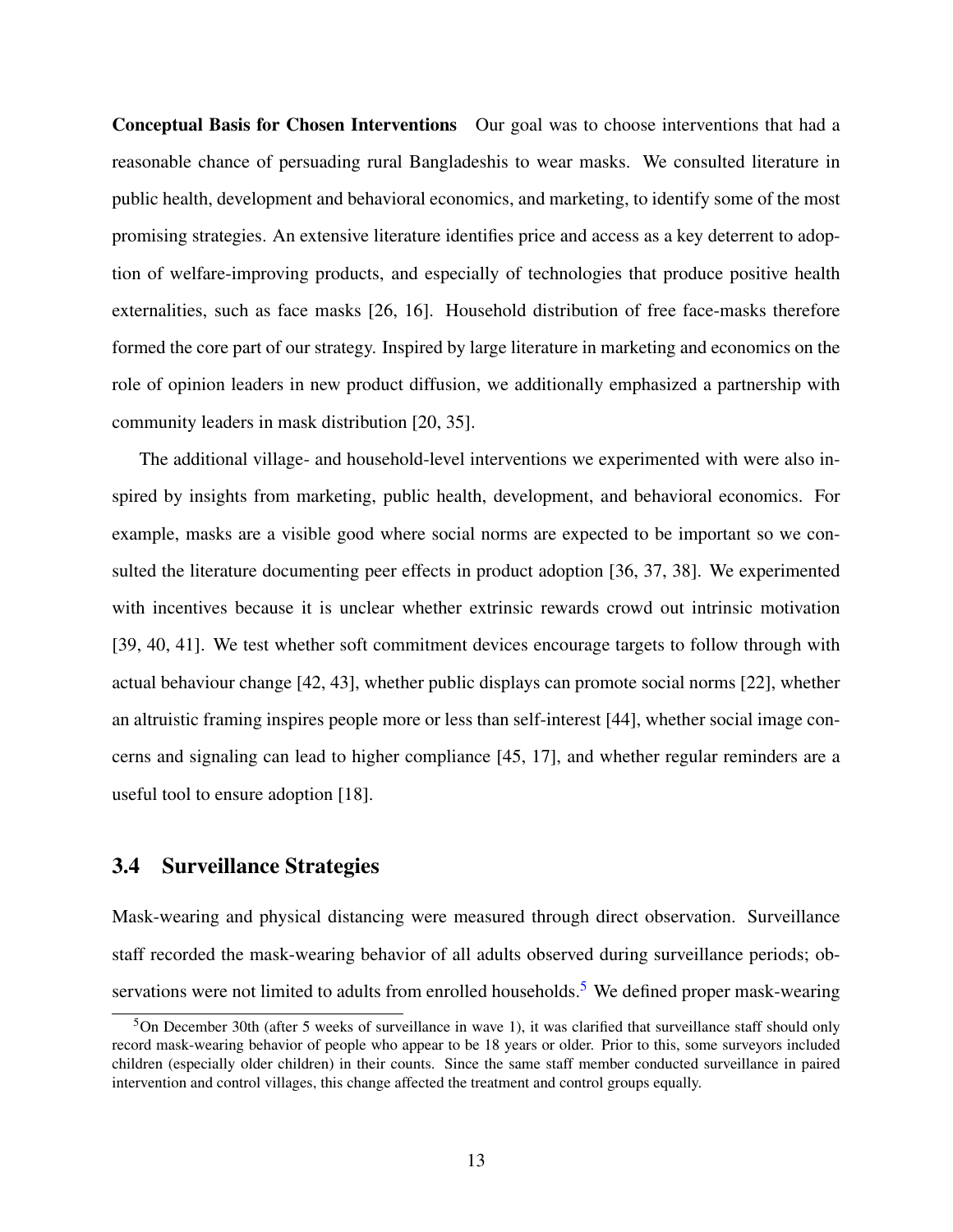as wearing either a project mask or an alternative face-covering over the mouth and nose. Surveillance staff recorded a person as practicing physical distancing if s/he was at least one arm's length away from the nearest person. This is consistent with the WHO guideline that defines physical dis-tancing as one meter of separation.<sup>[6](#page-15-0)</sup> For the sake of assessing risk compensation, this assumes that all nearby people are from different households. Surveillance was conducted using a standard protocol that suggested when surveillance staff should observe the mask use and physical distancing practices of community members; surveillance staff were encouraged to adjust their locations and timing across days to observe as many people as possible. Direct surveillance was conducted at baseline and then once per week on weeks 1, 2, 4, 6, 8, and 10 after the intervention. Each village was observed on two alternating days of the week. Across all villages, observations took place on all seven days of the week, with observation in 150 villages occurring on Friday to over-sample days when mosques were most crowded. Observations generally took place from 9am to 7pm.

### 3.5 Piloting Interventions

IPA implemented two pilots – Pilot 1 from July 22 to 31 and Pilot 2 from August 13 to 26, 2020. The objective of the pilots was to mimic some of the major aspects of the main experiment to identify implementation challenges. Each of the pilots was conducted in 10 unions that were not part of the project areas. We describe these pilots in more detail below, as we use the difference between the pilots to better understand which elements of our full intervention were essential. The same sizes in our pilots were large enough for reasonably precise statistical inference.

We also conducted focus group discussions and in-depth interviews with village residents, community leaders, religious leaders, and political leaders to elicit opinions on how to maximize the effectiveness of the intervention.

<span id="page-15-0"></span><sup>6</sup>https://www.who.int/westernpacific/emergencies/covid-19/information/physical-distancing. Accessed January, 30 2021.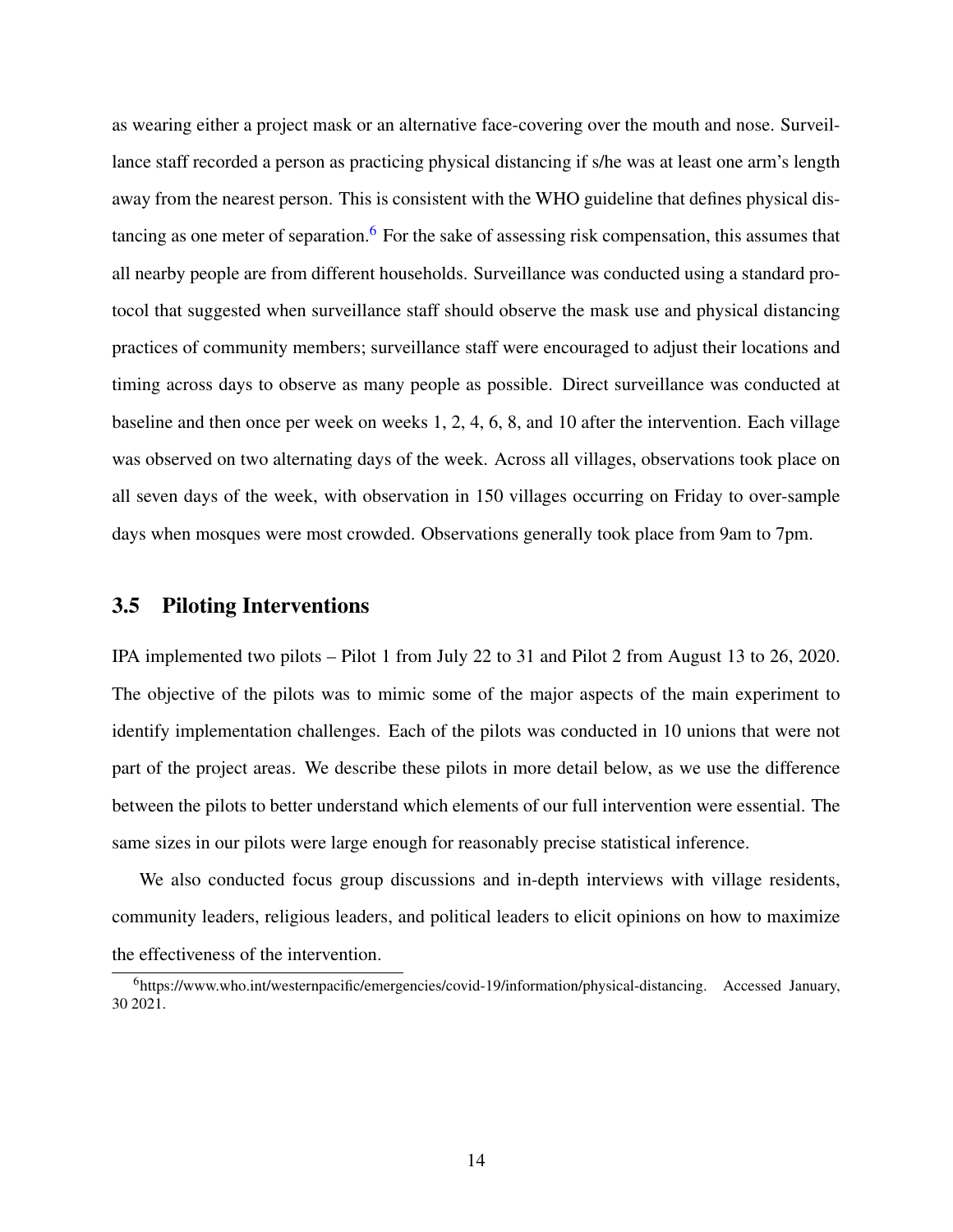# 4 Results

Our analysis follows our pre-registered analysis plan (ClinicalTrials ID NCT04630054) except where indicated. Our pre-registered plan called for an 8-week intervention (with 10 weeks of surveillance). We are here reporting results from 4-10 weeks of surveillance data in each village due to the urgency of the question and the clarity of our findings. Our primary outcome is the proportion of individuals observed to be properly wearing masks. The study overall was powered around the outcome of symptomatic seropositivity, which requires much larger sample sizes to identify precisely. As a result, we are highly over-powered to identify the effects of treatment on mask wearing.

### 4.1 Balance

While our stratification procedure should have achieved balance with respect to variables observed at the time of randomization, we assessed the balance of these variables two months after intervention assignment but prior to the start of our intervention. This assessment was not pre-registered. For each characteristic, we report the results of a t-test comparing the two groups. This t-test parallels our primary specification. For the balance tests, we replaced the dependent variable of mask-wearing with several baseline characteristics, and used analytic weights proportional to the number of adults recorded in the baseline household survey as well as heteroskedasticity robust standard errors. We also report a bottom-line F-test of the joint significance of any interventioncontrol differences.

In Table [A1](#page-38-0) we present summary statistics for the villages in our sample separately for control and intervention villages, including number of households, baseline mask wearing (assessed via observation), and baseline respiratory symptoms reported. Of the four variables we tested, only one was significantly different between the control and intervention groups at the 10% level and the F-test failed to reject balance.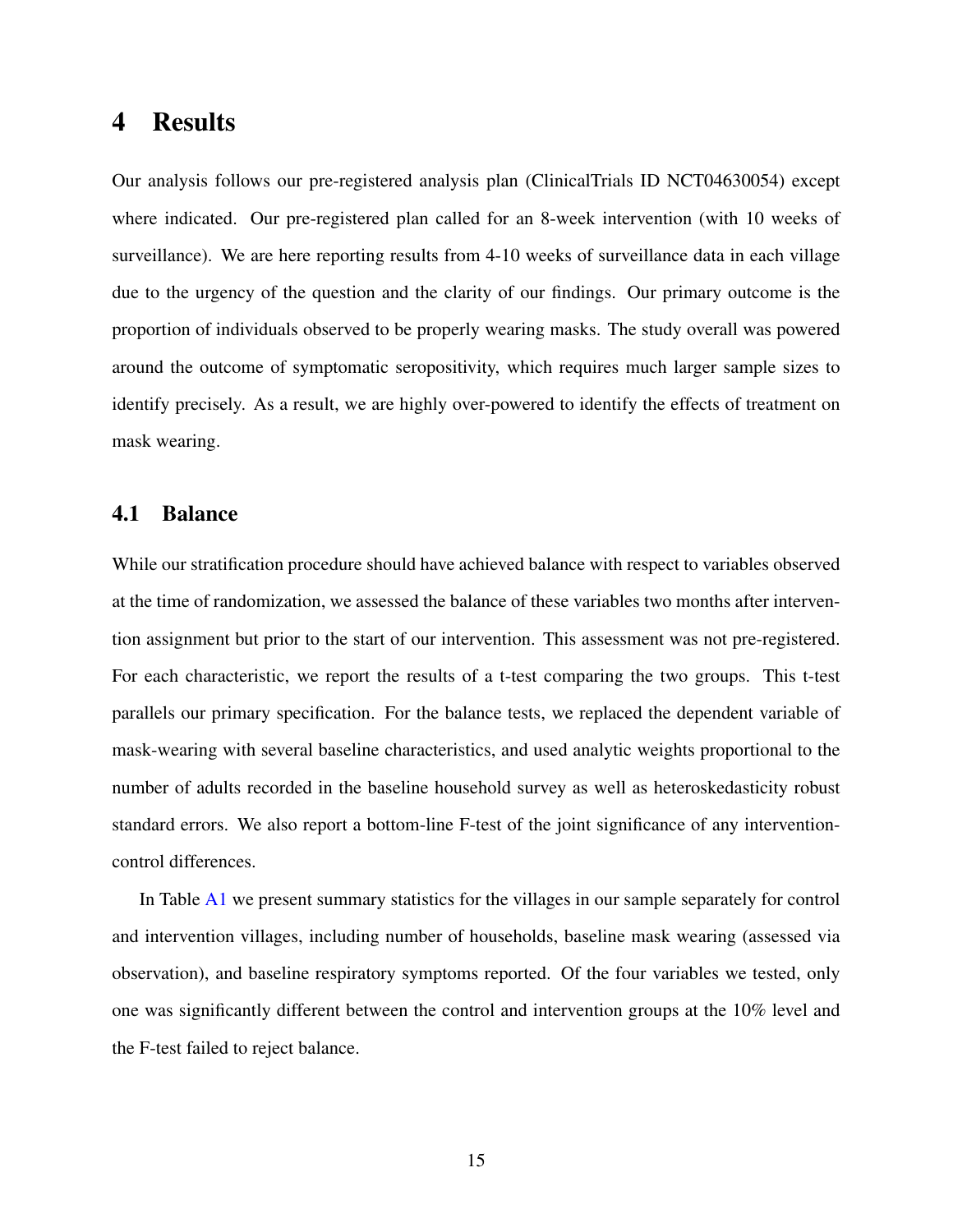## 4.2 Primary Analyses

Mask-Wearing The first column of Table [1](#page-18-0) reports coefficients from a regression of mask wearing on a constant, an intervention indicator (based on the assigned groups), baseline mask wear-ing, the baseline symptom rate, and indicators for each control-intervention pair.<sup>[7](#page-17-0)</sup> Mask-wearing in intervention villages increased by 29.0 percentage points. If we omit all covariates (except the fixed effects necessary due to our stratification procedure), our point-estimate is identical. These estimates are quite precise, with standard errors of about 1 percentage point. Considering only surveillance conducted when no mask distribution was taking place, we measure a 28.1 percentage point increase in mask use relative to a baseline level of 13.3 percent.

We also run this analysis separately in mosques, markets, and other locations such as tea stalls, the entrance of restaurants, and the main road in the village. The increase in mask use was largest in mosques (37.6 percentage points), while in all other locations it was 25-29 percentage points.

Physical Distancing Contrary to concerns that mask-wearing would promote risk compensation, we find that our intervention increases distancing behavior. In Table [2,](#page-19-0) we report identical specifications to Table [1,](#page-18-0) but with physical distancing as the dependent variable. Evidently, protective behaviors like mask-wearing and social-distancing are complements rather than substitutes: endorsing mask-wearing and informing people about its importance encourages rural Bangladeshis to take the pandemic threat more seriously and engage in another form of self-protection.

While we find increases in physical distancing of 5.2 percentage points pooling across all locations, there was substantial heterogeneity across locations. In markets, individuals become substantially more likely to physically distance (7.4 percentage points). In mosques, we observed no change. Group prayer rituals are completely inelastic: there was no physical distancing practiced in any mosque, in either treatment or control villages.

<span id="page-17-0"></span><sup>&</sup>lt;sup>7</sup>More details of our statistical methods and standard error construction are available in Appendix  $D$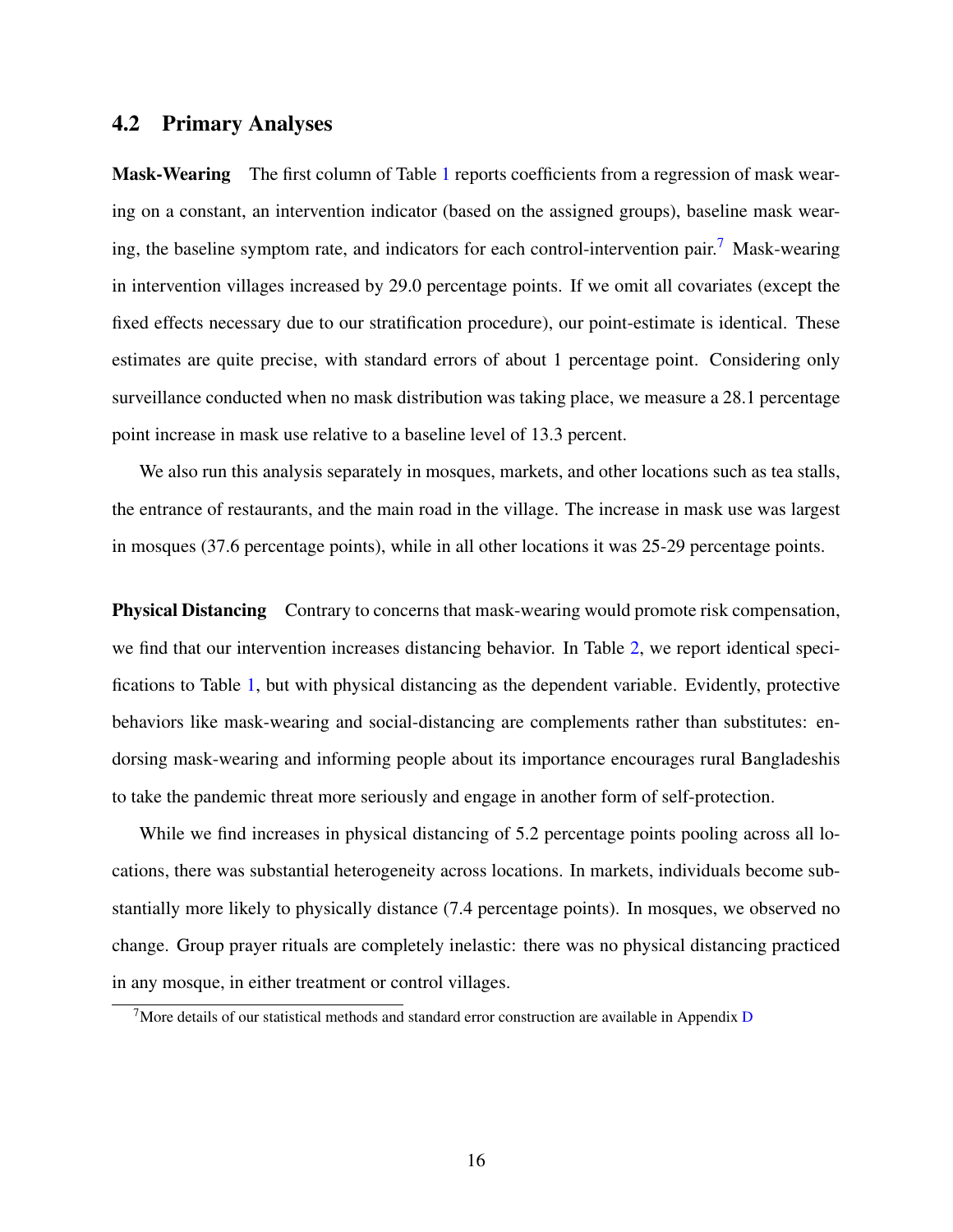<span id="page-18-0"></span>

|                                                                             |                       | Table 1: Surveilled Rates of Proper Mask Wearing |                       |                       |                       |  |  |  |  |
|-----------------------------------------------------------------------------|-----------------------|--------------------------------------------------|-----------------------|-----------------------|-----------------------|--|--|--|--|
|                                                                             | Full                  | No Active<br>Promotion                           | Mosques               | Markets               | Other<br>Locations    |  |  |  |  |
|                                                                             |                       | No Baseline Controls                             |                       |                       |                       |  |  |  |  |
| <b>Intervention Coefficient</b>                                             | $0.290***$<br>(0.012) | $0.281***$<br>(0.012)                            | $0.376***$<br>(0.016) | $0.290***$<br>(0.012) | $0.253***$<br>(0.012) |  |  |  |  |
| <b>Average Mask Wearing Rate</b><br>in Paired Control Villages <sup>§</sup> | 0.133                 | 0.133                                            | 0.123                 | 0.120                 | 0.146                 |  |  |  |  |
| With Baseline Controls                                                      |                       |                                                  |                       |                       |                       |  |  |  |  |
| <b>Intervention Coefficient</b>                                             | $0.290***$<br>(0.012) | $0.280***$<br>(0.012)                            | $0.376***$<br>(0.017) | $0.289***$<br>(0.012) | $0.253***$<br>(0.012) |  |  |  |  |
| N Villages                                                                  | 572                   | 572                                              | 570                   | 570                   | 568                   |  |  |  |  |

Standard errors are in parentheses.

\*\*\* Significant at the 1 percent level. \*\* Significant at the 5 percent level. \* Significant at the 10 percent level. All regressions also include an indicator for each control-intervention pair. The regressions "with baseline controls" include controls for baseline rates of mask wearing and baseline symptom rates.

Baseline Symptom Rate is defined as the rate of surveyed individuals in a village who report symptoms coinciding with the WHO-definition of a probable COVID-19 case. This is defined as any of the following:

(a) fever and cough;

(b) any three of the following (fever, cough, general weakness/fatigue, headache, muscle aches, sore throat, coryza [nasal congestion or runny nose], dyspnoea [shortness of breath or difficulty breathing], anorexia [loss of appetite]/nausea/vomiting, diarrhoea, altered mental status;

(c) anosmia [loss of smell] and ageusia [loss of taste].

We assume that (1) all reported symptoms were acute onset, (2) all people live or work in an area with high risk of transmission of virus and (3) all people have been a contact of a probable or confirmed case of COVID-19 or are linked to a COVID-19 cluster.

§We report the mean rate of proper mask wearing among the control villages after the baseline observation. This is not equivalent to the coefficient on the constant due to the inclusion of the pair indicators as controls.

"Other Locations" include the Tea Stall, at the entrance of the restaurant as patrons enter, and the main road to enter the village.

The analysis excludes 14 villages and their village-pairs in the full sample, 15 villages and their pairs in the mosque and market sub-samples, and 16 villages and their pairs in the other location sub-sample because the observation data has not yet been submitted by our surveyors.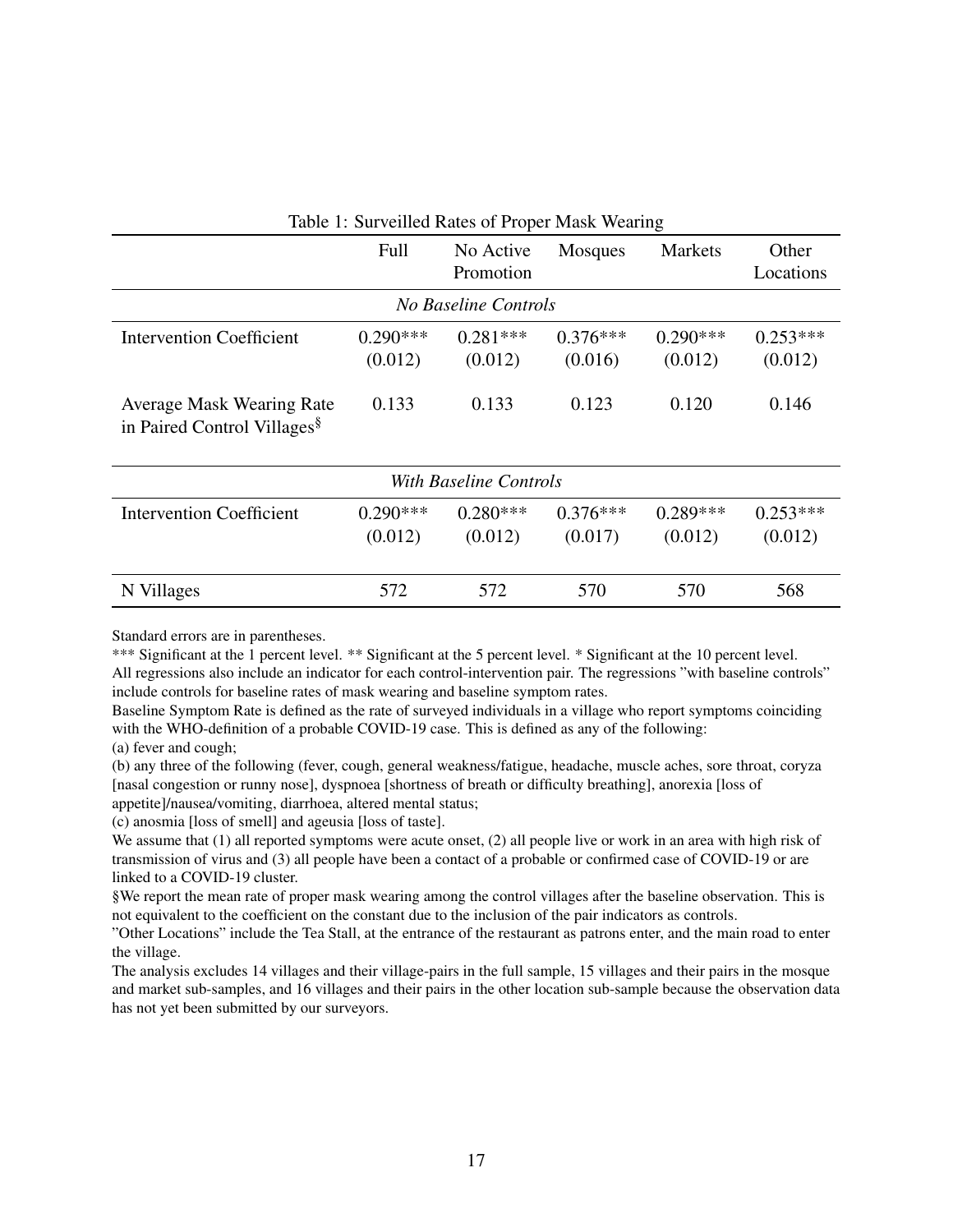<span id="page-19-0"></span>

|                                                                           |            | Table 2: Surveilled Rates of Physical Distancing |         |                |            |  |  |  |
|---------------------------------------------------------------------------|------------|--------------------------------------------------|---------|----------------|------------|--|--|--|
|                                                                           | Full       | No Active                                        | Mosques | <b>Markets</b> | Other      |  |  |  |
|                                                                           |            | Promotion                                        |         |                | Locations  |  |  |  |
|                                                                           |            | No Baseline Controls                             |         |                |            |  |  |  |
| <b>Intervention Coefficient</b>                                           | $0.052***$ | $0.057***$                                       | 0.000   | $0.074***$     | $0.070***$ |  |  |  |
|                                                                           | (0.005)    | (0.005)                                          | (0.000) | (0.007)        | (0.006)    |  |  |  |
|                                                                           |            |                                                  |         |                |            |  |  |  |
| <b>Average Distancing Rate</b><br>in Paired Control Villages <sup>§</sup> | 0.241      | 0.253                                            | 0.000   | 0.291          | 0.311      |  |  |  |
|                                                                           |            |                                                  |         |                |            |  |  |  |
|                                                                           |            | <b>With Baseline Controls</b>                    |         |                |            |  |  |  |
|                                                                           |            |                                                  |         |                |            |  |  |  |
| <b>Intervention Coefficient</b>                                           | $0.052***$ | $0.058***$                                       | 0.000   | $0.075***$     | $0.071***$ |  |  |  |
|                                                                           | (0.005)    | (0.005)                                          | (0.000) | (0.007)        | (0.006)    |  |  |  |
|                                                                           |            |                                                  |         |                |            |  |  |  |
| N villages                                                                | 572        | 572                                              | 570     | 570            | 568        |  |  |  |

Standard errors are in parentheses.

\*\*\* Significant at the 1 percent level. \*\* Significant at the 5 percent level. \* Significant at the 10 percent level. All regressions also include an indicator for each control-intervention pair. The regressions "with baseline controls" include controls for baseline rates of social distancing and baseline symptom rates.

Baseline Symptom Rate is defined as the rate of surveyed individuals in a village who report symptoms coinciding with the WHO-definition of a probable COVID-19 case. This is defined as any of the following:

(a) fever and cough;

(b) any three of the following (fever, cough, general weakness/fatigue, headache, muscle aches, sore throat, coryza [nasal congestion or runny nose], dyspnoea [shortness of breath or difficulty breathing], anorexia [loss of appetite]/nausea/vomiting, diarrhoea, altered mental status;

(c) anosmia [loss of smell] and ageusia [loss of taste].

We assume that (1) all reported symptoms were acute onset, (2) all people live or work in an area with high risk of transmission of virus and (3) all people have been a contact of a probable or confirmed case of COVID-19 or are linked to a COVID-19 cluster.

§We report the mean rate of physical distancing among the control villages after the baseline observation. This is not equivalent to the coefficient on the constant due to the inclusion of the pair indicators as controls.

"Other Locations" include the Tea Stall, at the entrance of the restaurant as patrons enter, and the main road to enter the village.

The analysis excludes 14 villages and their village-pairs in the full sample, 15 villages and their pairs in the mosque and market sub-samples, and 16 villages and their pairs in the other location sub-sample because the observation data has not yet been submitted by our surveyors.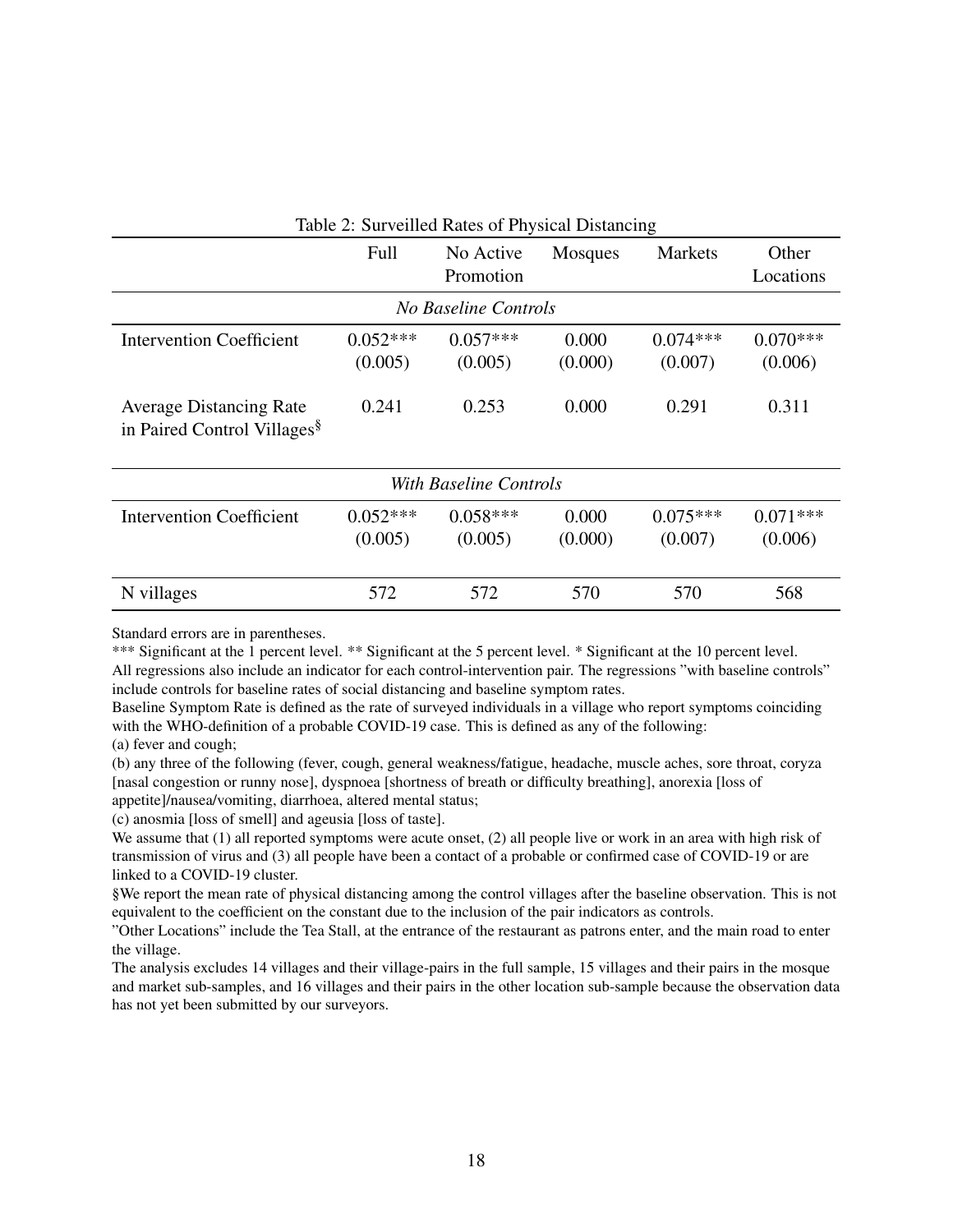# 5 Mechanisms

Our intervention combines multiple distinct elements: we provide people with free masks; we provide information about why mask-wearing is important; we conduct mask promotion in the form of monitors encouraging people to wear masks and stopping non-mask-wearing individuals on roads and public places to remind them about the importance of masks; we partner with local public officials to encourage mask-wearing at mosques and markets; and in some villages, we provide a variety of reminders and commitment devices as well as incentives for village leaders. In this section, we attempt to decompose which elements were most critical to increase mask use. We first report results from several cross-randomizations, and then we report non-randomized evidence based on changes over time as our intervention details changed between the rounds of piloting, launch of the full project, and thereafter.

### 5.1 Village-level Cross-randomizations

Results from the same regression specification as our primary analysis, adding indicators for each village-level cross-randomization are reported in Figure [1](#page-21-0) and Table [A7.](#page-43-0) *None* of the village-level cross-randomizations had any statistically significant impact on mask-wearing behavior, beyond our basic intervention package. These null effects are fairly precise (with standard errors ranging from 2.6-3.5 percentage points). Text message reminders, incentives for village-leaders, or explicit commitment signals explain little of the mask increase we document.

### 5.2 Household-level Cross-randomizations

We analyzed the effects of household-specific randomized treatments (e.g. verbal commitments or not) by regressing the probability of wearing a mask color corresponding to the treatment on indicators for each household-level randomization, as well as controls for color and surgical masks (recall that the mask-color corresponding to treatment varied across villages).

Results of the household-level cross-randomizations are reported in Figure [2](#page-23-0) and Table [A8.](#page-44-0)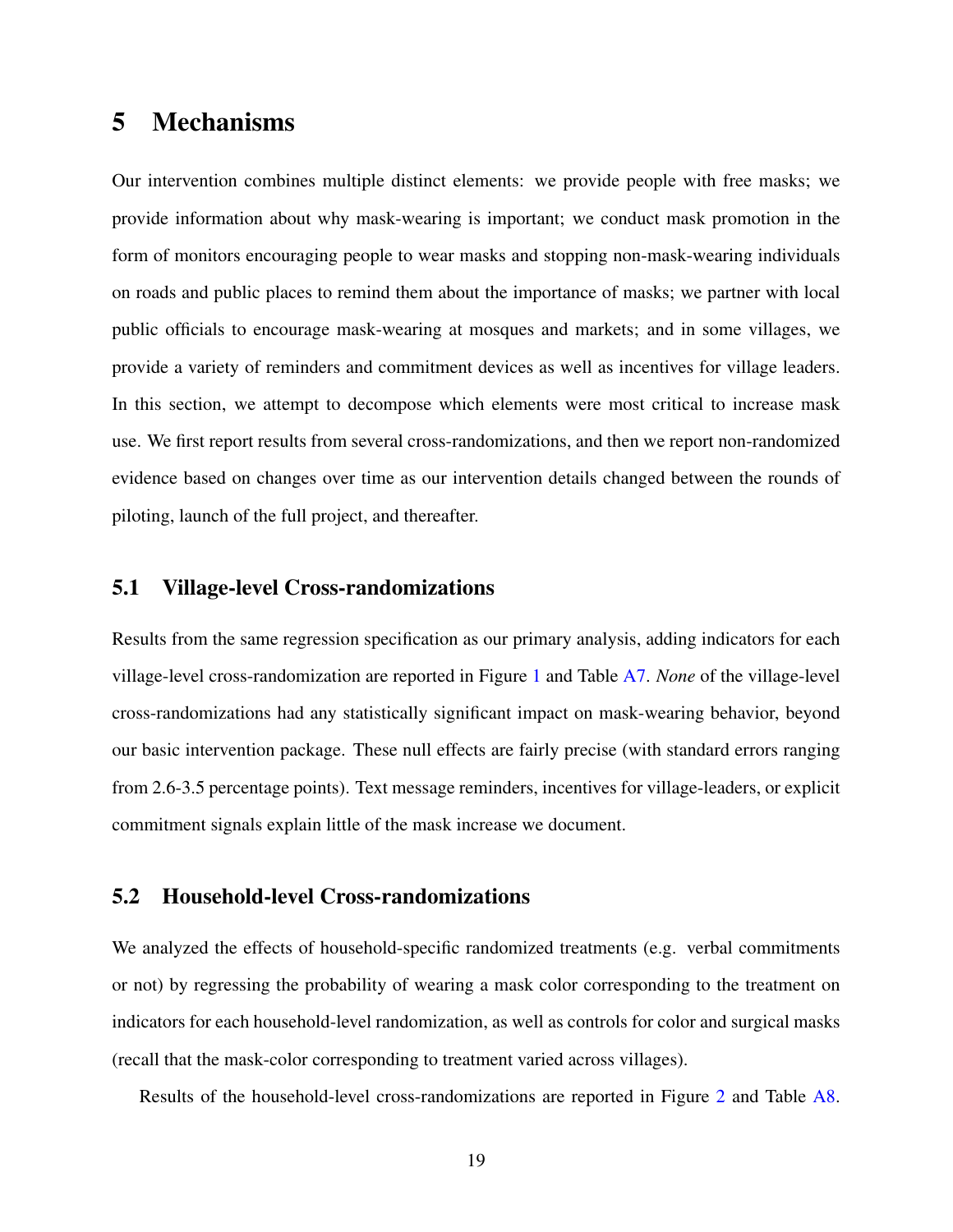

<span id="page-21-0"></span>Figure 1: Village-Level Cross Randomizations

The figures corresponds to the regressions in [A7,](#page-43-0) upper panel, among the full surveillance data.

Villages were assigned to the treatment or control arms of one of the following four village-level randomizations: Texts: 0% or 100% of households in a village receive text reminders on the importance of mask wearing;

Incentives: Villages either received no incentive, a certificate, or a monetary reward for meeting a mask-wearing threshold,

Public Signage: All or none of the households in a village are asked to publicly declare they are a mask wearing households;

Mask Type: Villages receive either a cloth or surgical mask.

For a more detailed description of the village-level cross randomizations, see Section [3.3.](#page-12-0)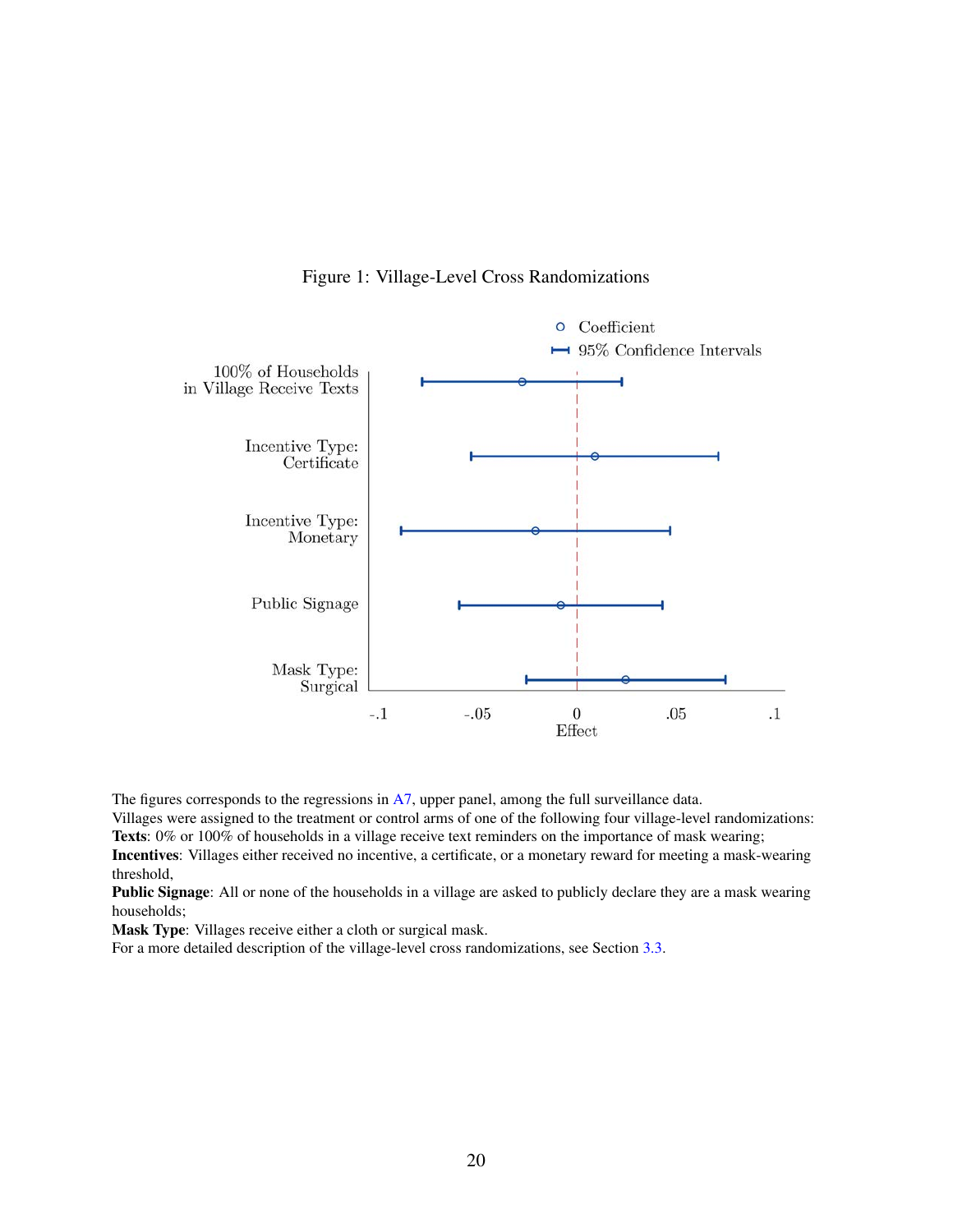Once again, we saw no significant effects of any of the household-level cross-randomizations: compared to self-protection messaging alone, altruistic messaging had no greater impact on maskwearing, and twice-weekly text messages and a verbal commitment had no significant effects. Surgical masks were perhaps slightly *more* likely than cloth masks to be worn, although the difference is significant at only the 10% level and we saw no significant difference in the village-level randomization of surgical vs. cloth masks.

We did see an impact of mask color on mask adoption. In villages where surgical masks were distributed, blue surgical masks were 2.9 percentage points more likely than green surgical masks to be observed. In villages where cloth masks were distributed, violet masks were 5.8 percentage points more likely than red masks to be observed.

### 5.3 Mask Promotion

As noted above, we ran two pilots prior to launching the full project. Both pilots were conducted in Naogaon and Joypurhat districts, but in different unions. While the unions were not selected at random, there was no systematic difference in the selection process between the two pilots. In both cases, unions were selected based on convenience and proximity to existing Greenvoice personnel.

Both pilots included elements 1, 2, 3, and 5 enumerated in Section [3.2:](#page-10-0) masks were distributed at households, markets, and mosques, and there was role-modeling and advocacy by local leaders, including Imams. The second pilot added to these elements explicit mask promotion: mask promoters patrolled public areas a few times a week and asked those not wearing masks to put on a mask. The full intervention also included mask promotion.

The comparison between the two pilots is thus instructive about the impact of active mask promotion. This comparison is shown in Table [A5.](#page-42-0) The difference is striking. The first pilot increased mask-use by 10.9 percentage points (insignificantly different from zero). The second pilot, which included mask promotion, increased mask-use by 28.4 percentage points, comparable to the 29.0 percentage points we see several months later in our full intervention. The presence of mask promotion appears to be crucial for the success of our intervention.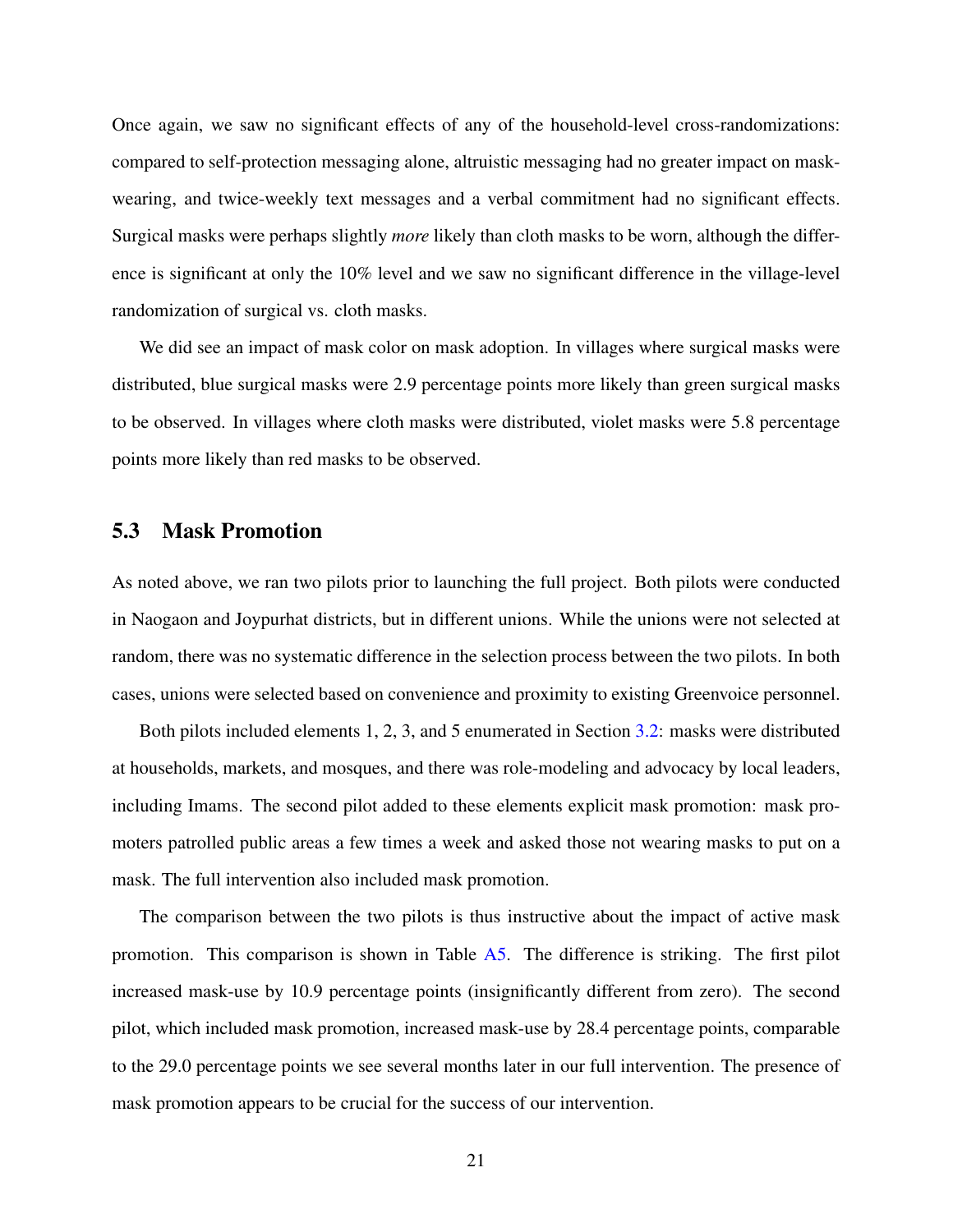

<span id="page-23-0"></span>Figure 2: Household-Level Cross Randomizations

The figure corresponds to the regression presented in Table [A8.](#page-44-0)

Villages were assigned to the treatment or control arms of one of the following four village-level randomizations: Texts: 0%, 50% of 100% of households in a village receieve text reminders on the importance of mask wearing; Messaging: Households receive messaging emphasizing the altruistic or self-protective benefits of mask wearing; Verbal Commitment: Households were asked to verbally commit to mask wearing;

Mask Colors: Surgical masks distributed to households were blue or green. Cloth masks distributed to households were violet or red.

For a more detailed description of the household-level cross-randomizations, see Section [3.3.](#page-13-0)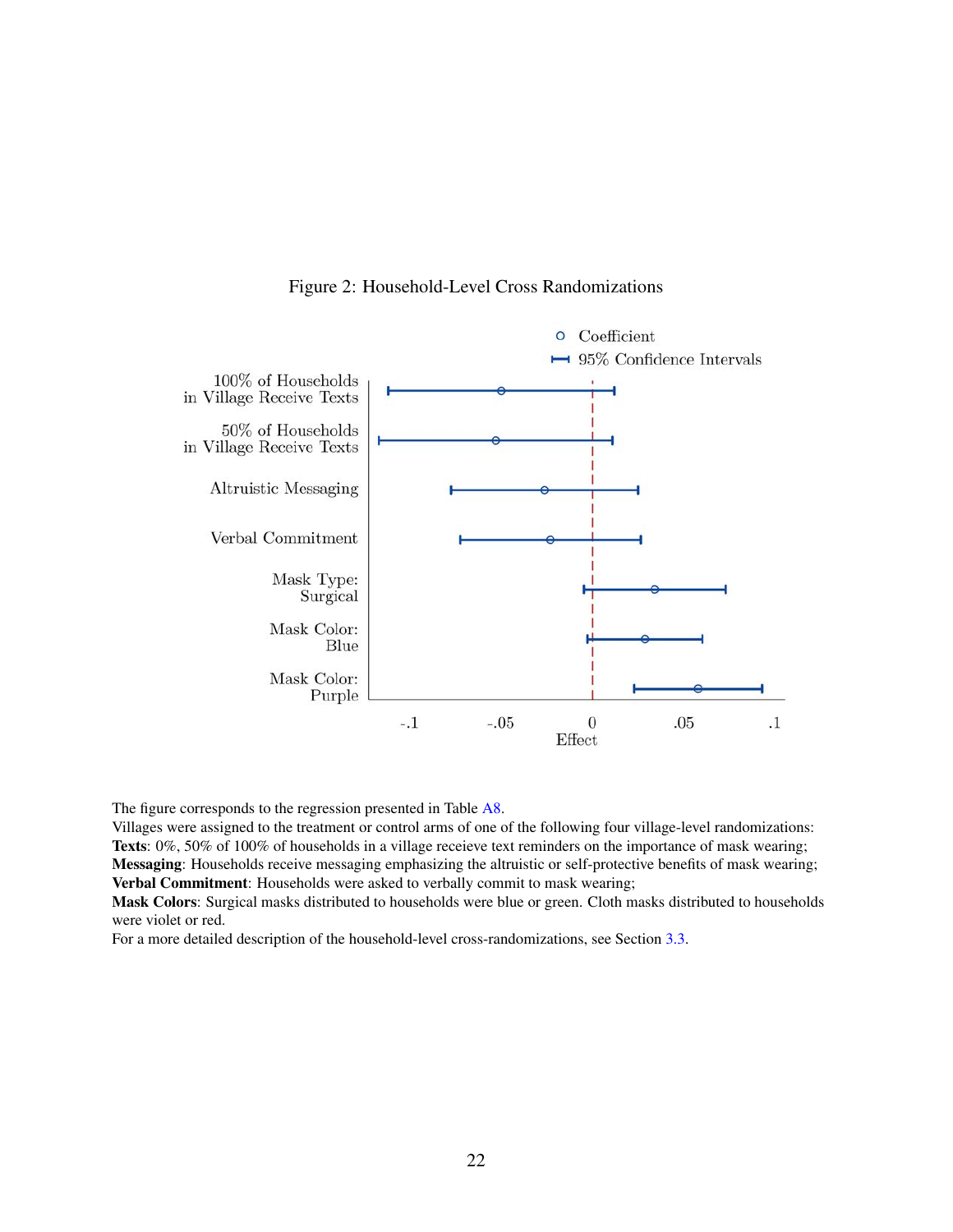### 5.4 Police Enforcement

Our intervention did not vary the likelihood that individuals would face explicit legal sanction if they do not wear masks. During the period of our intervention, mask-wearing was legally required in public areas in Bangladesh, but there was little formal enforcement of this norm.

This raises the question of whether our intervention encouraged mask-use due to the *social* sanction associated with being asked to wear a mask or due to a perceived increase in the threat of legal sanction. In some villages in our intervention, we actively sought the involvement of Chawkidar, or village police, to assist our mask promoters. While the Chawkidar did not arrest people who refused to wear mask, their presence may have suggested an increased likelihood of formal punishment. The involvement of Chawkidar was a later addition, so in all such villages, we have several weeks of surveillance prior to Chawkidar involvement. In Table [A6,](#page-42-1) we run a panel regression of mask-wearing in each village-week on a post-Chawkidar dummy variable, as well as fixed effects for calendar weeks and weeks since the start of the intervention (in the second column, we repeat the same specification using only the 215 villages where Chawkidar were involved in mask promotion). In both specifications, we find no evidence that the threat of formal sanction by the presence of Chawkidar increased mask-wearing, beyond the effect produced by our ordinary mask promoters. This suggests that the implicit social sanction from the mask promoter, or the awkwardness or embarrassment of that conversation was the key mechanism at play in increasing mask usage.

### 5.5 Persistence of Effects Over Time

In Table [A2,](#page-39-0) we report estimates of our primary specification separately by week of surveillance. In the top panel, we include all villages with surveillance at each respective week. There are fewer villages for each successive week because of the staged roll-out. In the bottom panel, we report the same regression in each week, but only for the 30 villages for which we have at least 10 weeks of data. Week 10 is especially interesting, as it is two weeks after the end of mask promotion.

We find no evidence that the impact of the intervention attenuates over time. In the 30 villages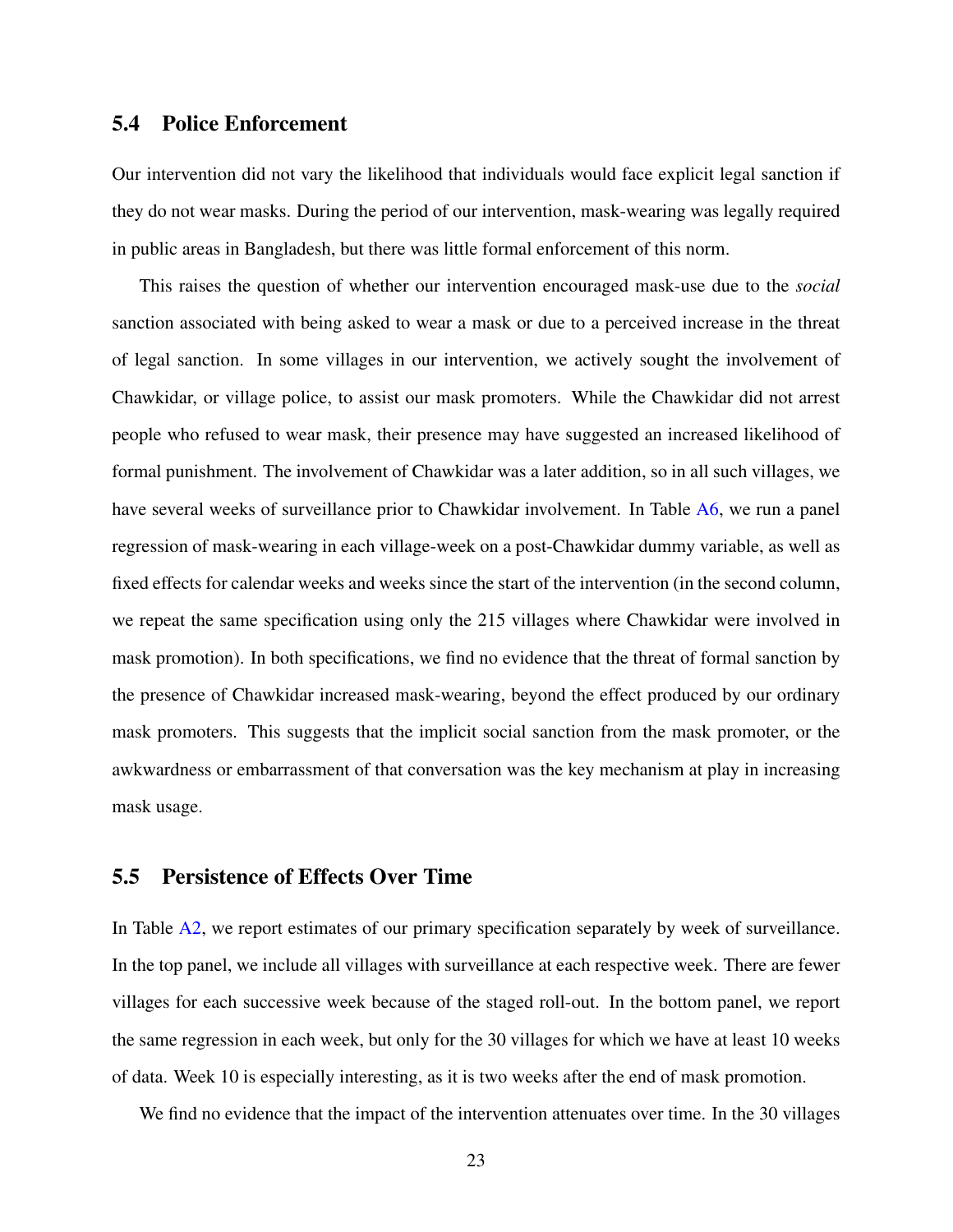for which we have 10 weeks of surveillance, the point estimates are slightly smaller in week 10 (24.1 percentage points) than week 1 (27.2 percentage points), although this difference is not statistically significant. This is consistent with social norms around mask-wearing taking hold, where adoption by some in the community has a demonstration effect encouraging subsequent adoption by others. If mask usage was driven by a "novelty factor" associated with the our mask promotion campaign, we would have instead expected some attenuation over the course of the 8 weeks of intervention. The point estimates of the impact of intervention by week for the panel of 30 villages for which we have data in all weeks are plotted in Figure  $A2$ .

### 5.6 Subgroup Analyses

We also considered how the impact of our intervention differed between subgroups. In Table [A4,](#page-41-0) we conducted our main analyses on both mask-wearing and physical distancing separately by gender, as well as by whether baseline mask-wearing was above or below the median. In the gender results, we drop surveillance observations for mosques where only men are observed (hence the lower average increases due to the intervention). We found that the intervention increased mask-wearing more for men than for women. This may be due to our mask promoters being predominantly men, although we do not have the variation to test this.

We also found a larger increase in mask usage in villages with below-median baseline maskwearing (where mask wearing increased from 8.5 percent to 43.4 percent after the intervention), than those with above-median initial mask-wearing (where the increase was from 17.6 percent to 42.5 percent after the intervention).

# 6 Cost-Benefit Calculations

In Appendix [E,](#page-49-0) we calculated that after subtracting surveillance costs, our intervention cost \$12.36 for each person induced to regularly wear a cloth mask and \$8.56 for each person to regularly wear a surgical mask. In Table [3,](#page-27-0) we report estimates of the implied cost per life saved under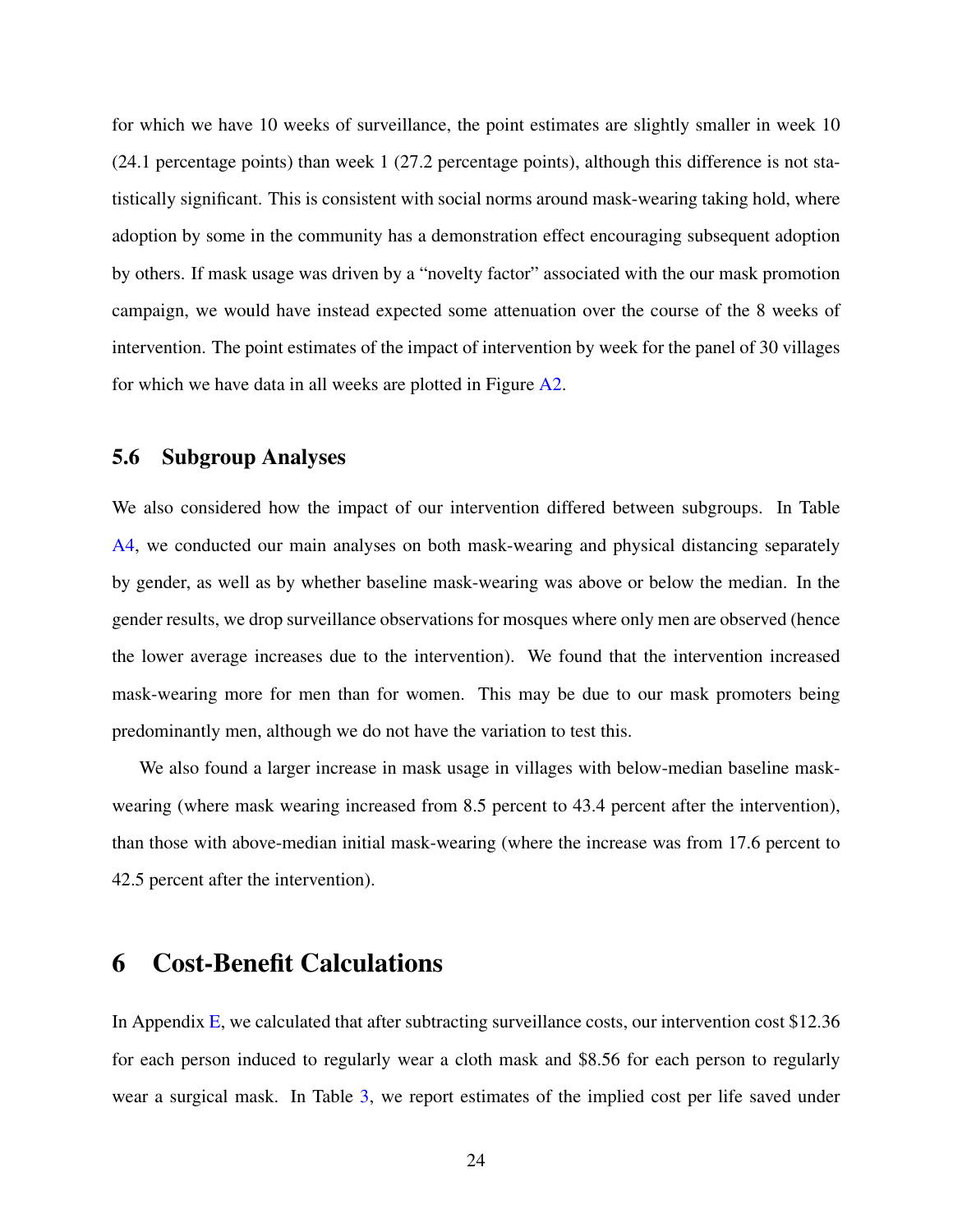different assumptions about the effectiveness of masks.<sup>[8](#page-26-0)</sup> The 1- month rows show the dollars per life saved during a month of our intervention, while the 4-month rows show the dollars per life saved extrapolating four months out; notably, we do not assume continued mask wearing beyond one month. Rather, infections prevented during the one month of the intervention propagate into infections prevented in future months. We estimate that after four months, the interventions we conducted cost between \$28,000 and \$66,000 per life saved, depending on mask effectiveness. Importantly, this does not account for reductions of morbidity associated with hospitalization or other complications of COVID-19. For context, [\[46\]](#page-32-15) estimate that the value of a statistical life is \$205,000 in Bangladesh, implying that our intervention was 4-10 times more cost-effective than what the typical Bangladeshi would be willing to pay to reduce mortality risk. This costeffectiveness calculation was not pre-specified.

While we did not directly assess harms in this study, there could be opportunity costs resulting from discomfort with increased mask-wearing, adverse health effects such as dermatitis or headaches, or impaired communication. Additionally, disposable surgical masks, even when re-used, can have negative environmental impacts through the generation of non-degradable microplastic material. No adverse events were reported during the study period.

# 7 Discussion

We present results from a cluster-randomized controlled trial of a scalable intervention designed to increase mask-wearing. Our estimates suggest that mask-wearing increased by 29.0 percentage points, corresponding to an estimated 50,947 additional adults wearing masks in intervention villages. Combining mask distribution, role-modeling and active mask promotion – rather than mask distribution and role-modeling alone – seems critical to achieving the full effect. The effects of our intervention on mask-wearing persist even after active mask promotion was discontinued. The estimated cost per life saved of the intervention after four months was \$28,000-\$66,000 taking into

<span id="page-26-0"></span><sup>&</sup>lt;sup>8</sup>Many of the assumptions we made about infection fatality rates and other parameters, and citations justifying those assumptions, are detailed in Table [A3](#page-40-0)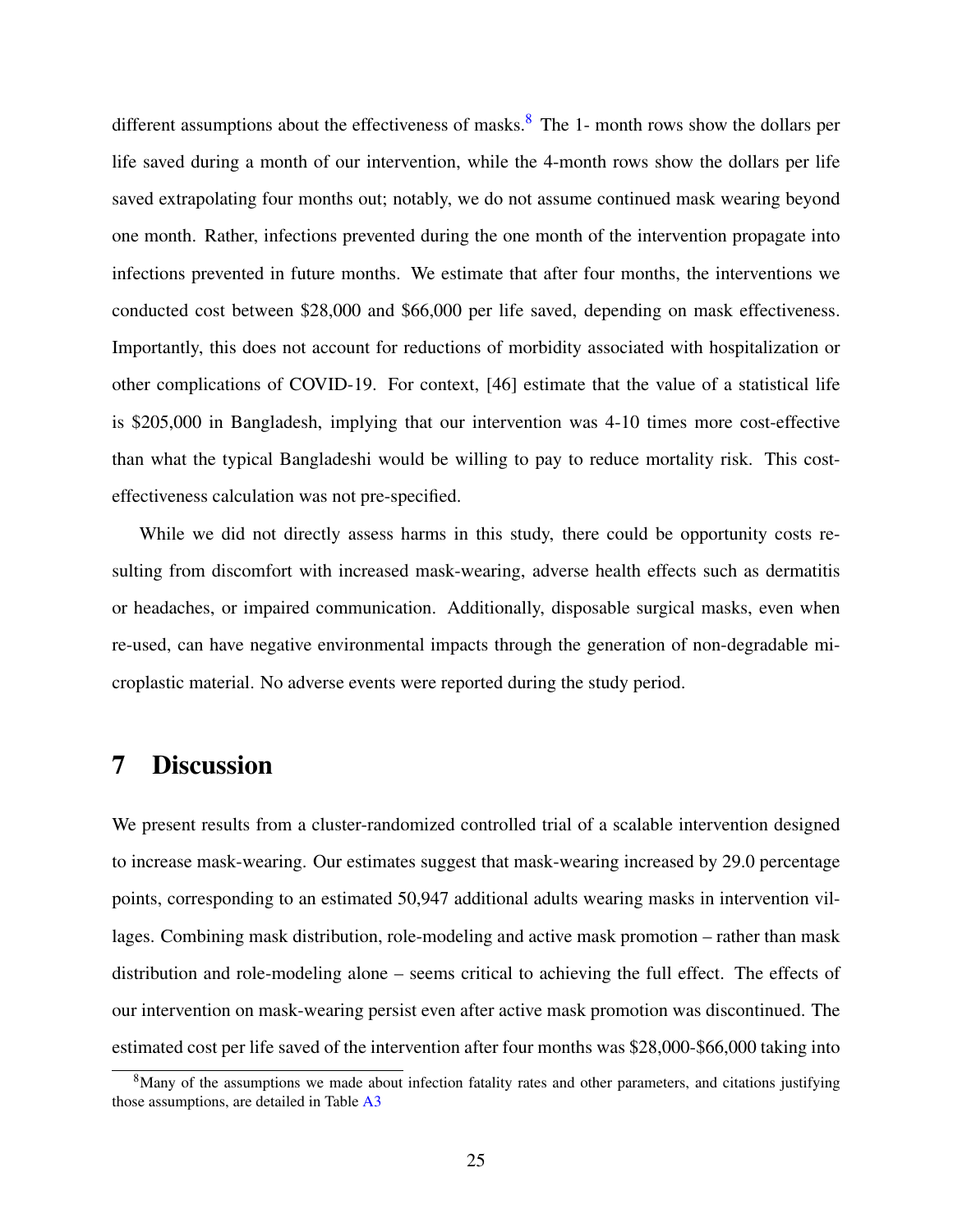<span id="page-27-0"></span>

|                              | Table 3: Estimates of Cost per Life Saved (Dollars) |         |          |
|------------------------------|-----------------------------------------------------|---------|----------|
| <b>Mask Effectiveness</b>    | Intervention                                        | Cloth   | Surgical |
| 30% Effectiveness            |                                                     |         |          |
| 1 month                      | 266,392                                             | 335,068 | 232,054  |
| 4 months                     | 66,598                                              | 83,767  | 58,013   |
| 50% Effectiveness<br>1 month | 159,830                                             | 201,035 | 124,315  |
| 4 months                     | 39,955                                              | 50,256  | 34,805   |
| 70% Effectiveness            |                                                     |         |          |
| 1 month                      | 114,168                                             | 143,601 | 99,452   |
| 4 months                     | 28,542                                              | 35,900  | 24,863   |

The table reports the estimated dollar cost per life-saved of our intervention under different assumptions about the effectiveness of masks in preventing COVID, after 1 and 4 months. These numbers are computed by multiplying the cost per mask adopter computed in Appendix [E](#page-49-0) by the number needed to treat computed in Table [A3.](#page-40-0)

account the estimated mortality impact, but not reductions in morbidity. This is between 4 and 10 times lower than estimates of the value of a statistical life in Bangladesh [\[46\]](#page-32-15), and therefore a 'very good buy' for policymakers. Even then, we think that many cost elements can be brought down further in any 'at-scale implmentation'. This is because some of our information campaigns and promotion activities had to be individualized for the purposes of conducting a trial with a control group, whereas at scale the government could use mass media and social media based dissemination strategies more cost-effectively.

While critics of mask mandates suggest that mask-wearing may result in people engaging in riskier behavior, we found no evidence of risk compensation due to increased mask-wearing. In fact, we found that our intervention increased the likelihood of physical distancing, presumably because individuals participating in the intervention took the threat of COVID-19 more seriously. These findings should be interpreted with caution, as these behavioral responses may be contextdependent. For example, it is possible that our specific interventions induced more physical distancing in Bangladesh, where mask promotion is taken to signal the seriousness of the threat, but that mask promotion would have opposite effects in regions where it is viewed as political over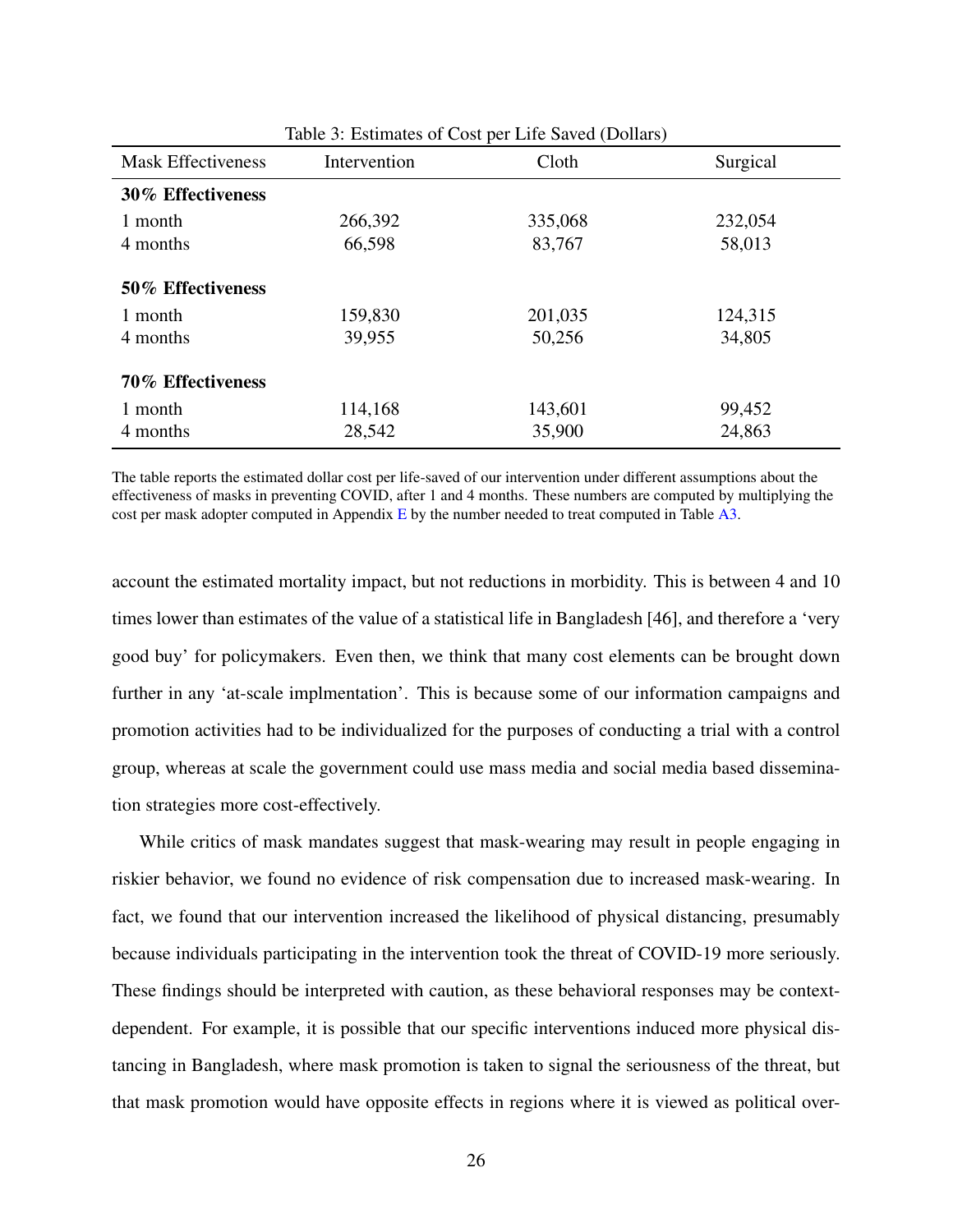reach. Our results demonstrate that in this one context, the behavioral response to masks enhances the health benefits generated by the intervention.

We found evidence that aesthetics matter, even for a decision of this nature with potentially serious health consequences. In our specific setting, we found that blue masks were preferred to green and violet to red. This was in contrast to our expectations that green and red masks would be more popular because they are the national colors. Specific colors are likely context and culturally dependent, but they highlight the fact that aesthetic taste was important for mask-wearing. In designing effective mask promotion policies, it may be prudent to first host focus group sessions to evaluate preferences, or to offer a variety of masks of different colors and designs to increase take-up.

One limitation in this study was that due to the distinct appearance of project-associated masks and elevated mask-wearing in intervention villages, it was impossible to blind surveillance staff to study arm assignment. Even though surveillance staff were plain-clothed and were instructed to remain discreet, community members may have recognized that they were being observed and changed their behavior. Although control villages were at least 2 km from intervention villages, adults from control villages may have come to intervention villages to receive masks, reducing the apparent impact of the intervention.

Our results suggest a cocktail of core elements essential to promote mask-adoption: mask distribution and role-modeling, combined with mask promotion, leads to large and sustained increases in mask use. Our results also highlight many factors that appear inessential: we find no evidence that public commitments, village-level incentives, text messages, altruistic messaging, or verbal commitments change mask-wearing behavior. These results do not necessarily imply that these approaches are not worth trying in other contexts: for example, the cost of sending texts was minimal, and perhaps an alternative implementation of these strategies would prove effective. What our results do suggest is that an effective intervention is possible without these enhancements. Some of these enhancements could be costly to implement, such as the village-level incentive. Assigning performance-based incentives requires monitoring, which can be expensive and cumbersome for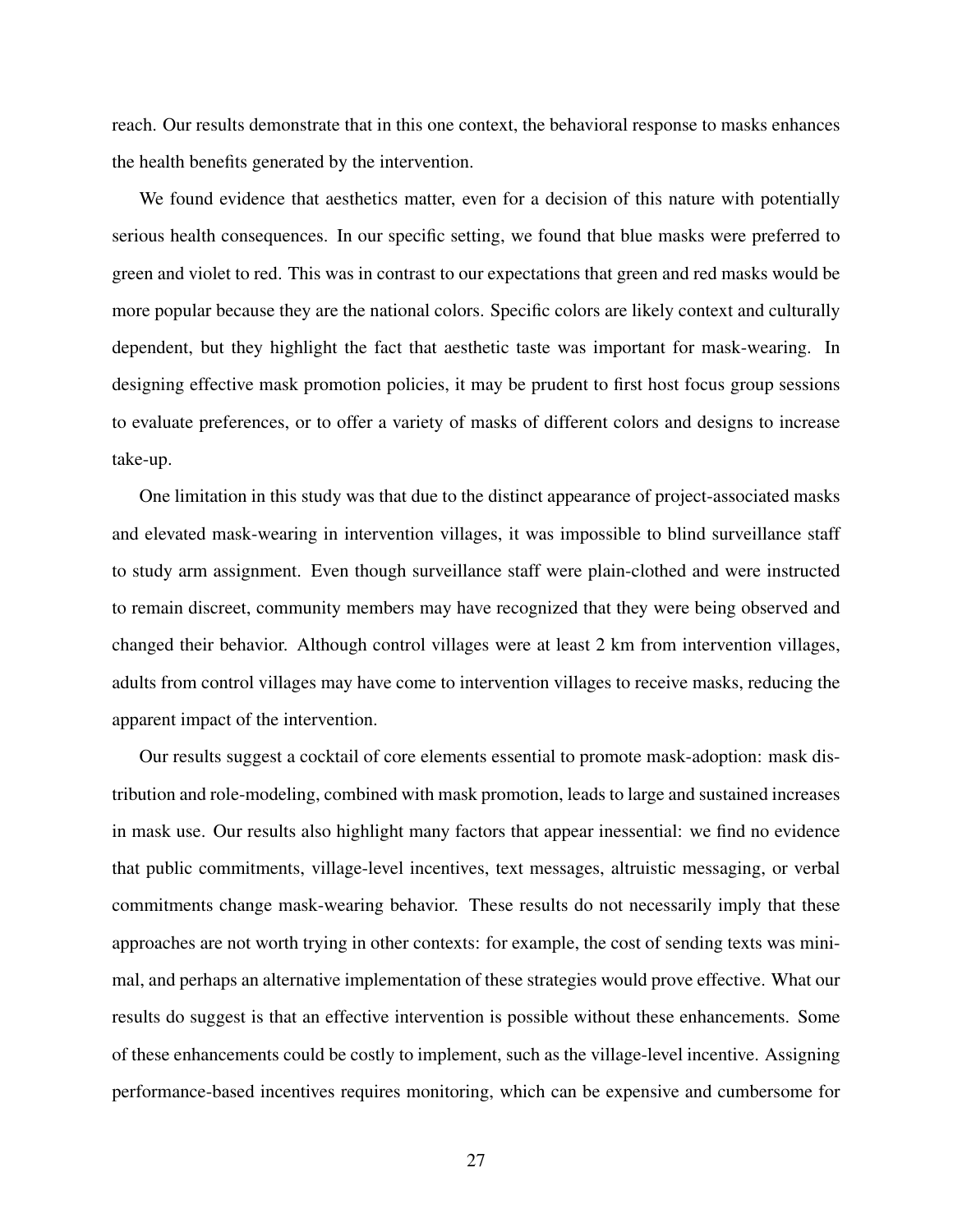the government bureaucracy, even if the value of the incentive itself is small. The RCT results teach us that such a costly element can be safely avoided in Bangladesh.

Additionally, we found evidence that surgical masks were as likely to be adopted as sturdierappearing cloth masks (perhaps slightly more likely). This is an important finding because surgical masks have higher filtration efficiency than cloth masks and can be purchased for as little as \$0.07 per mask in Bangladesh.<sup>[9](#page-29-0)</sup> In initial project development discussions with officials from the Bangladesh Directorate General of Health Services and public health experts in the country, we were warned that surgical masks would likely prove to be unpopular or ineffective because they were viewed as a disposable, lower-quality, cheaper product among the population. While we distributed 40% more surgical masks, presumably because they were more frequently disposed of, we nonetheless find that the surgical mask treatment arm was the more cost-effective strategy. In Table [3,](#page-27-0) we report that an intervention consisting only of surgical masks would cost between \$25,000 and \$58,000 per life saved. At scale, this efficiency could be further improved. For example, if the information about washability on our mask sticker could be conveyed through other means, the cost of our surgical masks would be almost halved.

Even if our intervention turns out to be only 20% as effective in other parts of the world, it would be an extremely cost-efficient means of improving public health both in the current pandemic and in future respiratory disease outbreaks. Further, the product promotion strategies we tested may be more generally useful to overcome the stubborn resistance we have experienced in our efforts to promote other health and welfare-improving products and behaviors, including vaccines, toilets, stoves, weather insurance, new agricultural techniques, and rational-response behaviors like migration [\[47\]](#page-32-16).

<span id="page-29-0"></span> $9$ The surgical masks we procured cost \$0.13 instead of \$0.07 due to the inclusion of a sticker on the mask with a written message that indicated the mask was washable and reusable.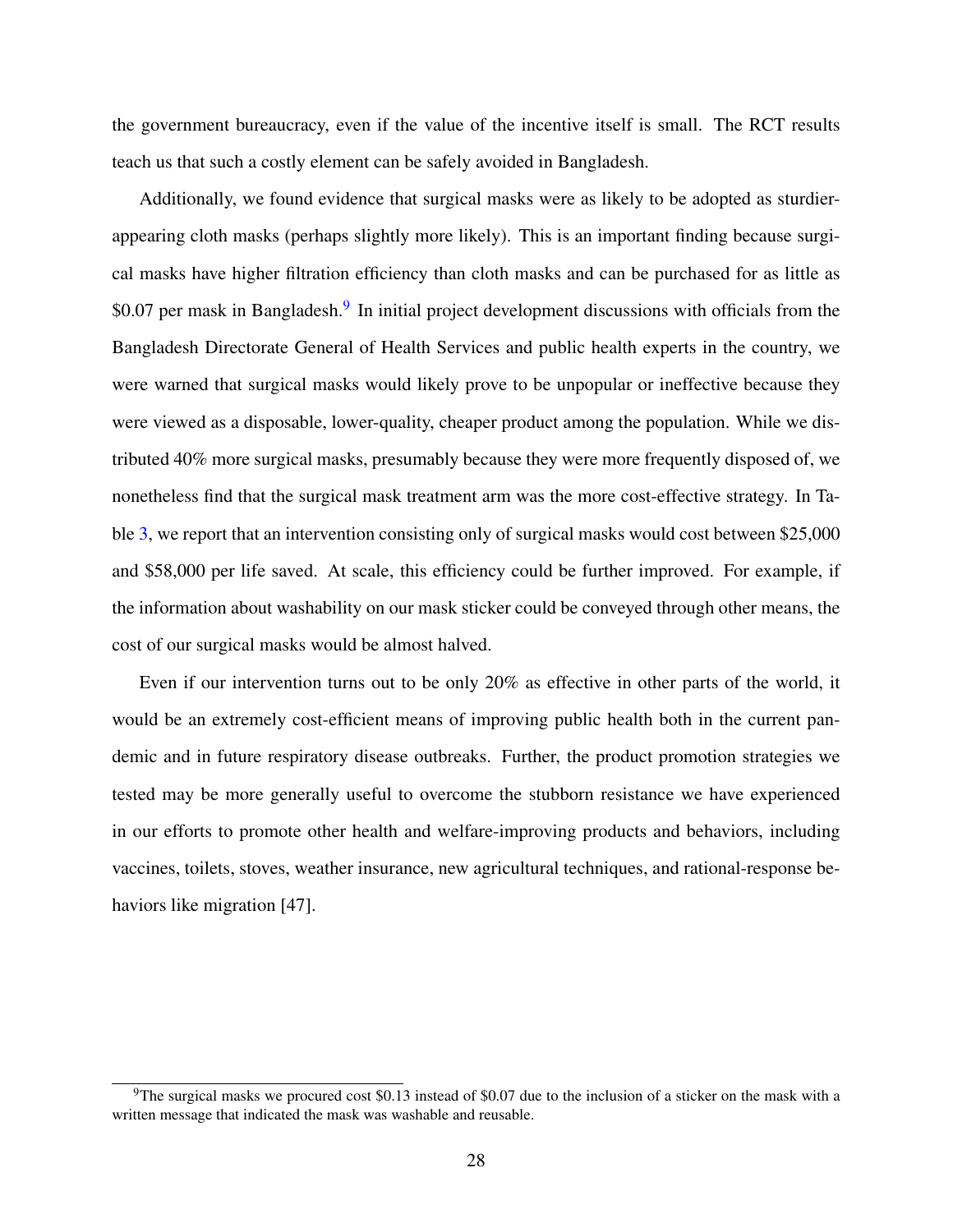# References

- <span id="page-30-0"></span>[1] J. Howard, *et al.*, *Proceedings of the National Academy of Sciences* 118, e2014564118 (2021).
- <span id="page-30-2"></span><span id="page-30-1"></span>[2] N. H. Leung, *et al.*, *Nature Medicine* 26, 676 (2020).
- <span id="page-30-3"></span>[3] J. Abaluck, *et al.*, *SSRN* (2020).
- <span id="page-30-4"></span>[4] C. R. MacIntyre, A. A. Chughtai, *The bmj* 350, h694 (2015).
- <span id="page-30-5"></span>[5] C. T. Leffler, *et al.*, *American Journal of Tropical Medicine and Hygiene* 103, 2400 (2020).
- <span id="page-30-6"></span>[6] W. Lyu, G. L. Wehby, *Health Affairs* 39, 1419 (2020).
- <span id="page-30-7"></span>[7] V. Chernozhukov, H. Kasaha, P. Schrimpf, *Journal of Econometrics* 220, 23 (2021).
- [8] H. Ludwig, W. Keating, P. Zdimal, P. Navratil, P. Hausenblass, What countries require masks in public or recommend masks? (2020). Accessed on 4 Jan 2021.
- <span id="page-30-8"></span>[9] T. A. Ghebreyesus, WHO Director-General's opening remarks at the media briefing on COVID-19 - 5 June 2020 (2020). Publisher: WHO.
- <span id="page-30-9"></span>[10] L. Brosseau, M. Sietsema, Commentary: Masks-for-all for COVID-19 not based on sound data (2020). Publisher: Center for Infectious Disease Research and Practice (CIRDRAP). University of Minnesota.
- <span id="page-30-11"></span><span id="page-30-10"></span>[11] N. Ibrahim, Did the US Surgeon General Recommend the Public Not Wear Masks?
- <span id="page-30-12"></span>[12] A. Mullard, How COVID vaccines are being divvied up around the world (2020).
- <span id="page-30-13"></span>[13] D. Kahneman, D. T. Miller, *Psychological review* 93, 136 (1986).
- <span id="page-30-14"></span>[14] J. Jordan, E. Yoeli, D. Rand (2020).
- [15] R. B. Cialdini, N. J. Goldstein, *Annu. Rev. Psychol.* 55, 591 (2004).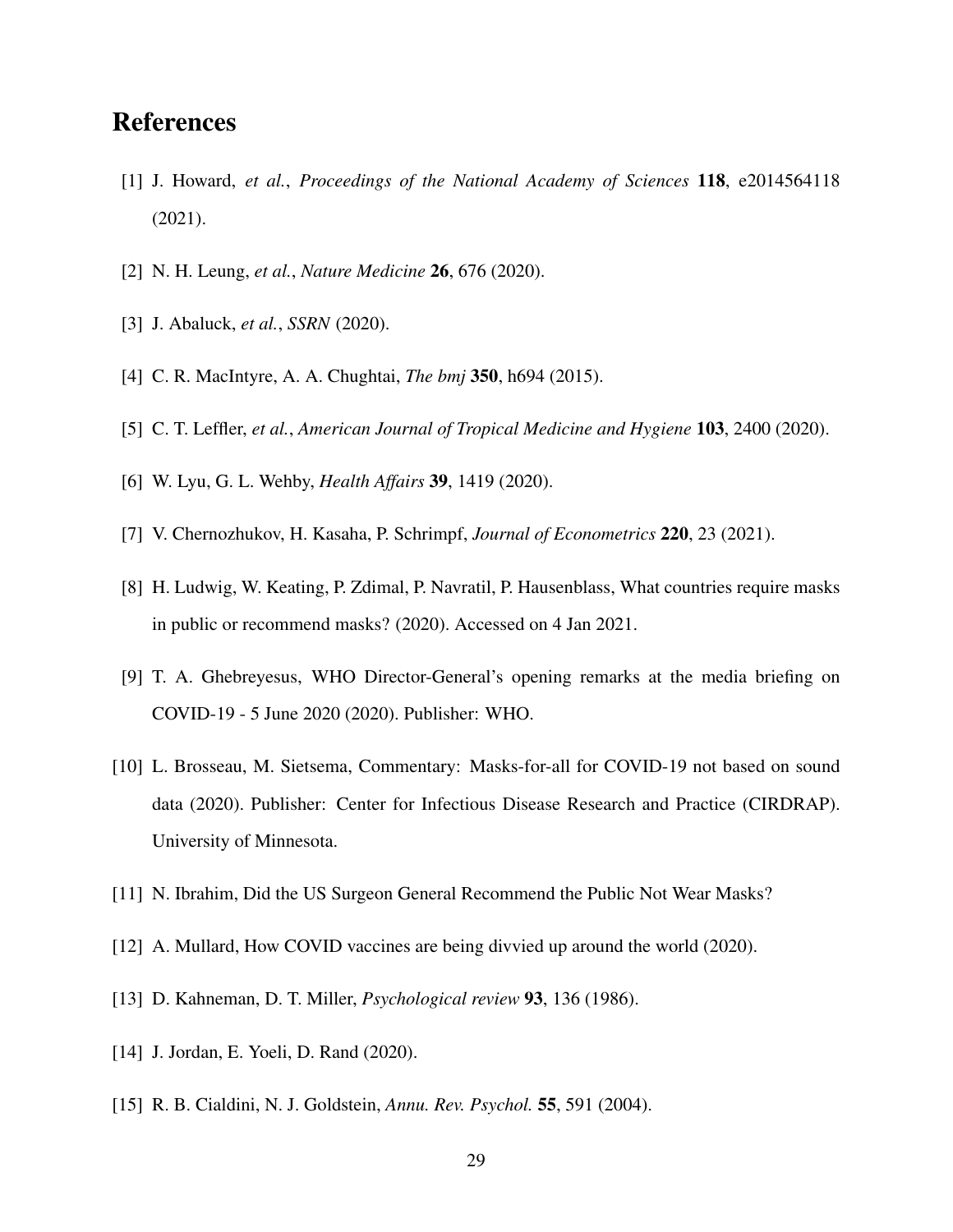- <span id="page-31-0"></span>[16] Jameel Poverty Action Lab (J-PAL), The price is wrong: Charging small fees dramatically reduces access to important products for the poor, *Tech. rep.* (2011). Publisher: Innovations for Poverty Action.
- <span id="page-31-1"></span>[17] A. Karing, Social signaling and childhood immunization: A field experiment in Sierra Leone, *Tech. rep.* (2018). Publisher: Innovations for Poverty Action.
- <span id="page-31-3"></span><span id="page-31-2"></span>[18] D. Karlan, M. McConnell, S. Mullainathan, J. Zinman, *Management Science* 62, 3393 (2016).
- <span id="page-31-4"></span>[19] N. J. Goldstein, R. B. Cialdini, V. Griskevicius, *Journal of consumer Research* 35, 472 (2008).
- <span id="page-31-5"></span>[20] G. Miller, A. M. Mobarak, *Marketing Science* 34 (2014).
- <span id="page-31-6"></span>[21] P. Manchanda, Y. Xie, N. Youn, *Marketing Science* 27, 961 (2008).
- [22] C. Bicchieri, *Norms in the wild: How to diagnose, measure, and change social norms* (Oxford University Press, 2016).
- <span id="page-31-8"></span><span id="page-31-7"></span>[23] R. Guiteras, J. Levinsohn, A. M. Mobarak, *Science* 348, 903 (2015).
- <span id="page-31-9"></span>[24] N. Ashraf, J. Berry, J. M. Shapiro, *American Economic Review* 100, 2383 (2010).
- <span id="page-31-10"></span>[25] S. R. Patil, *et al.*, *PLOS Medicine* 11, e1001709 (2014).
- <span id="page-31-11"></span>[26] M. Kremer, E. Miguel, *Quarterly Journal of Economics* 122, 1007 (2007).
- [27] A. M. Mobarak, P. Dwivedi, R. Bailis, L. Hildemann, G. Miller, *Proceedings of the National Academy of Sciences* 109, 10815 (2012).
- <span id="page-31-13"></span><span id="page-31-12"></span>[28] E. Duflo, M. Kremer, J. Robinson, *American Economic Review* 101, 2350 (2011).
- <span id="page-31-14"></span>[29] A. BenYishay, A. M. Mobarak, *The Review of Economic Studies* 86, 976 (2018).
- [30] ICDDR,B, The IEDCR and partners share insights on the prevalence, seroprevalence and genomic epidemiology of COVID-19 in Dhaka city (2020).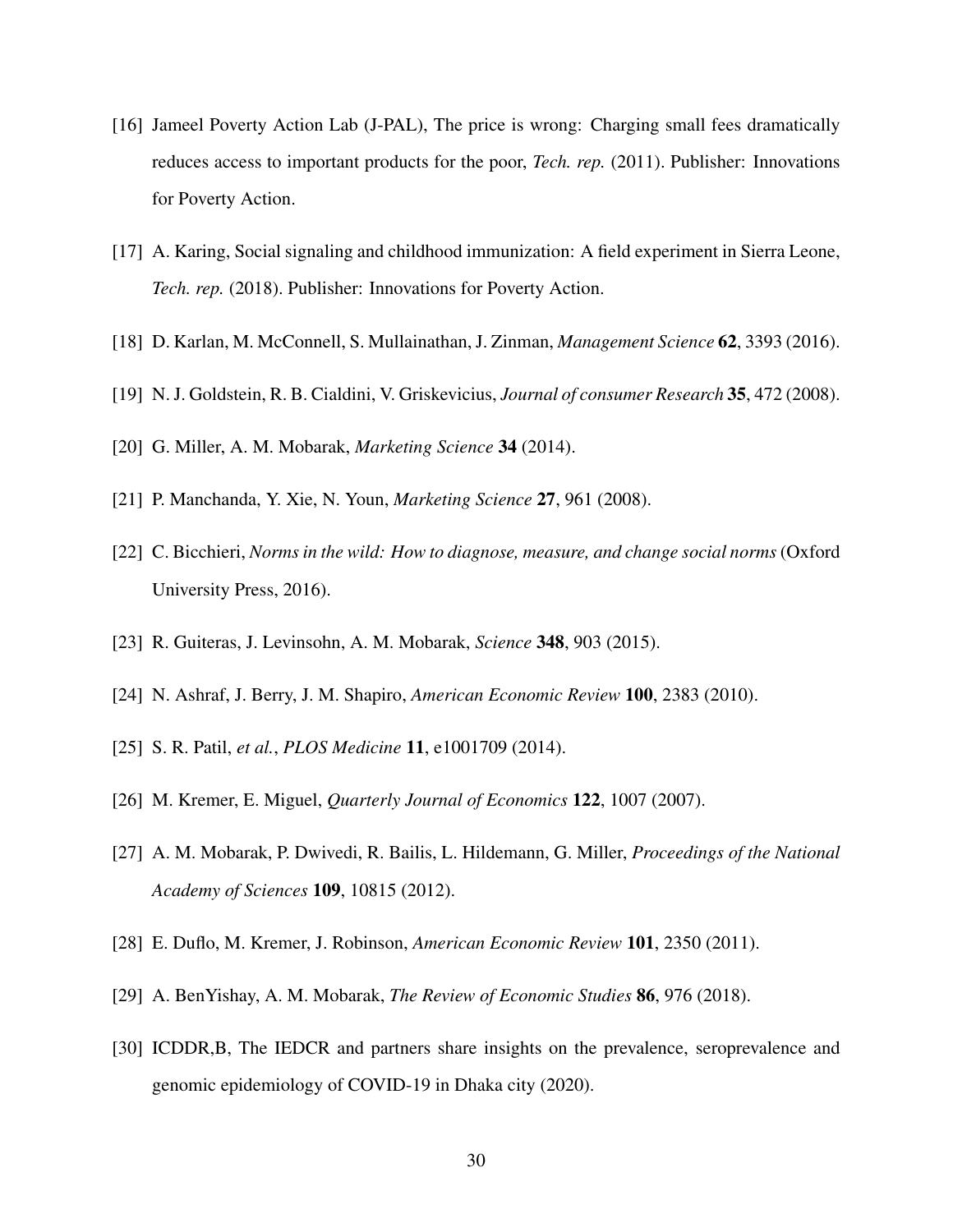- <span id="page-32-0"></span>[31] Coronavirus COVID-19 dashboard, 2020 (2021). Publisher: Government of Bangladesh Directorate General of Health Services.
- <span id="page-32-2"></span><span id="page-32-1"></span>[32] A. Malani, *et al.*, *The Lancet Global Health* 9, E110 (2020).
- <span id="page-32-3"></span>[33] M. Mohanan, A. Malani, K. Krishnan, A. Acharya, *medRxiv* (2020).
- [34] J. Abaluck, A. M. Mobarak, Getting all Bangladeshis to wear masks (2020). Publisher: WhiteBoard Magazine.
- <span id="page-32-4"></span>[35] P. S. Van Eck, W. Jager, P. S. Leeflang, *Journal of Product Innovation Management* 28, 187 (2011).
- <span id="page-32-6"></span><span id="page-32-5"></span>[36] E. Oster, R. Thornton, *Journal of the European Economic Association* 10, 1263 (2012).
- <span id="page-32-7"></span>[37] H. Allcott, *Journal of public Economics* 95, 1082 (2011).
- [38] R. Guiteras, J. Levinsohn, A. M. Mobarak, Demand estimation with strategic complementarities: Sanitation in Bangladesh (2019). Publisher: CEPR Discussion Paper No. DP13498.
- <span id="page-32-9"></span><span id="page-32-8"></span>[39] N. Ashraf, O. Bandiera, K. Jack, *Journal of Public Economics* 120, 1 (2014).
- <span id="page-32-10"></span>[40] R. Chetty, E. Saez, L. Sandor, *Journal of Economic Perspectives* 28, 169 (2014).
- <span id="page-32-11"></span>[41] D. Ariely, A. Bracha, S. Meier, *American Economic Review* 99, 544 (2009).
- <span id="page-32-12"></span>[42] G. Bryan, D. Karlan, S. Nelson, *Annual Review of Economics* 2, 671 (2010).
- <span id="page-32-13"></span>[43] J. Luoto, D. Levine, J. Albert, S. Luby, *Journal of Development Economics* 110, 13 (2014).
- [44] N. Ashraf, O. Bandiera, E. Davenport, S. S. Lee, *American Economic Review* 110, 1355 (2020).
- <span id="page-32-15"></span><span id="page-32-14"></span>[45] L. Bursztyn, R. Jensen, *Annual Review of Economics* 9, 131 (2017).
- <span id="page-32-16"></span>[46] W. K. Viscusi, C. J. Masterman, *Journal of Benefit-Cost Analysis* 8, 226 (2017).
- [47] G. Bryan, S. Chowdhury, A. M. Mobarak, *Econometrica* 82, 1671 (2014).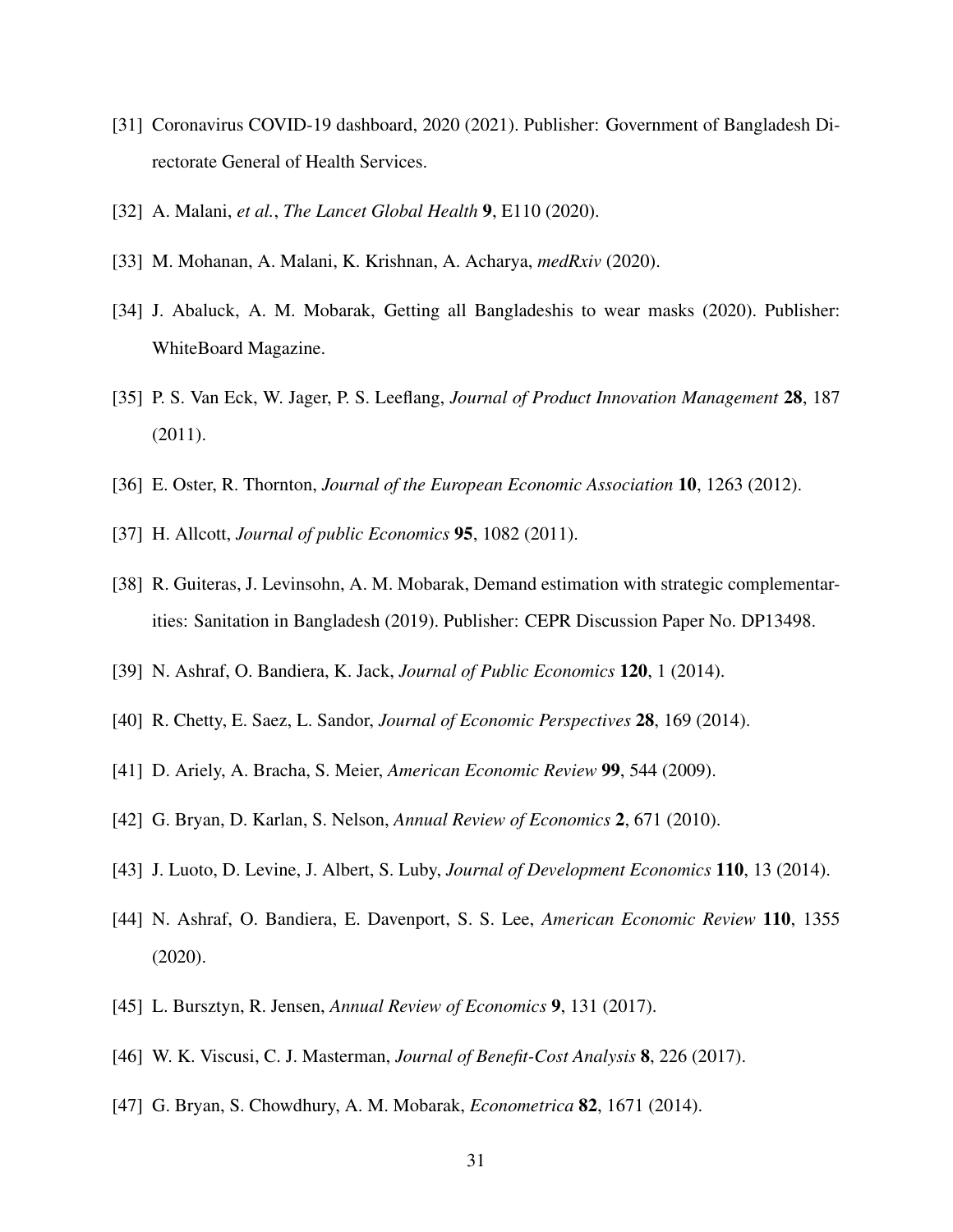# 8 Conflict of Interest

The funder had no role in the study design, interpretation of results, or decision to publish.

# 9 Research Ethics Approvals

Our study protocols were reviewed and approved by the Yale University Institutional Review Board (Protocol ID: 2000028482), and by the Bangladesh Medical Research Council National Research Ethics Committee (IRB registration number: 330 26 08 2020). We also received separate administrative approval from the Bangladesh Ministry of Health and Family Welfare. Study protocols and plans were also discussed with public health experts at the International Centre for Diarrhoeal Disease Research, Bangladesh (icddr,b) and a2i, an innovation agency within the Bangladesh government (https://a2i.gov.bd/), prior to implementation.

# 10 Acknowledgements

Thanks to Givewell for their generous funding, Dr. Sabrina Flora, additional director general of the Directorate General of Health Services in Bangladesh, James Snowden and Karen Levy for ongoing support and encouragement. Thanks to WHO Chief Scientist Soumya Swaminathan for her encouragement to conduct this trial. Thanks to Anir Chowdhury, policy advisor to the Bangladesh government and Dr. Shams El Arifeen of icddr,b for establishing connections with the Bangladesh Directorate General of Health Services in the Ministry of Health and Family Welfare. Thanks to Asif Saleh, Executive Director of BRAC, for help with implementation. Thanks also to Bhavani Prathap Kasina and Stacey Daves-Ohlin for their advice and assistance, Tom Schmidt for help in shipping, Arnab Bhattacharya of the Tata Institute of Fundamental Research and Shailabh Kumar of Stanford University for conducting filtration efficiency testing of the study masks and evaluation of the impact of washing on surgical mask performance, Yasser Choudhury from Katex for assistance with the surgical masks, Anisur Rahman from Standard Group for assistance with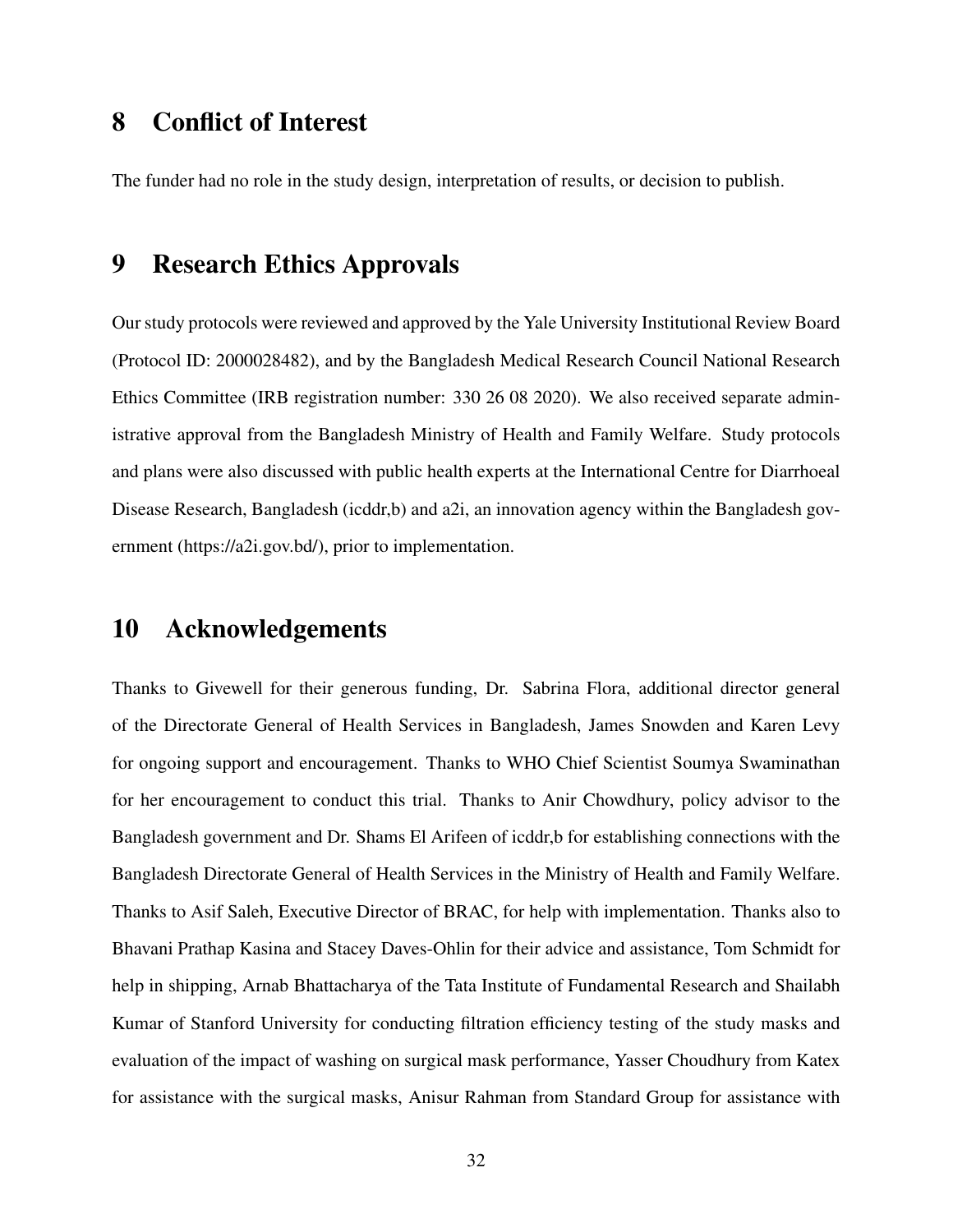the cloth masks, GreenVoice, and many employees at IPA Bangladesh for assistance throughout this project.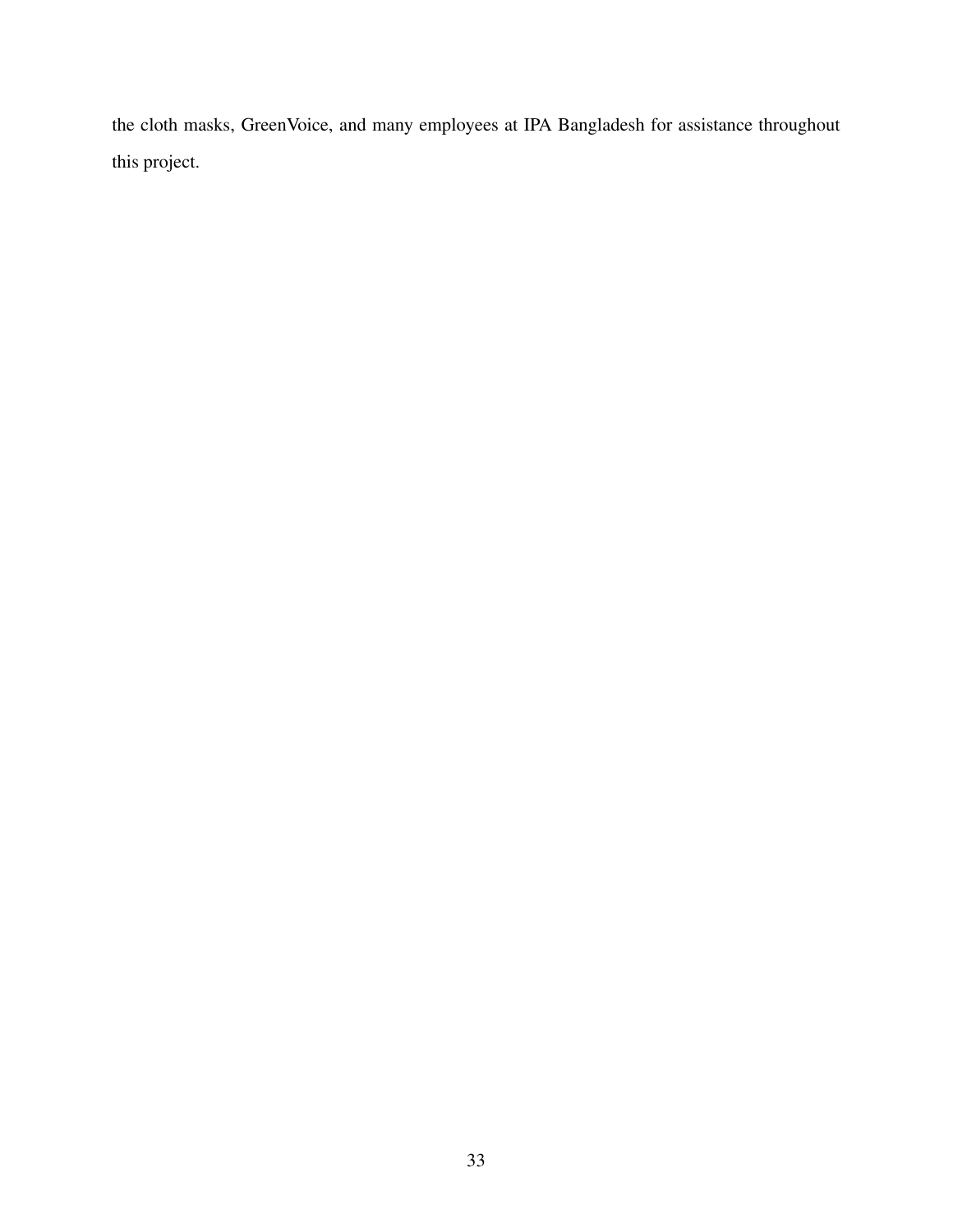# A List of Supplementary Materials

Fig. A1. Schematic of Cross-Randomizations Fig. A2. Persistence of Mask Wearing Table A1. Balance Tests Table A2. Persistence of Mask Wearing Table A3. Calculation of Number Needed to Treat Table A4. Subgroup Analyses Table A5. Pilot Analyses Table A6. Chawkidar Intervention Table A7. Village-Level Cross Randomizations Table A8. Household-Level Cross Randomizations Pairwise Randomization Procedure Cross-Randomization Procedure Statistical Analyses Intervention Cost and Benefit Estimates Stage 2: Impact of Mask Use on COVID-19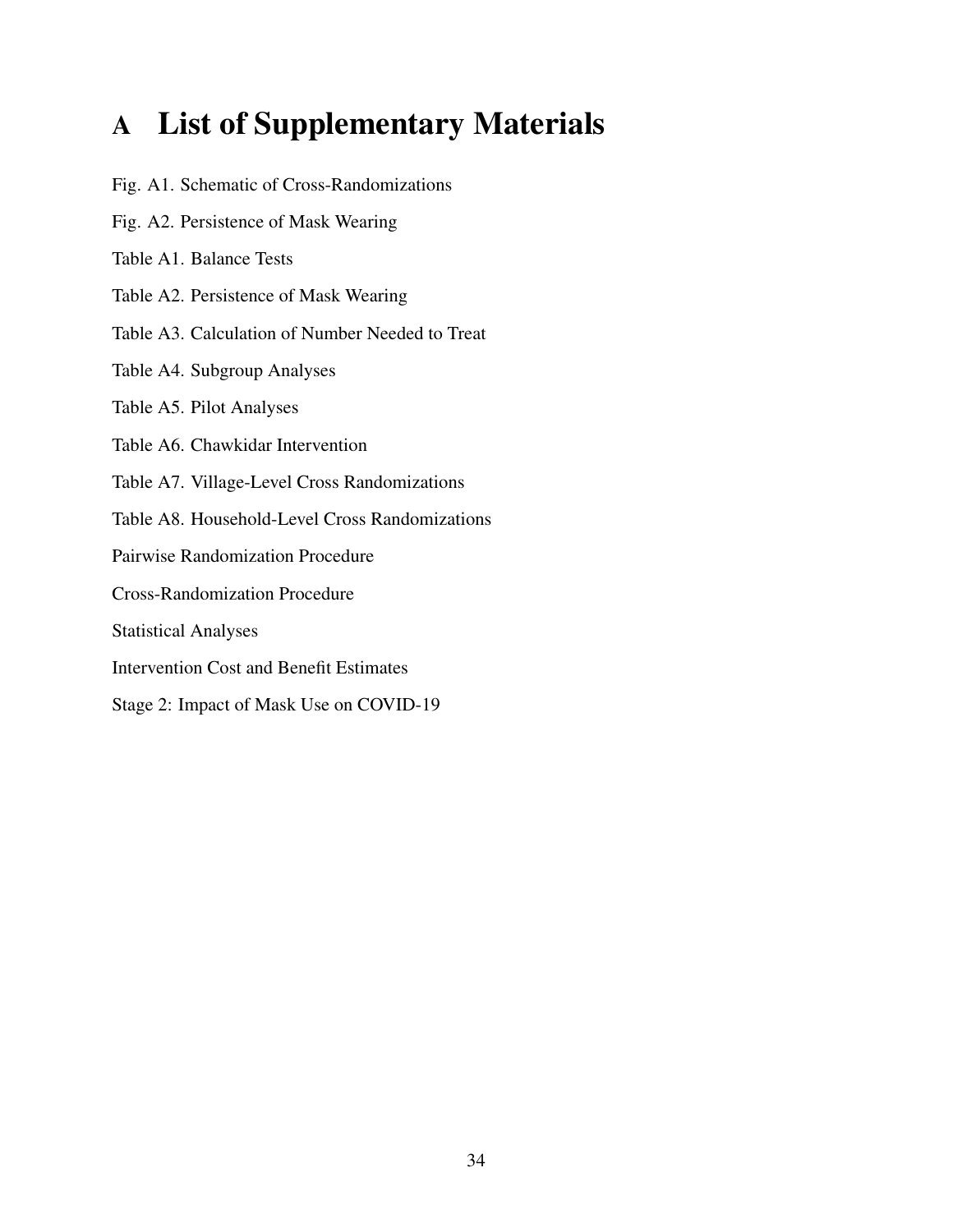# Figure A1: Schematic of Cross-Randomizations Figure A1: Schematic of Cross-Randomizations



| í       |
|---------|
| í       |
|         |
|         |
|         |
| í       |
| i,<br>١ |
|         |

| Surgical (100 V)                                                        |                |                                 |            |      |                         |       |       |      |
|-------------------------------------------------------------------------|----------------|---------------------------------|------------|------|-------------------------|-------|-------|------|
|                                                                         |                |                                 |            |      |                         |       |       |      |
| Village-level Randomization - Public Commitment<br>Signage: 0.5 (100 V) |                |                                 |            |      |                         |       |       |      |
|                                                                         |                |                                 |            |      |                         |       |       |      |
| Village-level Randomization - Incentive<br>No incentive: 0.25 (25 V)    |                | Monetary incentive: 0.25 (25 V) |            |      | Certificate: 0.5 (50 V) |       |       |      |
|                                                                         |                |                                 |            |      |                         |       |       |      |
| Village-level Randomization - Texts                                     |                |                                 |            |      |                         |       |       |      |
|                                                                         |                |                                 |            |      |                         |       |       |      |
| Household-level Randomization                                           |                |                                 |            |      |                         |       |       |      |
| (100)                                                                   | $(2V)$ $(11V)$ | $(2V)$ $(8V)$                   | $M \sim M$ | (5V) | (18V)                   | (100) | (13V) | (8V) |
|                                                                         |                |                                 |            |      |                         |       |       |      |
|                                                                         |                |                                 |            |      |                         |       |       |      |

| ٦ |  |
|---|--|
|   |  |
|   |  |
|   |  |

| Village-level Randomization - Mask Type | Village-level Randomization - Public Commitment | 11.21121.22121.0110 |
|-----------------------------------------|-------------------------------------------------|---------------------|
| Surgical (100 V)                        |                                                 |                     |

| o signage: 0.5 (100 V) | /illage-level Randomization - Incentive |
|------------------------|-----------------------------------------|
|                        |                                         |

| No incentive: 0.25 (25 V)           | Monetary incentive: 0.25 (2 |  |
|-------------------------------------|-----------------------------|--|
| Village-level Randomization - Texts |                             |  |

| No incentive: 0.25 (25 V)                         | Village-level Randomization - Incentive | Monetary incentive: 0.25 (25 V)         |       |  | Certificate: 0.5 (50 V)         |       |                          |       |
|---------------------------------------------------|-----------------------------------------|-----------------------------------------|-------|--|---------------------------------|-------|--------------------------|-------|
| 0% texts: 0.33 100% texts: 0.66<br>$(8V)$ $(17V)$ | Village-level Randomization - Texts     | 0% texts: 0.33 100% texts: 0.66<br>(8V) | (17V) |  | 0% texts: 0.33<br>$\frac{1}{2}$ |       | 100% texts: 0.66<br>(33) |       |
| $(5V)$ $(5V)$ $(5V)$ $(12V)$                      | Household-level Randomization           | (AEL) (AE) (AE) (AE)                    |       |  | ξ                               | (10V) | ωoι.                     | (23V) |

different possible realizations for each randomization. The "Colors" box in the upper right exemplifies the color of masks used to denote households that received *Notes:* Each box represents one village and each color represents a village-level or household-level randomization. Different tones of the same hue represent<br>different possible realizations for each randomization. The "Co Notes: Each box represents one village and each color represents a village-level or household-level randomization. Different tones of the same hue represent the default or intervention condition of the household-level randomization.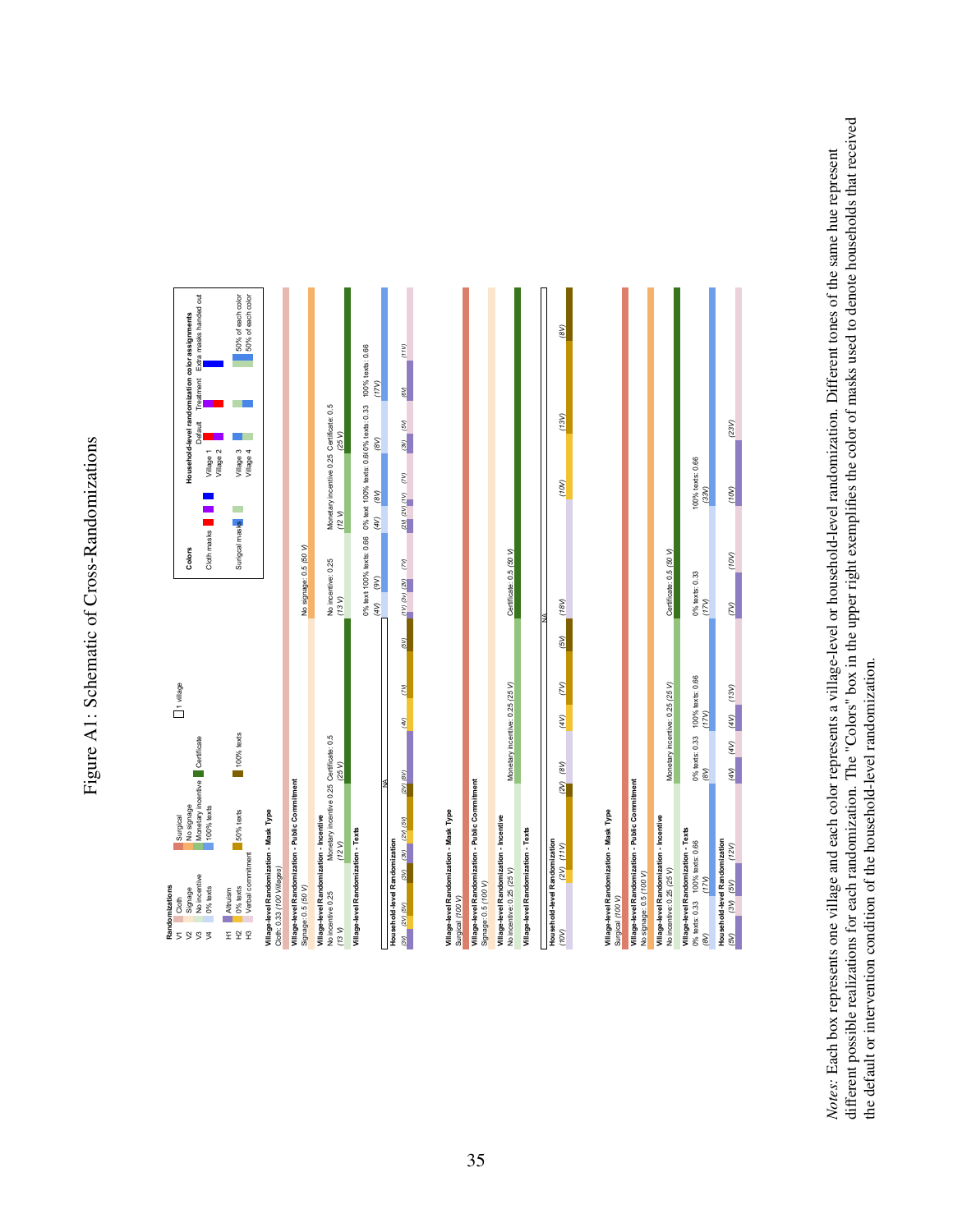

<span id="page-37-0"></span>Figure A2: Persistence of Mask Wearing

The figure corresponds to the regressions presented in Table [A2,](#page-39-0) second panel. We present the effect of the intervention separately across weeks 1, 2, 4, 6, and 10 after the baseline observation with 95% confidence intervals. The analysis is run across a panel of 30 villages with observation through the entirety of the study. Week 10 observation occurs after mask promotions have ceased.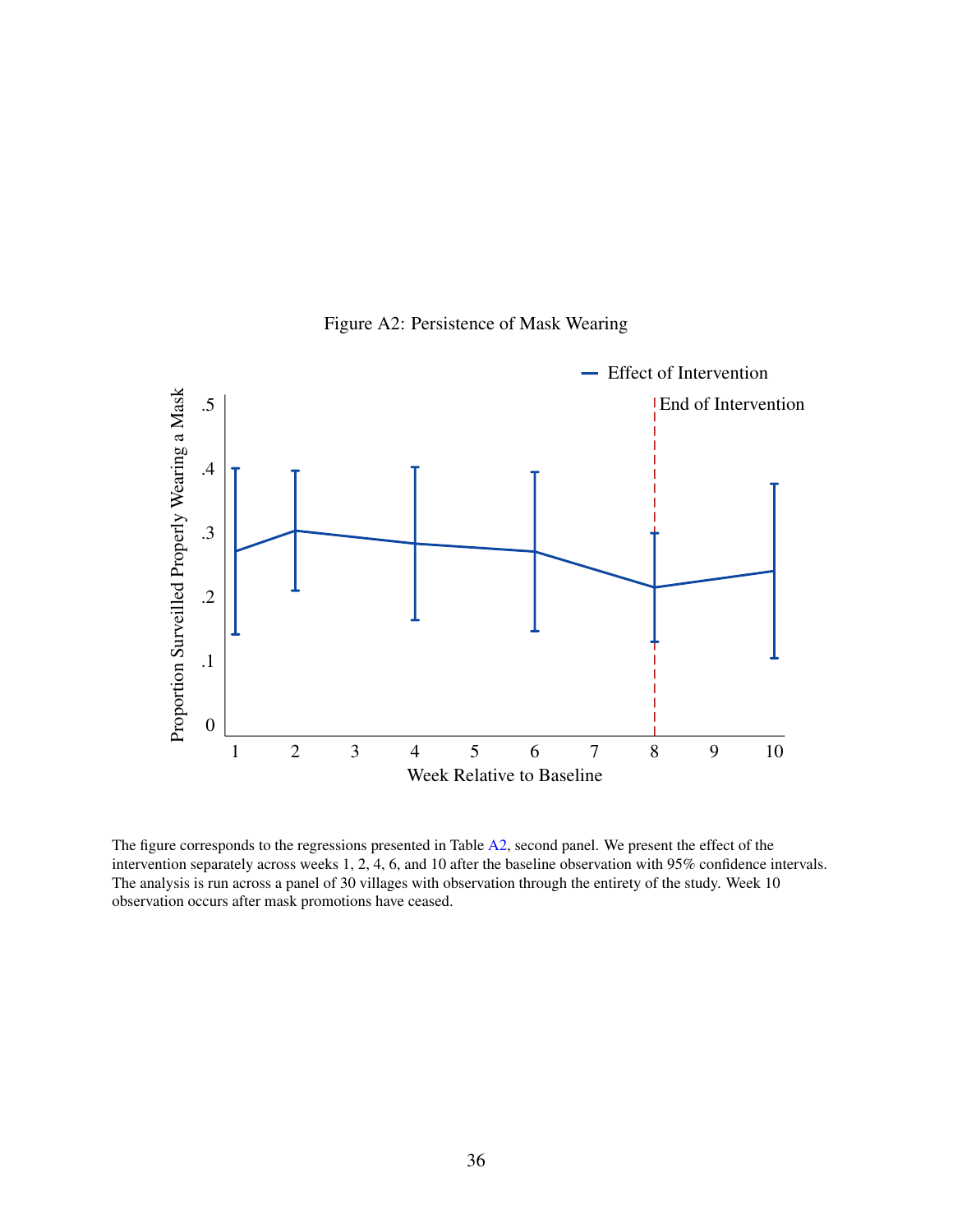<span id="page-38-0"></span>

|                                 |                                  | Table A1: Balance Tests             |                                             |                         |
|---------------------------------|----------------------------------|-------------------------------------|---------------------------------------------|-------------------------|
| Coefficient                     | Influenza-like<br><b>Illness</b> | WHO-Defined<br>Probable<br>COVID-19 | <b>Baseline Mask</b><br><b>Wearing Rate</b> | Number of<br>Households |
|                                 |                                  | <b>Summary Statistics</b>           |                                             |                         |
| Intervention                    | 0.008                            | 0.027                               | 0.123                                       | 227                     |
| Control                         | 0.009                            | 0.025                               | 0.125                                       | 224                     |
|                                 |                                  | <b>Balance Tests</b>                |                                             |                         |
| <b>Intervention Coefficient</b> | $-0.001*$<br>(0.001)             | 0.001<br>(0.002)                    | 0.001<br>(0.005)                            | 2.723<br>(3.962)        |
| N villages                      | 572                              | 572                                 | 572                                         | 572                     |
| $\boldsymbol{F}$                |                                  | 1.84                                |                                             |                         |
| Joint-Test $Prob > F$           |                                  | 0.1014                              |                                             |                         |

Standard errors are in parentheses.

\*\*\* Significant at the 1 percent level. \*\* Significant at the 5 percent level. \* Significant at the 10 percent level. We define influenza-like illness as fever and cough.

We classify a WHO-Defined Probable COVID-19 case as any of the following

(a) fever and cough;

(b) three or more of the following symptoms (fever, cough, general weakness/fatigue, headache, myalgia, sore throat, coryza, dyspnea, anorexia/nausea/vomiting, diarrhea, altered mental status);

(c) loss of taste or smell.

The baseline rate of mask wearing was measured through observation over a 1 week period, defined as the rate of those observed who wear a mask or face covering that covers the nose and mouth.

Household count was assessed in a scoping visit prior to the intervention.

The analysis excludes 14 villages and their village-pairs in the full sample, because the observation data has not yet been submitted by our surveyors.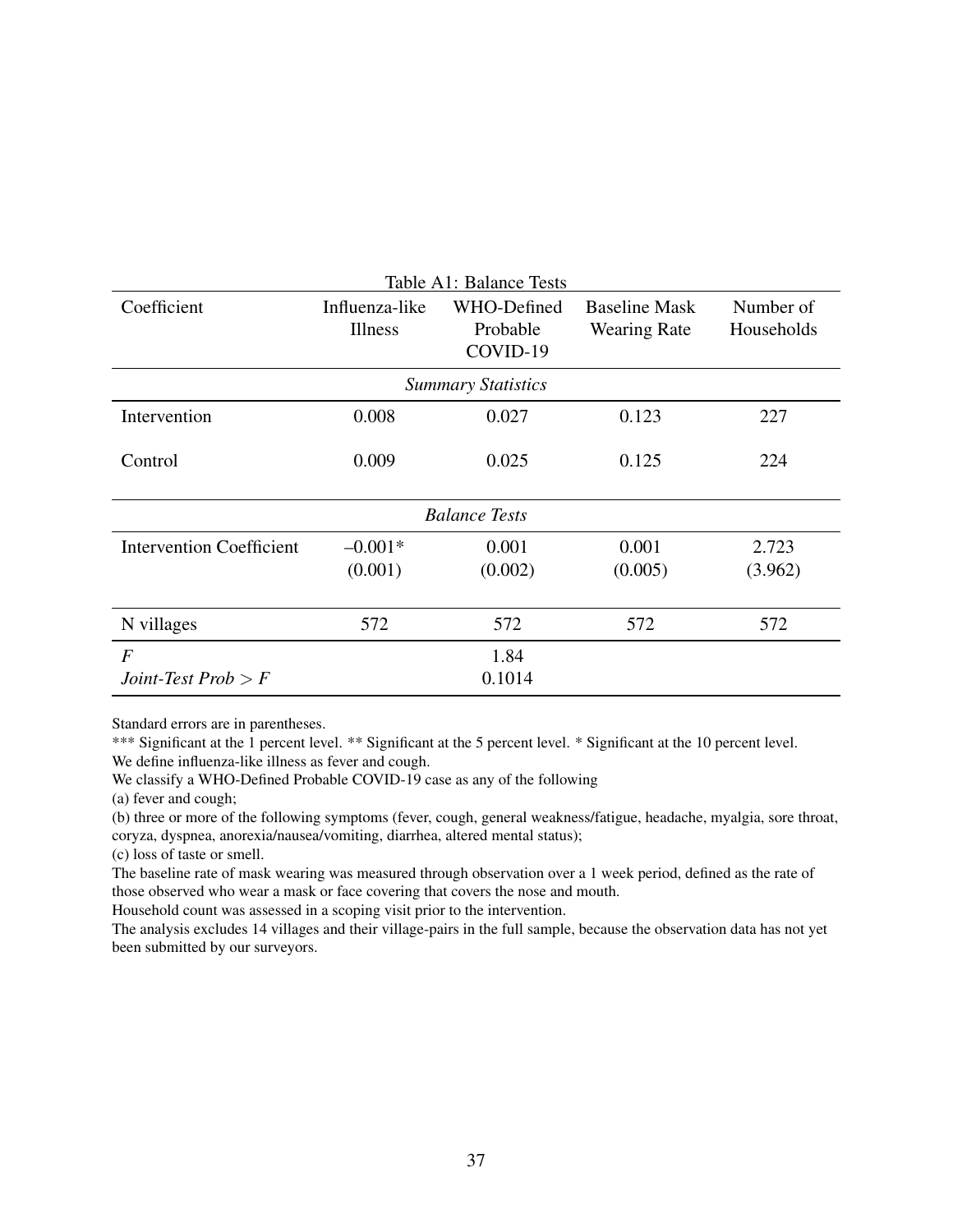<span id="page-39-0"></span>

|                                                | Table A2: Persistence of Mask Wearing |                       |                                |                       |                       |                       |  |  |  |
|------------------------------------------------|---------------------------------------|-----------------------|--------------------------------|-----------------------|-----------------------|-----------------------|--|--|--|
|                                                |                                       |                       | Week from Baseline Observation |                       |                       |                       |  |  |  |
|                                                | 1                                     | $\overline{2}$        | 4                              | 6                     | 8                     | 10                    |  |  |  |
|                                                |                                       | Batches 1-7           |                                |                       |                       |                       |  |  |  |
| <b>Intervention Coefficient</b>                | $0.303***$<br>(0.015)                 | $0.289***$<br>(0.015) | $0.301***$<br>(0.015)          | $0.290***$<br>(0.018) | $0.256***$<br>(0.023) | $0.241***$<br>(0.069) |  |  |  |
| N villages                                     | 498                                   | 498                   | 496                            | 436                   | 196                   | 30                    |  |  |  |
| Batches 1-3 (At Least 10 Weeks of Observation) |                                       |                       |                                |                       |                       |                       |  |  |  |
| Intervention Coefficient                       | $0.272***$<br>(0.066)                 | $0.304***$<br>(0.048) | $0.284***$<br>(0.061)          | $0.271***$<br>(0.063) | $0.215***$<br>(0.043) | $0.241***$<br>(0.069) |  |  |  |
| N villages                                     | 30                                    | 30                    | 30                             | 30                    | 30                    | 30                    |  |  |  |

Standard errors are in parentheses.

\*\*\* Significant at the 1 percent level. \*\* Significant at the 5 percent level. \* Significant at the 10 percent level. All regressions also include an indicator for each control-intervention pair. The regressions "with baseline controls" include controls for baseline rates of mask wearing and baseline symptom rates.

Baseline Symptom Rate is defined as the rate of surveyed individuals in a village who report symptoms coinciding with the WHO-definition of a probable COVID-19 case. This is defined as any of the following:

(a) fever and cough;

(b) any three of the following (fever, cough, general weakness/fatigue, headache, muscle aches, sore throat, coryza [nasal congestion or runny nose], dyspnoea [shortness of breath or difficulty breathing], anorexia [loss of appetite]/nausea/vomiting, diarrhoea, altered mental status;

(c) anosmia [loss of smell] and ageusia [loss of taste].

We assume that (1) all reported symptoms were acute onset, (2) all people live or work in an area with high risk of transmission of virus and (3) all people have been a contact of a probable or confirmed case of COVID-19 or are linked to a COVID-19 cluster.

"Other Locations" include the Tea Stall, at the entrance of the restaurant as patrons enter, and the main road to enter the village.

This analysis was limited to villages within the first 3 batches (between November 15, 2020 and X), and estimates separate intervention effects for 1, 2, 4, 6, 8, and 10 weeks after baseline observation.

The second panel estimates the same effect, but only among a consistent group of 30 villages that have at least 10 weeks of observation. The 10th week of observation occurs after all active promotion of mask wearing has ceased.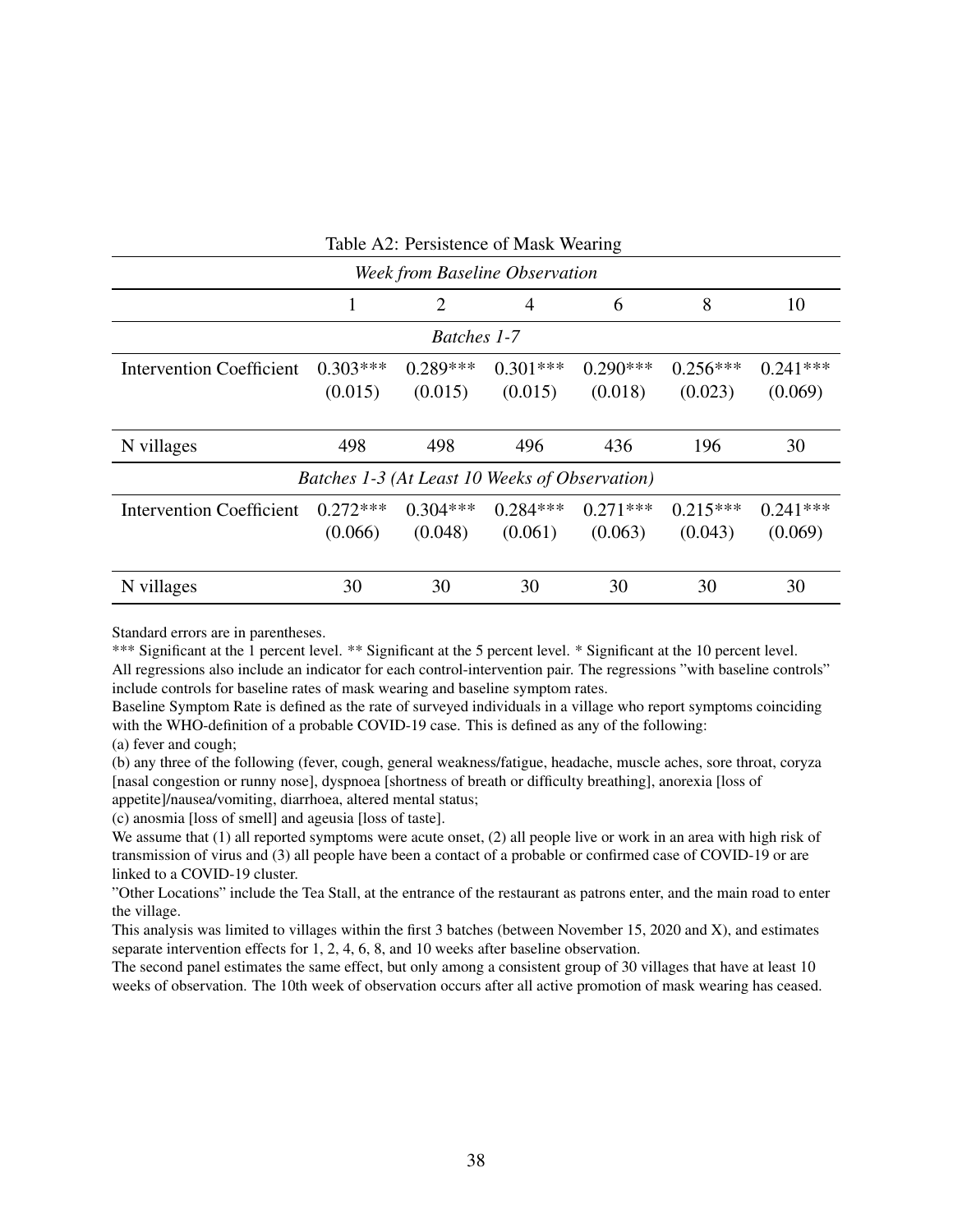| <b>Effectiveness</b><br>Mask<br>& Duration of Use | Bangladesh<br>Population<br>$(2020)*$ | Anticipated<br>Rate of<br>Serocon-<br>versions | Estimated<br><b>IFR</b> for<br>Bangladesh | Anticipated<br>Deaths | Projected<br>Deaths<br>Given Mask<br>Effective-<br>ness | <b>ARR</b> | <b>NNT</b> |
|---------------------------------------------------|---------------------------------------|------------------------------------------------|-------------------------------------------|-----------------------|---------------------------------------------------------|------------|------------|
| 30 % Effectiveness                                |                                       |                                                |                                           |                       |                                                         |            |            |
| 1 month                                           | 164,689,383                           | 0.058                                          | 0.00212                                   | 20,250                | 14,175                                                  | 3.69E-05   | 27,109     |
| 4 months                                          | 164,689,383                           | 0.232                                          | 0.00212                                   | 81,001                | 56,701                                                  | 1.48E-04   | 6,777      |
| 50 % Effectiveness                                |                                       |                                                |                                           |                       |                                                         |            |            |
| 1 month                                           | 164,689,383                           | 0.058                                          | 0.00212                                   | 20,250                | 10,125                                                  | 6.15E-05   | 16,265     |
| 4 months                                          | 164,689,383                           | 0.232                                          | 0.00212                                   | 81,001                | 40,500                                                  | 2.46E-04   | 4,066      |
| 70 % Effectiveness                                |                                       |                                                |                                           |                       |                                                         |            |            |
| 1 month                                           | 164,689,383                           | 0.058                                          | 0.00212                                   | 20,250                | 6.075                                                   | 8.6E-05    | 11,618     |
| 4 months                                          | 164,689,383                           | 0.232                                          | 0.00212                                   | 81,001                | 24,300                                                  | $3.4E-04$  | 2,905      |

### <span id="page-40-0"></span>Table A3: Calculation of Number Needed to Treat

IFR = Infection Fatality Rate; ARR = Absolute Risk Reduction; NNT = Number Needed to Treat;

\* worldometers.info

To determine the impact of the intervention in reducing mortality from COVID-19, we first identified some key parameters. We determined the risk of SARS-CoV-2 infection based on a prior seroprevalence study conducted in Dhaka. COVID-19 was first introduced into Bangladesh in March 2020 with widespread community transmission observed in urban centers by April. 45% of the population in Dhaka had been exposed to SARS-CoV-2 by the end of July 2020 (1). When compared with reported cases in Dhaka for the same time period, this translates into a case detection rate of 0.55% (2). The number of reported cases has been relatively steady in Bangladesh since the onset of the pandemic. If we extrapolate a 0.55% case detection rate to the entire country, we estimate that up to 58% of the population of Bangladesh may have been exposed to SARS-CoV-2 by the end of January 2021. This translates to a seroconversion rate of approximately 5.8% per month.

The estimated infection fatality rate (IFR) for Bangladesh, accounting for population structure, is 0.212% (3). We can use this and the estimated number of seroconversions per month to calculate the anticipated deaths per month from COVID-19. We can then estimate the reduction in deaths for each month following the intervention. We can convert this to the number needed to treat (NNT) during the intervention to prevent one death for each month after the intervention by taking the inverse of the absolute risk reduction (ARR) across a range of estimates of mask effectiveness for reducing COVID-19 (4-9).

References 1. https://www.icddrb.org/quick-links/press-releases?id=97task=view 2.

http://dashboard.dghs.gov.bd/webportal/pages/covid19.php 3. O'Driscoll, M., Ribeiro Dos Santos, G., Wang, L. et al. Age-specific mortality and immunity patterns of SARS-CoV-2. Nature (2020).

https://doi.org/10.1038/s41586-020-2918-0 4. Chernozhukov V, Kasahara H, Schrimpf P. Causal impact of masks, policies, behavior on early COVID-19 pandemic in the US. J Econometrics. 2021;220(1):23-62.

https://www.sciencedirect.com/science/article/pii/S0304407620303468?via5. Worby C, Chang H. Face mask use in the general population and optimal resource allocation during the COVID-19 pandemic. Nature Communications. 2020;11. https://www.nature.com/articles/s41467-020-17922-x 6. Eikenberry SE, et al. To mask or not to mask: Modeling the potential for face mask use by the general public to curtail the COVID-19 pandemic. Infectious Disease Modeling. 2020;5:293-308. https://doi.org/10.1016/j.idm.2020.04.001 7. Chu D, et al. Physical distancing, face masks, and eye protection to prevent person-to-person transmission of SARS-CoV-2 and COVID-19: a systematic review and meta-analysis. Lancet. 2020;395(10242):1973-87. https://doi.org/10.1016/S0140-6736(20)31142-9 8. Doung-Ngern P, Suphanchaimat R, Panjangampatthana A, et al. Case-Control Study of Use of Personal Protective Measures and Risk for Severe Acute Respiratory Syndrome Coronavirus 2 Infection, Thailand. Emerg Infect Dis. 2020;26(11).10.3201/eid2611.203003. https://www.ncbi.nlm.nih.gov/pubmed/32931726 9. Payne DC, Smith-Jeffcoat SE, Nowak G, et al. SARS-CoV-2 Infections and Serologic Responses from a Sample of U.S. Navy Service Members – USS Theodore Roosevelt, April 2020. MMWR Morb Mortal Wkly Rep. 2020;69(23):714-721.10.15585/mmwr.mm6923e4. https://www.ncbi.nlm.nih.gov/pubmed/32525850 39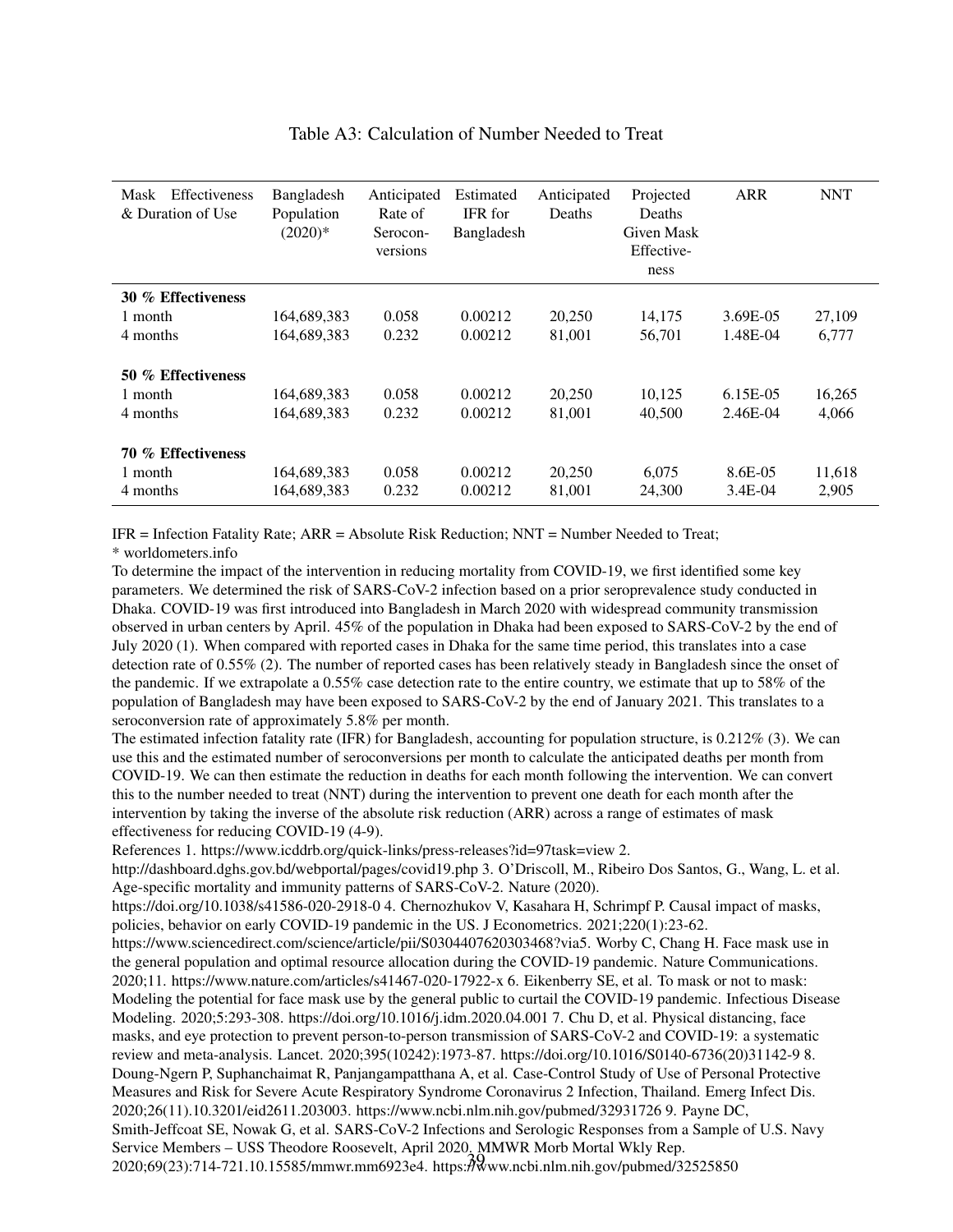|                                                          | Female Only           | Male Only             | Above Median          | <b>Below Median</b>   |  |  |  |  |
|----------------------------------------------------------|-----------------------|-----------------------|-----------------------|-----------------------|--|--|--|--|
|                                                          | No Baseline Controls  |                       |                       |                       |  |  |  |  |
| <b>Intervention Coefficient</b>                          | $0.225***$<br>(0.014) | $0.272***$<br>(0.013) | $0.249***$<br>(0.019) | $0.349***$<br>(0.022) |  |  |  |  |
| <b>Average Control Mask</b><br>Wearing Rate <sup>§</sup> | 0.310                 | 0.116                 | 0.176                 | 0.085                 |  |  |  |  |
| <b>With Baseline Controls</b>                            |                       |                       |                       |                       |  |  |  |  |
| <b>Intervention Coefficient</b>                          | $0.224***$<br>(0.014) | $0.272***$<br>(0.013) | $0.250***$<br>(0.019) | $0.353***$<br>(0.021) |  |  |  |  |
| N villages                                               | 568                   | 568                   | 200                   | 202                   |  |  |  |  |

<span id="page-41-0"></span>Table A4: Subgroup Analyses

Standard errors are in parentheses.

\*\*\* Significant at the 1 percent level. \*\* Significant at the 5 percent level. \* Significant at the 10 percent level. All regressions also include an indicator for each control-intervention pair. The baseline control regressions include controls for baseline rates of mask wearing and baseline symptom rates. For the gender subgroup analyses, the baseline symptom rate and baseline mask wearing rate was defined across all individuals, not just those among females and males, respectively.

Baseline Symptom Rate is defined as the rate of surveyed individuals in a village who report symptoms coinciding with the WHO-definition of a probable COVID-19 case. This is defined as any of the following: (a) fever and cough;

(b) any three of the following (fever, cough, general weakness/fatigue, headache, muscle aches, sore throat, coryza [nasal congestion or runny nose], dyspnoea [shortness of breath or difficulty breathing], anorexia [loss of appetite]/nausea/vomiting, diarrhoea, altered mental status;

(c) anosmia [loss of smell] and ageusia [loss of taste].

We assume that (1) all reported symptoms were acute onset, (2) all people live or work in an area with high risk of transmission of virus and (3) all people have been a contact of a probable or confirmed case of COVID-19 or are linked to a COVID-19 cluster.

The sex-specific subgroup samples excludes 2 unions because of lack of data. The above-median and below-median samples includes 85 singleton observations which were dropped.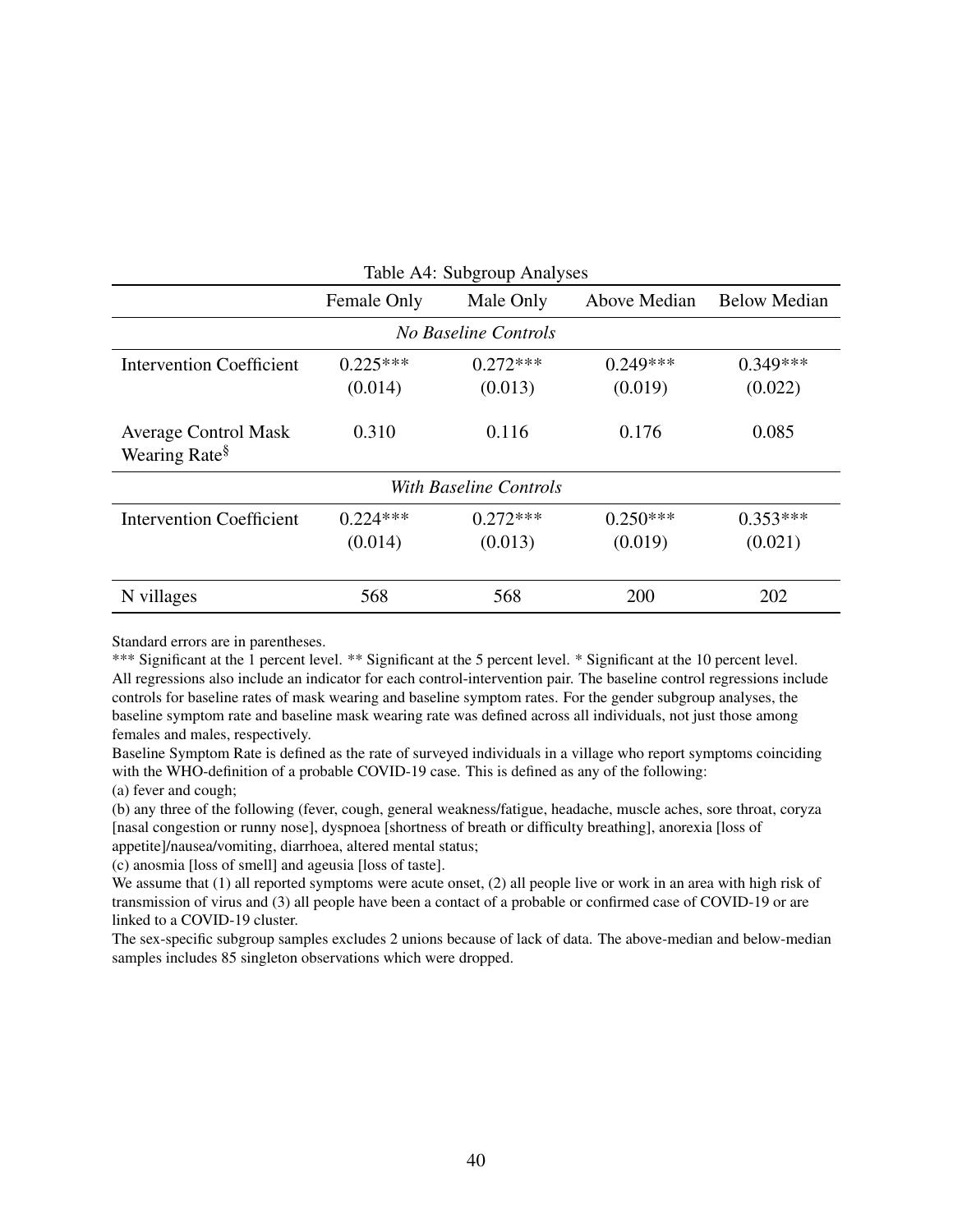<span id="page-42-0"></span>

| Table A5: Pilot Analyses                                 |                       |                            |                         |  |  |
|----------------------------------------------------------|-----------------------|----------------------------|-------------------------|--|--|
|                                                          | Main Intervention     | Pilot 1                    | Pilot 2                 |  |  |
|                                                          | No Baseline Controls  |                            |                         |  |  |
| <b>Intervention Effect</b>                               | $0.290***$<br>(0.012) | 0.109<br>$[-0.161, 0.320]$ | 0.284<br>[0.081, 0.408] |  |  |
| <b>Average Control Mask</b><br>Wearing Rate <sup>§</sup> | 0.1329                | 0.129                      | 0.095                   |  |  |
| With Baseline Controls                                   |                       |                            |                         |  |  |
| <b>Intervention Effect</b>                               | $0.290***$<br>(0.012) | 0.096<br>$[-0.126, 0.315]$ | 0.341<br>[0.135, 0.509] |  |  |
| N villages                                               | 572                   | 10                         | 10                      |  |  |

Standard errors are in parentheses. Confidence intervals are in brackets, computed using wild bootstrap. \*\*\* Significant at the 1 percent level. \*\* Significant at the 5 percent level. \* Significant at the 10 percent level. The first column reports the results of our main intervention; equivalent to the results in Table [1,](#page-18-0) using full surveillance data.

§We report the mean rate of mask wearing among the control villages after the baseline observation. This is not equivalent to the coefficient on the constant due to the inclusion of the pair indicators as controls.

<span id="page-42-1"></span>

| Table A6: Chawkidar Intervention           |                        |                                                      |  |  |  |
|--------------------------------------------|------------------------|------------------------------------------------------|--|--|--|
|                                            | All Treatment Villages | All Villages that Ever Had<br>Chawkidar Intervention |  |  |  |
| Post-Chawkidar Intervention<br>Coefficient | 0.011<br>(0.016)       | 0.026<br>(0.034)                                     |  |  |  |
| N village-surveillance weeks               | 1,325                  | 953                                                  |  |  |  |

Standard errors are in parentheses.

\*\*\* Significant at the 1 percent level. \*\* Significant at the 5 percent level. \* Significant at the 10 percent level. All regressions include an indicator for each village, week of observation, and calendar week.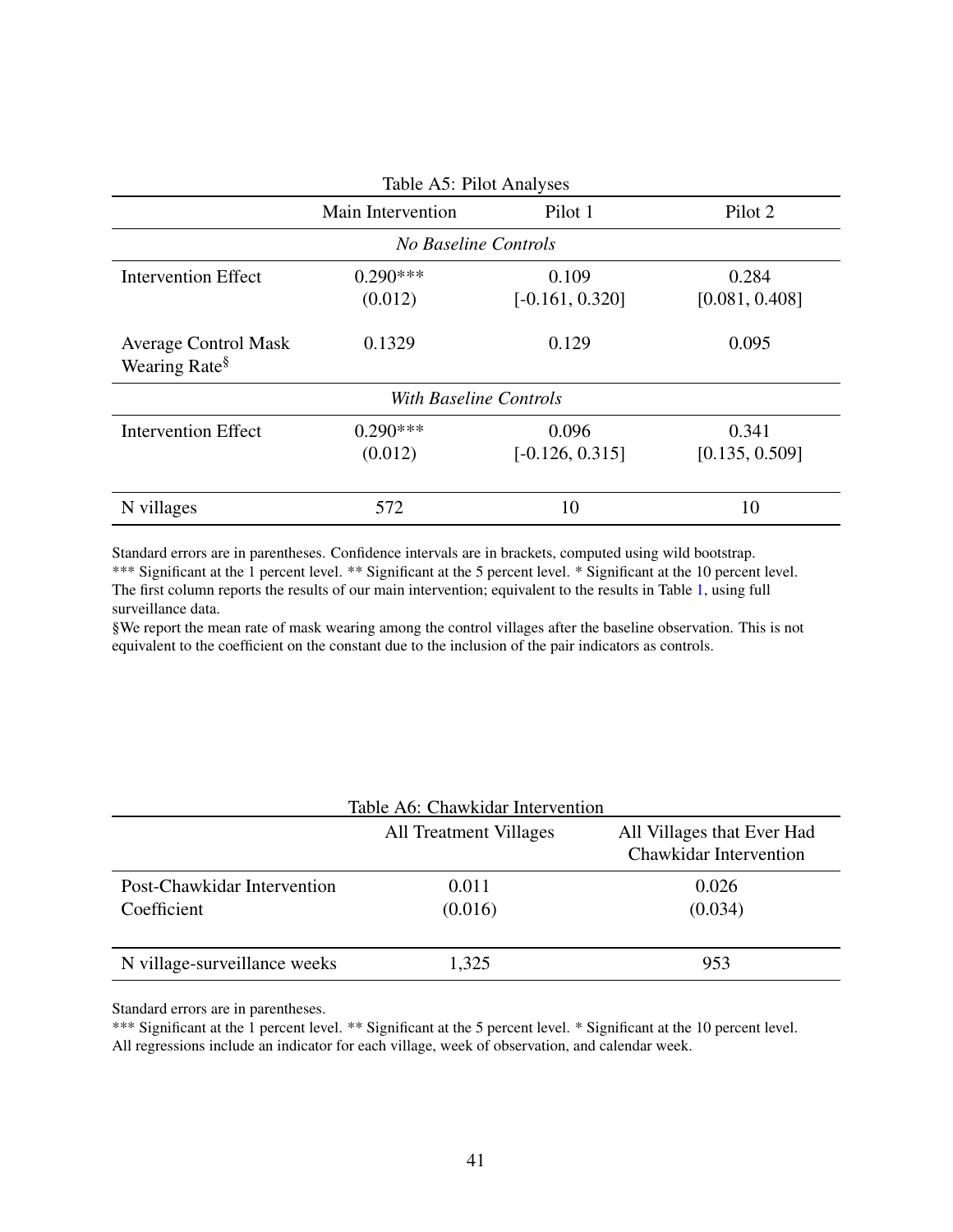| Coefficient           | Full     | No Active<br>Promotion        | Mosques  | Markets  | Other<br>Locations |
|-----------------------|----------|-------------------------------|----------|----------|--------------------|
|                       |          | No Baseline Controls          |          |          |                    |
| Mask Type (Surgical)  | 0.025    | 0.025                         | 0.056    | 0.015    | 0.017              |
|                       | (0.026)  | (0.025)                       | (0.036)  | (0.027)  | (0.025)            |
| Commitment w/ Signage | $-0.008$ | $-0.005$                      | $-0.016$ | $-0.006$ | $-0.006$           |
|                       | (0.026)  | (0.026)                       | (0.034)  | (0.027)  | (0.026)            |
| Incentive Type        |          |                               |          |          |                    |
| Monetary              | $-0.021$ | $-0.023$                      | 0.012    | $-0.032$ | $-0.026$           |
|                       | (0.035)  | (0.034)                       | (0.046)  | (0.035)  | (0.036)            |
| Certificate           | 0.009    | 0.007                         | 0.028    | 0.010    | $-0.001$           |
|                       | (0.032)  | (0.032)                       | (0.041)  | (0.032)  | (0.033)            |
| 100% Text             | $-0.028$ | $-0.023$                      | $-0.043$ | $-0.023$ | $-0.017$           |
|                       | (0.026)  | (0.025)                       | (0.033)  | (0.027)  | (0.026)            |
|                       |          | <b>With Baseline Controls</b> |          |          |                    |
| Mask Type (Surgical)  | 0.025    | 0.024                         | 0.055    | 0.014    | 0.018              |
|                       | (0.026)  | (0.025)                       | (0.035)  | (0.027)  | (0.025)            |
| Commitment w/ Signage | $-0.005$ | $-0.001$                      | $-0.018$ | $-0.003$ | $-0.003$           |
|                       | (0.026)  | (0.026)                       | (0.034)  | (0.027)  | (0.026)            |
| Incentive Type        |          |                               |          |          |                    |
| Monetary              | $-0.020$ | $-0.023$                      | 0.012    | $-0.031$ | $-0.026$           |
|                       | (0.034)  | (0.034)                       | (0.045)  | (0.034)  | (0.036)            |
| Certificate           | 0.013    | 0.010                         | 0.032    | 0.013    | 0.002              |
|                       | (0.031)  | (0.031)                       | (0.040)  | (0.031)  | (0.032)            |
| 100% Text             | $-0.026$ | $-0.021$                      | $-0.037$ | $-0.022$ | $-0.017$           |
|                       | (0.026)  | (0.025)                       | (0.033)  | (0.027)  | (0.026)            |
| N villages            | 286      | 286                           | 285      | 285      | 284                |

### <span id="page-43-0"></span>Table A7: Village-Level Cross Randomizations

Standard errors are in parentheses.

\*\*\* Significant at the 1 percent level. \*\* Significant at the 5 percent level. \* Significant at the 10 percent level. The baseline control regressions include controls for baseline rates of mask wearing and baseline symptom rates. Baseline Symptom Rate is defined as the rate of surveyed individuals in a village who report symptoms coinciding with the WHO-definition of a probable COVID-19 case. This is defined as any of the following: (a) fever and cough;

(b) any three of the following (fever, cough, general weakness/fatigue, headache, muscle aches, sore throat, coryza [nasal congestion or runny nose], dyspnoea [shortness of breath or difficulty breathing], anorexia [loss of appetite]/nausea/vomiting, diarrhoea, altered mental status;

(c) anosmia [loss of smell] and ageusia [loss of taste].

We assume that (1) all reported symptoms were acute onset, (2) all people live or work in an area with high risk of transmission of virus and (3) all people have been a contact of a probable or confirmed case of COVID-19 or are linked to a COVID-19 cluster.

"Other Locations" include the Tea Stall, at the entrance of the restaurant as patrons enter, and the main road to enter the village.

The analysis excludes 14 villages in the full sample, 15 villages in the mosque and market sub-samples, and 16 villages in the other location sub-sample because the observation data has not yet been submitted by our surveyors.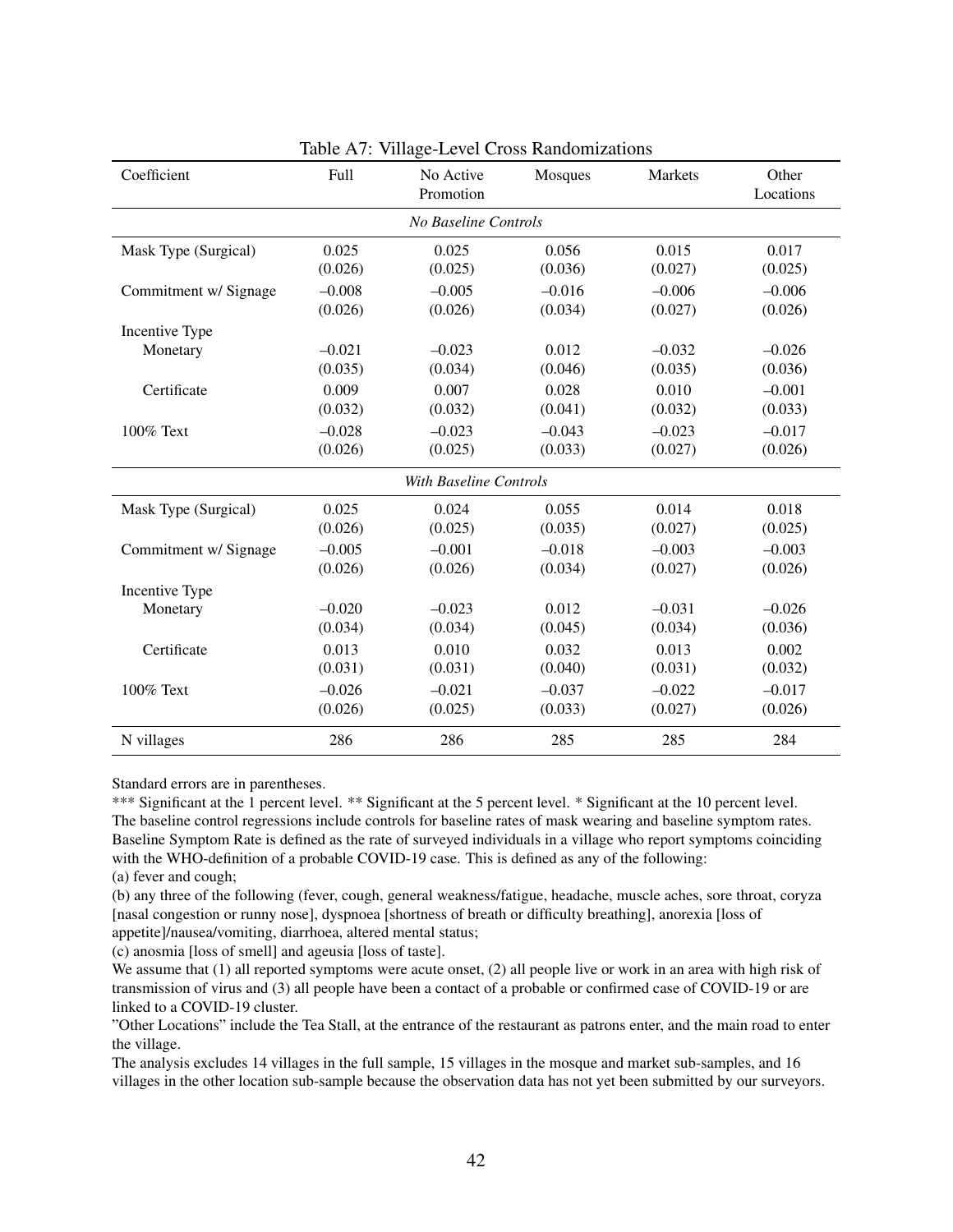<span id="page-44-0"></span>

| Table A8: Household-Level Cross Randomizations |            |  |  |  |
|------------------------------------------------|------------|--|--|--|
| Coefficient                                    | Full       |  |  |  |
| Household-Level Text Randomization             |            |  |  |  |
| 50% of Households in Village                   | $-0.050$   |  |  |  |
|                                                | (0.032)    |  |  |  |
| 100% of Households in Village                  | $-0.053$   |  |  |  |
|                                                | (0.033)    |  |  |  |
| <b>Altruistic Messages</b>                     | $-0.026$   |  |  |  |
|                                                | (0.026)    |  |  |  |
| Verbal Commitment                              | $-0.023$   |  |  |  |
|                                                | (0.025)    |  |  |  |
|                                                |            |  |  |  |
| Mask Type (Surgical)                           | $0.034*$   |  |  |  |
|                                                | (0.020)    |  |  |  |
| Mask Color                                     |            |  |  |  |
| Blue                                           | $0.029*$   |  |  |  |
|                                                | (0.016)    |  |  |  |
| Violet                                         | $0.058***$ |  |  |  |
|                                                | (0.018)    |  |  |  |
|                                                |            |  |  |  |
| N villages                                     | 286        |  |  |  |

Standard errors are in parentheses.

\*\*\* Significant at the 1 percent level. \*\* Significant at the 5 percent level. \* Significant at the 10 percent level. Surgical masks distributed to households were blue or green. Cloth masks distributed to households were violet or red.

The analysis excludes 14 villages and their pairs because the observation data has not yet been submitted by our surveyors.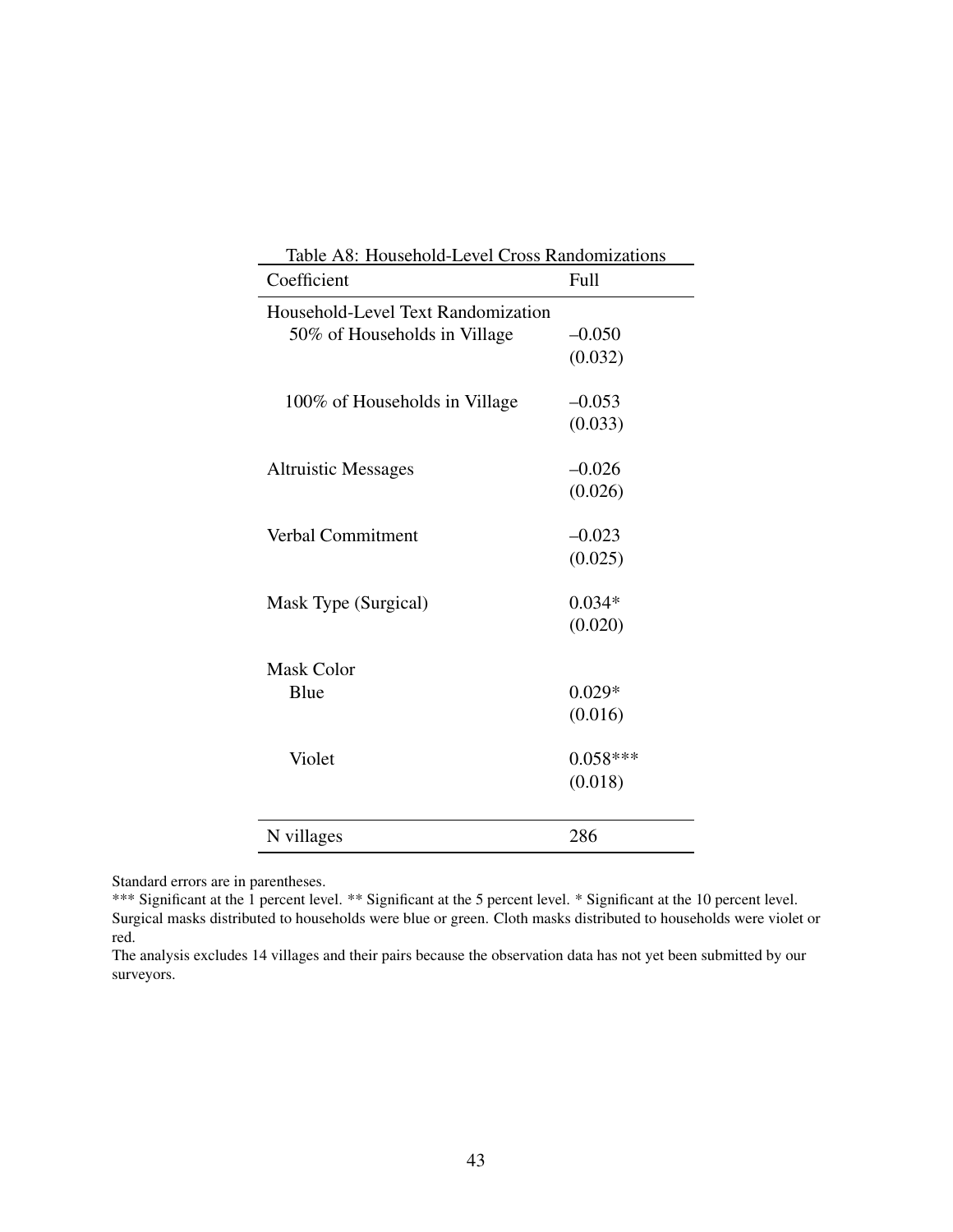# <span id="page-45-0"></span>B Pairwise Randomization Procedure

Villages were assigned to strata as follows:

- 1. We began with 1,000 villages in 1,000 separate unions to ensure sufficient geographic distance to prevent spillovers (Bangladesh is divided into about 4,600 separate unions).
- 2. We collected these unions into "Units", defined as the intersection of upazila x (above/below) median population x case trajectory, where above/below median population was a 0-1 indicator for whether the union had above-median population for that upazila and case trajectory takes the values -1, 0, 1 depending on whether the cases per 1,000 are decreasing, flat or increasing. We assessed cases per person using data provided to us from the Bangladeshi government for the periods June 27th-July 10th and July 11th-July 24th, 2020.
- 3. If a unit contained an odd number of unions, we randomly dropped one union.
- 4. We then sort unions by "cases per person" based on the July 11th-July 24th data, and create pairs of unions. We randomly kept 300 such pairs.
- 5. We randomly assigned one union in each pair to be the intervention union.
- 6. We then tested for balance with respect to cases, cases per population, and density.
- 7. Finally, we repeated this entire procedure 50 times, selecting the seed that minimized the maximum of the absolute value of the balance tests with respect to case trajectory and cases per person.

# <span id="page-45-1"></span>C Cross-Randomization Procedure

Unions were assigned to village-level cross-randomizations as follows:

1. We began with the 300 union-pairs (600 villages total) identified in the pairwise randomization procedure, and limited to only the villages in the intervention group.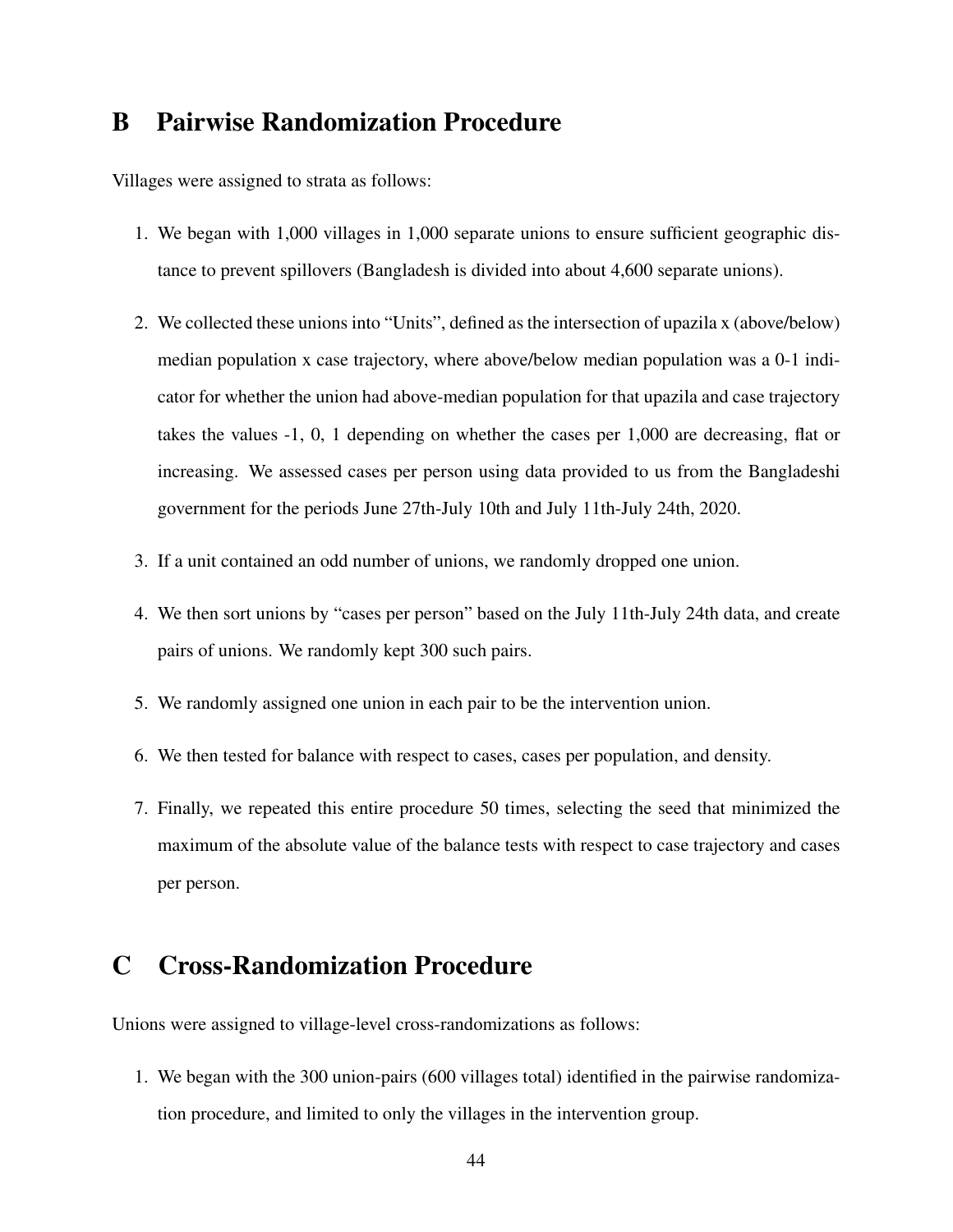- 2. Using a random number generator, we ordered the villages, and assigned the first 1/3 of the intervention villages to be distributed cloth masks and 2/3 to be distributed surgical masks.
- 3. Within the mask-type randomization, we randomly reordered the unions, then assigned the first 1/2 of villages to hang signage on their door as a visual commitment to mask-wearing, and 1/2 of villages to not have signage on their door.
- 4. Within the previous two randomizations, we randomly assigned 1/4 of villages to receive no incentive, 1/4 to receive a monetary award, and 1/2 to receive a certificate incentive. If there was an odd-number of villages within this randomization, then we broke the difference by rounding the number of villages in the randomization to the nearest whole number.
- 5. In villages without signage, we randomly ordered the villages and assigned the first 2/3 to receive texts encouraging mask-wearing, and the remaining 1/3 receive no such messages. If the number of villages was not divisible by thirds, then we broke the difference by rounding the number of villages to the nearest whole number.

Unions were assigned to household-level cross-randomizations using the following procedure. Note that each village may have only one household-level randomization.

- 1. In villages with the signage randomization, we assigned 2/3 of villages to receive messages emphasizing the self-protection benefits of masks, and the remaining 1/3 to receive altruistic messages about the benefits of mask wearing in addition to the self-protection messages. If the number of villages was not divisible by thirds, we broke the difference by rounding to the nearest whole number.
- 2. In villages with the signage randomization and no household-level altruism randomization (and by definition, no village-level text message randomization), we assigned 1/4 of villages to receive no household-level text-message randomization, 1/2 of villages to have 50% of their households receive text-message reminders, and the remaining 1/4 of villages to have 100% of their households receive texts.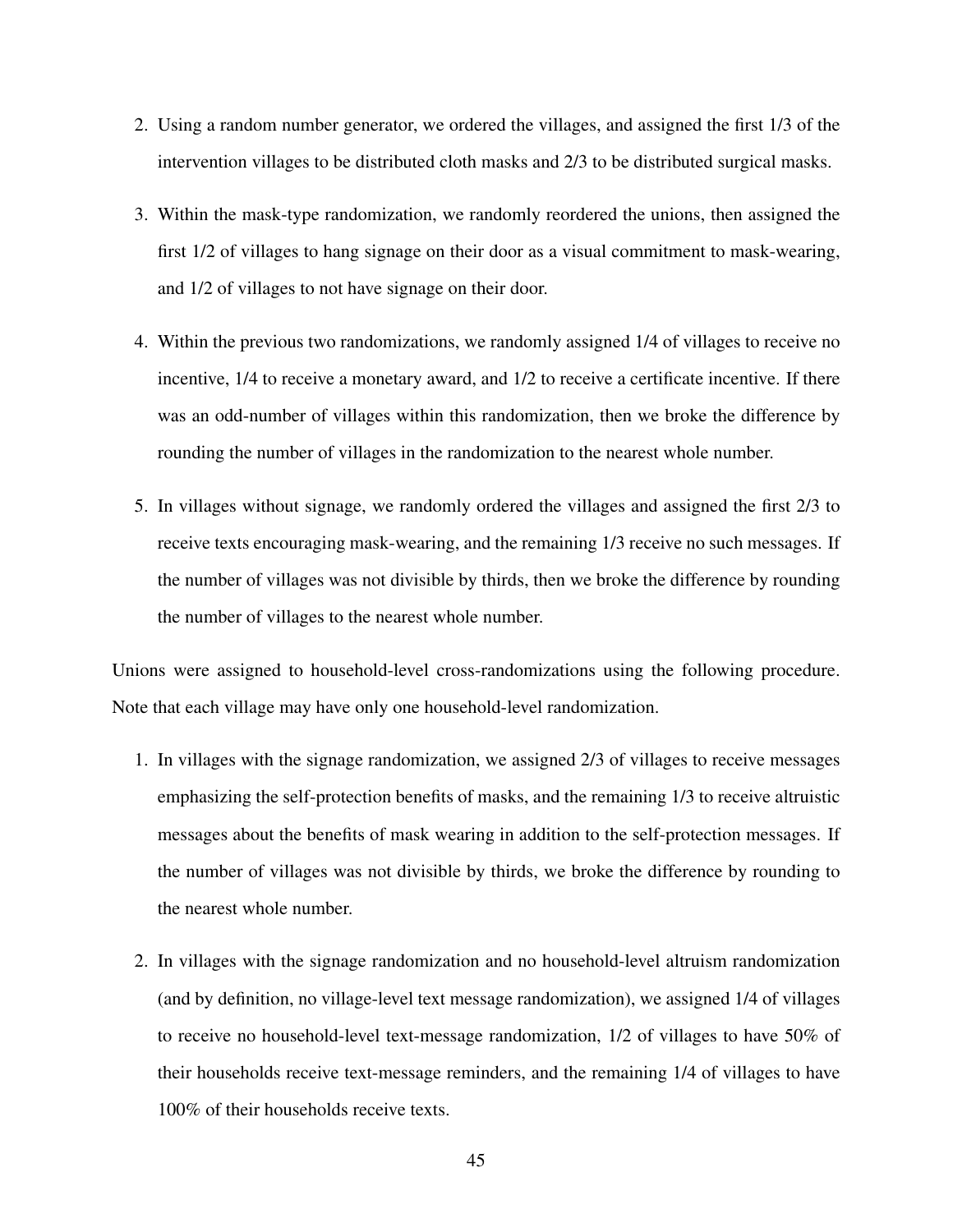- 3. In villages without the signage randomization, we assigned 2/3 of villages to receive messages emphasizing the self-protection benefits of masks, and the remaining 1/3 to receive messages emphasizing the altruistic reasons to wear masks in addition to the self-protection messages.
- 4. In the villages without the signage randomization and no household-level altruism randomization, we asked households to make a verbal commitment to be a mask-wearing household.

# <span id="page-47-0"></span>D Statistical Analysis

This section describes details of our statistical analyses.

Mask-Wearing We created a data set with an observation for each village *j*. We defined proper mask use as anyone wearing either a project mask or an alternative face-covering that covered their mouth and nose. We considered two definitions of the proportion of observed individuals wearing masks  $(p_i)$ . In our primary specification, we defined  $p_i$  using all observed adults. In a secondary specification, we considered adults observed only in locations where we there was not simultaneous mask distribution. The purpose of this second specification was to investigate separately whether the intervention increased mask-wearing in places where we did not have promoters on site.

Our goal was to estimate the impact of the intervention on the probability of mask-wearing, defined as  $\psi_1 = E_x[E(p_j|T_j = 1, x_j) - E(p_j|T_j = 0, x_j)]$  where  $T_j$  is an indicator for whether a village was treated and  $x_j$  is a vector of the village-level covariates, including the prevalence of baseline mask-wearing in each village (constructed analogously to *pj*), baseline respiratory symptom rates, and indicators for each pair of villages from our pairwise stratification method.

We estimated this equation at the village-level with an ordinary least squares regression, using analytic weights proportional to the number of observed individuals (the denominator of *pj*) and heteroskedastic-robust standard errors. In this specification, the dependent variable is  $p_j$ , the independent variable of interest was  $T_j$ , and controls were included for the  $x_j$  covariates.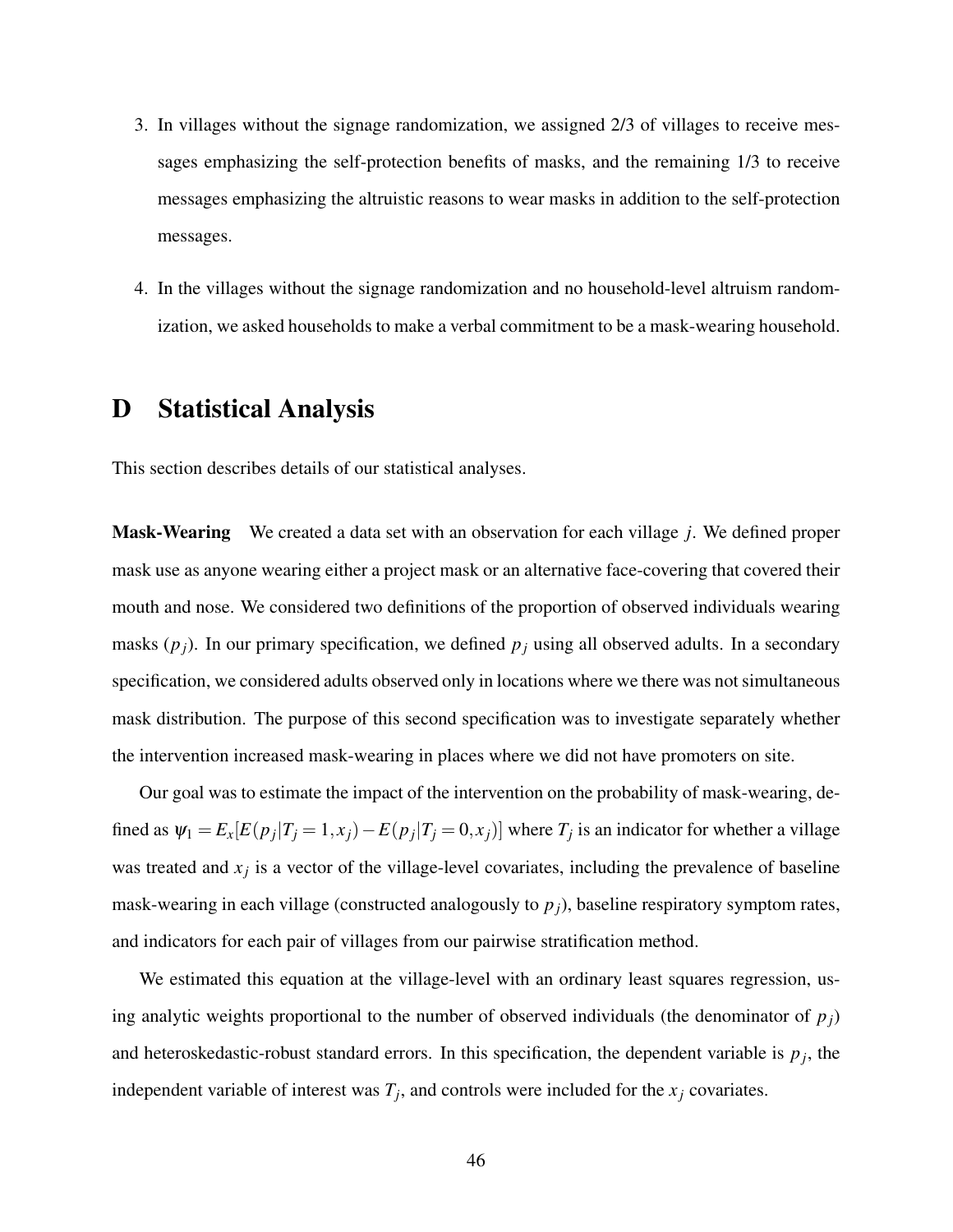**Physical Distancing** Using analogous methods, we estimated the impact of the intervention on the probability that wearing a mask influenced physical distancing (being within one arm's length of any other person at the time of observation).

### D.1 Estimating Effects of Village-level Cross-randomizations

We analyze all four village level cross-randomizations jointly via a linear regression:

$$
E(p_j|T_j, x_j, D_k) = \beta T_j + \sum_k D_k \delta_k + x_j \gamma \tag{1}
$$

where  $D_k = 1$  if the village has been assigned to the intervention group of the village-level crossrandomization denoted by letter *k*, and 0 otherwise. This specification is otherwise identical to our estimating equation for the impact of intervention on mask-wearing, with the addition of the *D<sup>k</sup>* terms.

### D.2 Estimating Effects of Household-level Cross-randomizations

To evaluate the effect of household-level cross-randomizations, we constructed a regression with an observation for each *village* where we ask whether masks of the color representing the treatment were more commonplace than masks of the color representing the control. In each village, we computed ∆*<sup>j</sup>* , the difference in the fraction of individuals wearing treatment mask colors vs. control mask colors. We alternated across villages which color corresponds to intervention, so we can control directly for whether specific colors are more popular (denote these by  $d_{jc}$ ;  $d_{jc} = 1$  if treated masks in village *j* are color *c*). We index the various household randomizations by *m*. Our estimate for each household randomization will be  $\alpha_{0m}$ , given by:

$$
E(\Delta_j|d_{jc}) = \alpha_{0m} + \sum_c \alpha_c d_{jc} + surgical_j \tag{2}
$$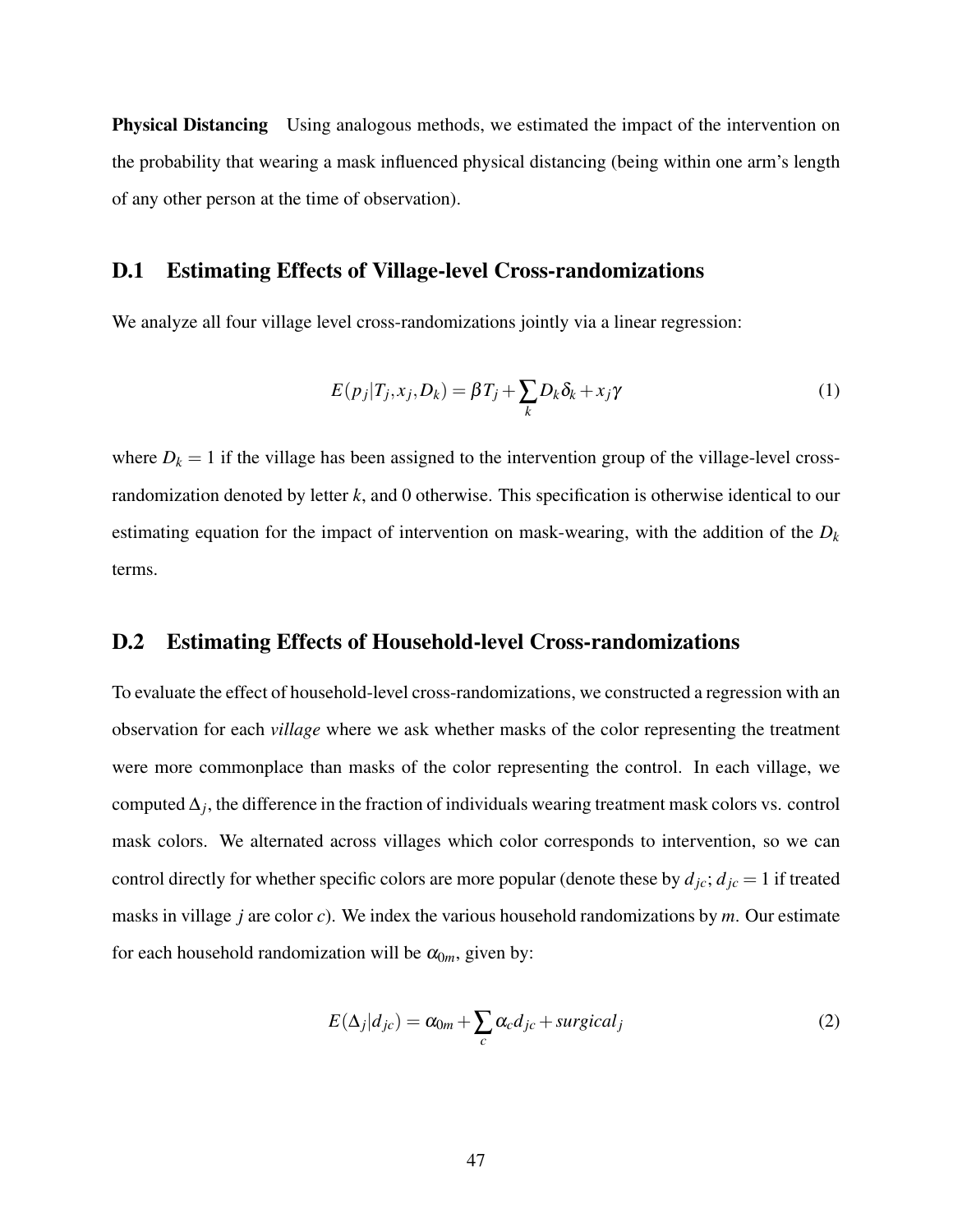$\alpha_{0m}$  tells us how much more likely individuals are to wear masks of the treated color than masks of the control color. *surgical<sup>j</sup>* is, as its name implies, a dummy for whether surgical masks were distributed in village *j*. We estimate this equation at the village-level by ordinary least squares, using analytic weights proportional to the number of observed individuals (the denominator of  $\Delta_i$ ) and heteroskedasticity-robust standard errors.

# <span id="page-49-0"></span>E Intervention Cost and Benefit Estimates

The average person-day of staff time in our intervention cost \$20 of wages plus \$0.50 of communication costs. All management salaries, benefits, support, internal monitoring, and equipment costs \$71,696. We exclude these from the below calculation as they will vary from setting to setting. As reported in the main text, we estimate that we induced 51,125 people to regularly wear masks, or 172 people per intervention village.

Costs per village The main fixed costs of the intervention (as opposed to costs that vary over days):

- Masks for initial household distribution (3 masks per household), (\$0.13 per surgical mask and \$0.50 per cloth masks), 370,643 cloth masks, and 924,849 surgical masks
- Staffing for initial household distribution (4 person-days per village)
- 1 person-day of training per village
- PPE for staff: \$70 per village
- Media costs: \$100 per village
- Other transportation and materials costs: \$30 per village

This amounts to fixed costs of: \$302.50 per village for non-mask materials, \$275.10 worth of cloth masks per village, and \$88.90 of surgical masks per village. We estimate that we induced 594 x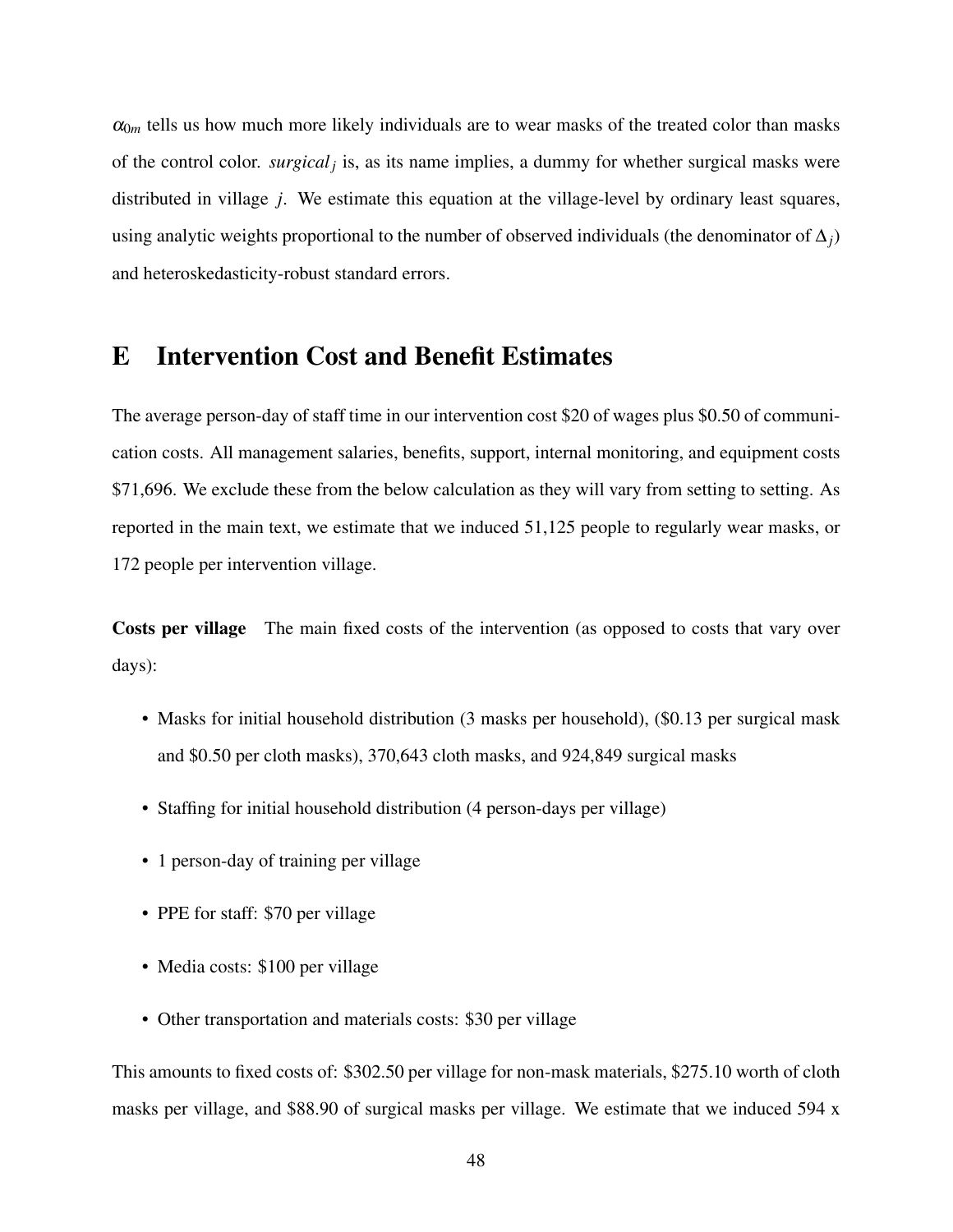$29\% = 172$  people per village to wear masks, which amounts to \$3.36 per adult induced to wear a mask in cloth mask villages, and \$2.28 per adult in surgical mask villages.

### Costs per village-day of intervention The main costs paid per day of the intervention:

- 1,295,492 masks distributed over an average of 29 days per village. Of these, there were 370,643 cloth masks distributed (129 cloth masks per day per village) and 924,849 surgical masks distributed (160 surgical masks per day per village).
- 14 person-days per week per village in week 1, 8 person-days per week per village in week 2, 6 person-days per village in weeks 3, 4 and 5, and 4 person-days per week per village thereafter.

Over the first four weeks of our intervention, this amounts to mask supply costs of \$64.50 per village-day for cloth masks and \$20.8 per village-day for surgical masks. The promotion costs were \$23 per village-day. Dividing by the number of people induced to wear masks per village (172), we obtain costs of \$0.51 per person-day in cloth mask villages and \$0.25 per person-day in surgical mask villages.

In Table [A3,](#page-40-0) we compute the benefits of mask-wearing in terms of reductions in mortality risk as a function of duration of mask-wearing and mask-effectiveness. Based on the anticipated rate of seroconversions and estimates of the number of infections and deaths per seroconversions, we estimate the absolute reduction in deaths and thus the number needed to treat to avert one death.

For the one-month of the intervention, the number needed to treat to prevent one death ranges from 11,618 to 27,109. Our estimates above suggest that the total cost of our intervention per person induced to wear a mask for a month was:  $$3.36 + $0.51 \times 30 = $18.66$  in cloth mask villages and  $$2.28 + $0.25 \times 30 = $9.78$  in surgical mask villages. Depending on the estimate, this translates to between \$144,000 and \$355,000 per life saved in cloth mask villages, and between \$99,000 and \$232,000 per life saved in surgical mask villages.

However, these estimates improve substantially as we extend the duration of our window to consider the next several months after the intervention. Even assuming that no one continues to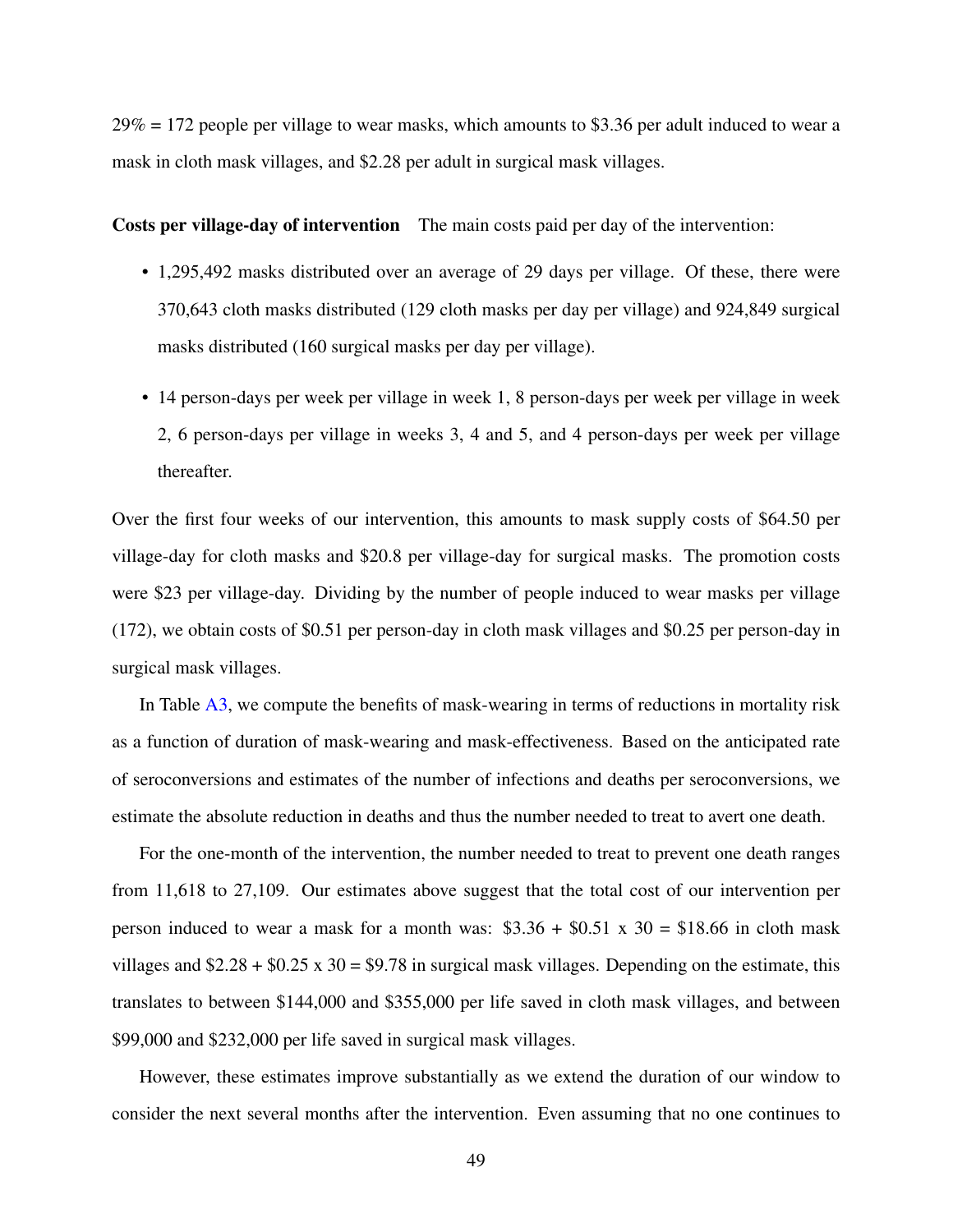wear masks after the intervention, the intervention will become increasingly cost-effective as the infections prevented in the first month fail to propagate into future infections. This reduces the number needed to treat to prevent one death by a factor of 4, and improves the cost effectiveness accordingly. After a 4-month window, the cost-effectiveness of the intervention for cloth masks was between \$36,000 and \$88,750 per life saved, and for surgical masks was between \$24,750 and \$58,000 per life saved.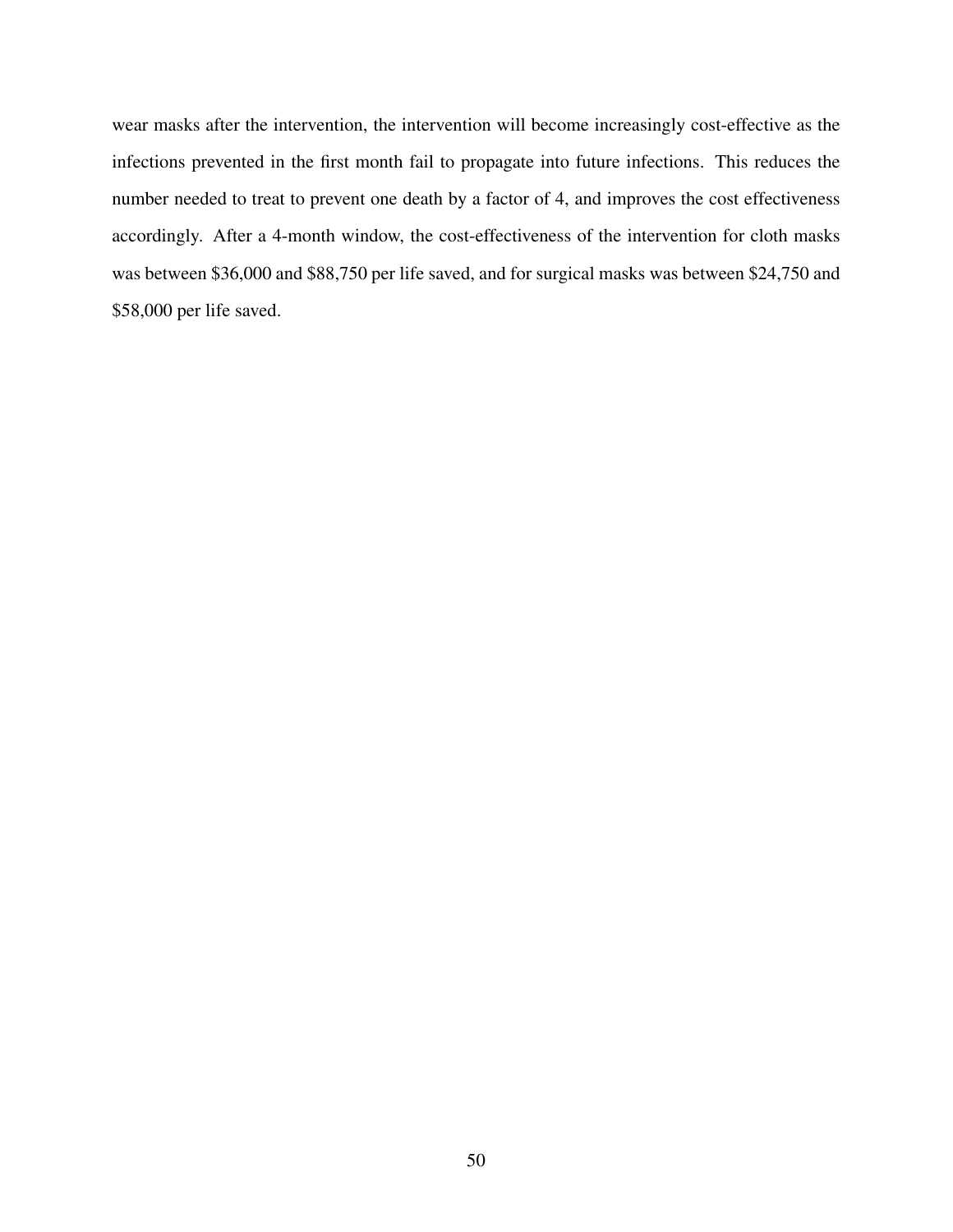# F Impact of Mask Use on COVID-19

### F.1 Methods

Sample size calculation Sample size calculations were based on the primary outcome of symptomatic SARS-CoV-2 infections. We anticipated that we could directly survey up to 500 people per village per wave across 600 villages, or 300,000 people. We solved for the clinically detectable effect size (delta) as a function of number of individuals per intervention arm ( $m = 150,000$ ), the desired significance level (5%), the desired power level (80%), the expected rates of respiratory symptoms in the intervention and control groups, the number of individuals per cluster  $(n = 500)$ , and the intracluster correlation (rho =  $0.0022$ ) using the following equation<sup>[10](#page-52-0)</sup>:

$$
\delta = ((Z_{1-\alpha/2} + Z_{1-\beta}) * \sqrt{((P_1 * (1 - P_1) + P_2 * (1 - P_2)))} * \sqrt{(1 + (\rho * n - \rho)))}/\sqrt{(m)}
$$
(3)

We estimated the intracluster coefficient using our baseline data of respiratory symptoms from a nation-wide telephone and variation across districts in our survey, typically between 50 and 150 surveyed members per upazila. These power calculations are conservative because they ignore the possibility of controlling for baseline rates from our initial survey and of stratifying, both of which could lead to substantial increases in power.

The below table demonstrates the minimum detectable effect under different assumptions about the fraction of the population infected with SARS-CoV-2 over our sample period. The first column gives possible (true) SARS-CoV-2 infection rates in the population. The second column gives the resulting rates of respiratory disease we expect to observe in our survey assuming 2% rates with no COVID and that 50% of COVID patients are symptomatic. Column 3 reports the minimum detectable effect as an absolute reduction in respiratory symptoms, and Column 4 the implied effectiveness of masks in reducing respiratory disease, computed by dividing column 3 by column 2. Column 5 computes a "per mask" detectable effect assuming that we increase mask use by 30%

<span id="page-52-0"></span><sup>10</sup>See equation 5 from: https://www.ncbi.nlm.nih.gov/pmc/articles/PMC4521133/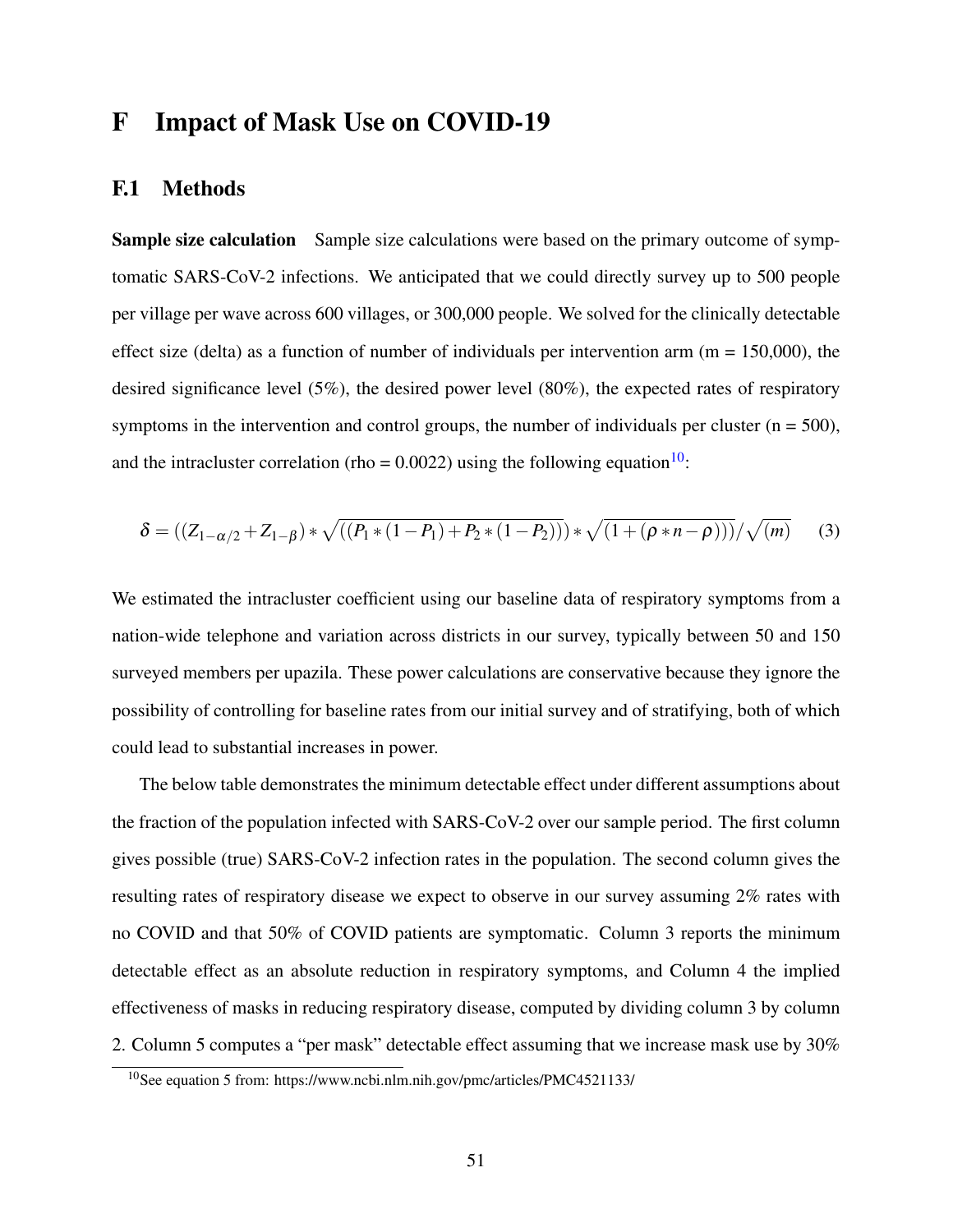| Cumulative COVID-19 Incidence | Resp<br>Disease | Detectable<br>Effect | <b>Total Impact</b><br>of Masks | <b>Impact Per</b><br>Mask $(30)$<br>percentage<br>point<br>increase) |  |
|-------------------------------|-----------------|----------------------|---------------------------------|----------------------------------------------------------------------|--|
| $5\%$                         | 4.50%           | 0.0033               | 7.34%                           | 24.47%                                                               |  |
| 10%                           | 7.00%           | 0.0041               | 5.81%                           | 19.37%                                                               |  |
| 15%                           | 9.50%           | 0.0047               | 4.92%                           | 16.40%                                                               |  |
| 20%                           | 12.00%          | 0.0052               | 4.31%                           | 14.37%                                                               |  |

Table A9: Sample Size Calculation Parameters

(column 4 divided by 0.3).

Blood sample collection We collected capillary blood samples on a cohort of 7,500 randomlyselected participants at baseline and endline. We additionally collected blood samples from participants who reported symptoms consistent with the WHO COVID-19 case definition for suspected or probable cases during the study period.<sup>[11](#page-53-0)</sup> Blood samples were obtained by puncture with a 20-Gauge safety lancet to the third or fourth digit. 500 microliters of blood were collected into Microtainer® capillary blood collection serum separator tubes (BD, Franklin Lakes, NJ, Cat 365967). Blood samples were transported on ice and stored at -20°C until testing.

SARS-CoV-2 testing Blood samples were tested for the presence of IgG antibodies against SARS-CoV-2 using the SCoV-2 Detect™ IgG ELISA kit (InBios, Seattle, Washington, Cat COVE-G). This assay detects IgG antibodies against the spike protein subunit (S1) of SARS-CoV-2. The assays were performed according to the manufacturer's instructions. Briefly, serum samples were diluted 1:100 with sample dilution buffer. 50 microliters of diluted specimens were added to the SCoV-2 antigen-coated microtiter strip plates. After one hour of incubation at 37°C, the plate was washed six times with wash buffer, and conjugate solution was added to each well. The plate

<span id="page-53-0"></span><sup>11</sup>WHO COVID-19 Case Definition https://www.who.int/publications/i/item/WHO-2019-nCoV-Surveillance*CaseDe finition*−2020.2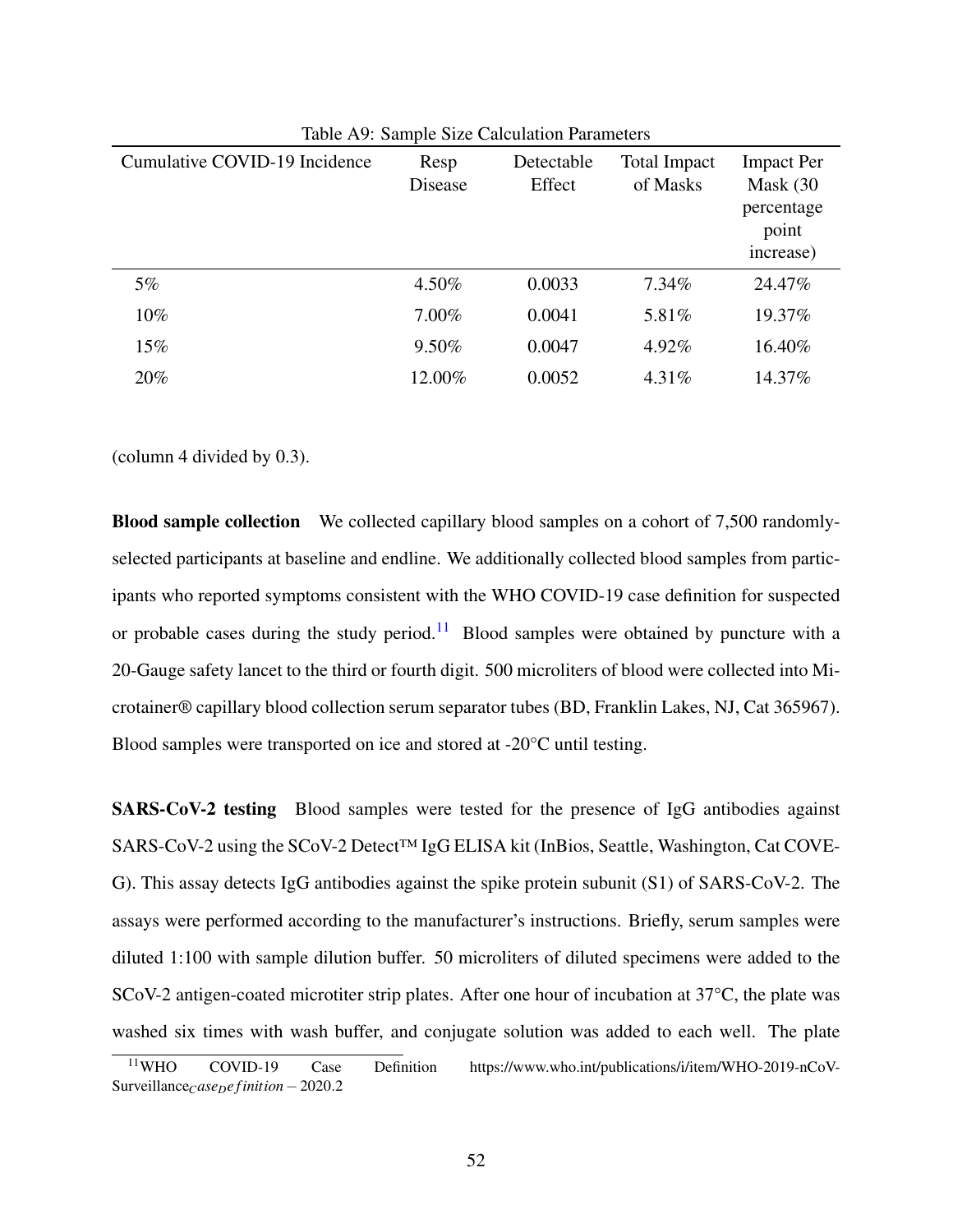was incubated for another 30 minutes at 37°C and washed six times with wash buffer. 75 microliters of liquid TMB substrate were added to all wells followed by 20 minutes of incubation in the dark at room temperature before the reaction was stopped. The absorbance was read on a microplate reader at 450nm (GloMax® Microplate Reader, Promega Corporation, Madison, WI, Cat GM3000). After calibration according to positive, negative, and cut-off controls, the immunological status ratio (ISR) was calculated as the ratio of optical density divided by the cut-off value. Samples were considered positive if the ISR value was determined to be at least 1.1. Samples with an ISR value 0.9 or below were considered negative. Samples with equivocal ISR values were retested in duplicate, and resulting ISR values were averaged.

We tested x% of samples collected from individuals who reported COVID-like symptoms during the intervention period from both intervention and control groups (estimated 15,000 blood samples). In addition, all endline blood samples from the cohort of 7,500 were tested. For any of these individuals with positive endline results for IgG antibodies against SARS-CoV-2, the baseline blood samples were also tested (estimated 7,500 endline, 3,750 baseline blood samples).

Analysis Our primary outcome is symptomatic seropositivity, defined as reporting symptoms consistent with COVID-19 during the study period and a positive endline SARS-CoV-2 IgG antibody test. We will construct a dataset with an observation for each surveyed household (*i* indexes households and *j* villages). In each village, define  $Y_{ij} = 1$  if the highest risk individual in each household is 1) reporting either a. dry cough and fever and b. either fatigue, lack of taste/smell or shortness of breath in the last month at either the fifth week or ninth week telephone survey and 2) are seropositive in our blood test at endline. If either of these conditions fail to hold,  $Y_{ij} = 0$ . To assess seropositivity, we will test all individuals who are symptomatic in either our 5-week or 9-week household survey.

Our goal will be to estimate the impact of the intervention on seropositivity, defined as:  $\psi_0 =$  $E_x[E(Y_{ij}|T_j=1,x_j)-E(Y_{ij}|T_j=0,x_j)]$  where  $T_j$  is an indicator for whether a village was treated and  $x_i$  are village-level covariates including baseline mask-use in each village (constructed as de